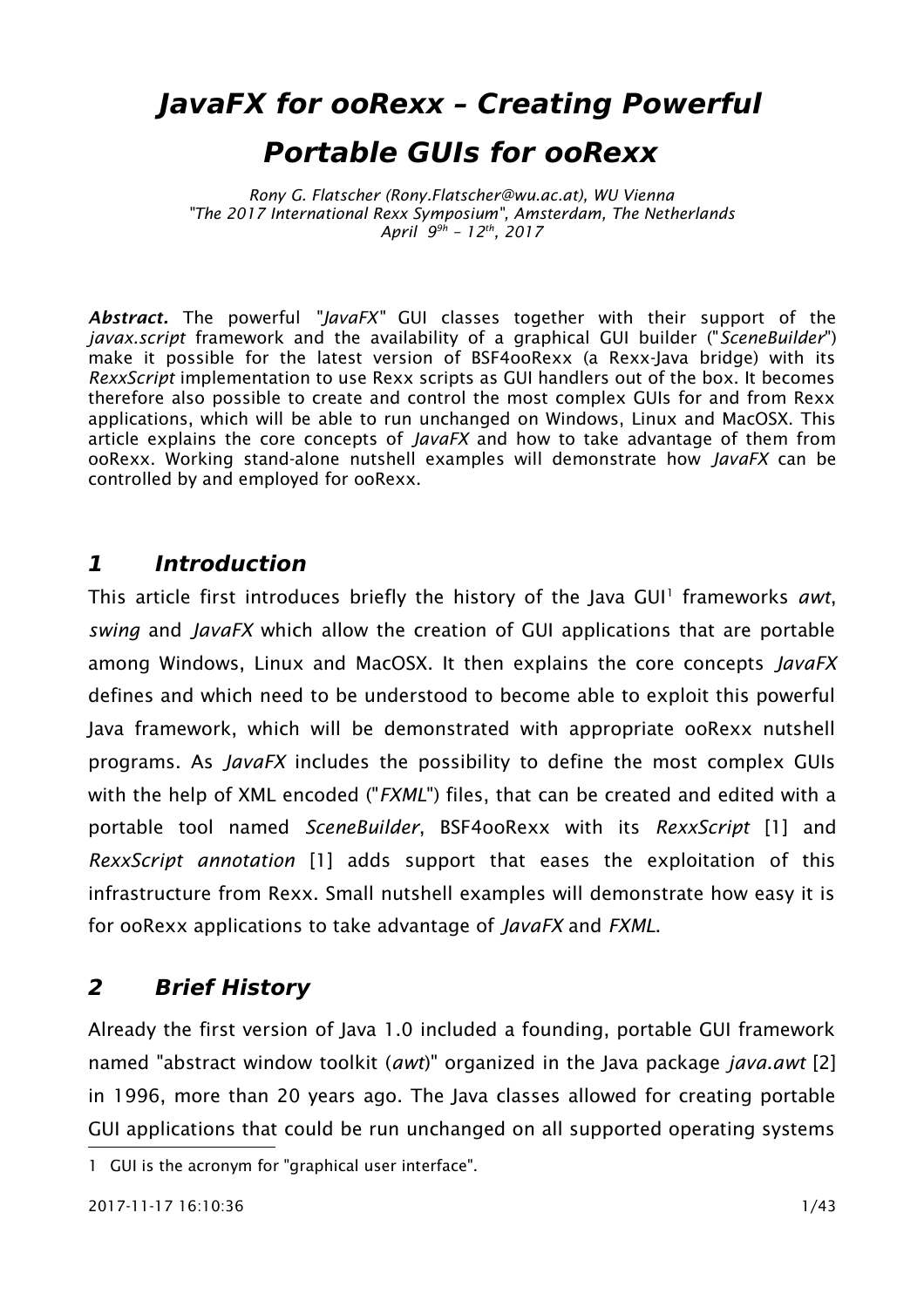like Windows or OS/[2](#page-1-0) then. Operating system dependent differences<sup>2</sup> in the GUI area were abstracted away by the Java implementation of this portable GUI framework.

Two years later (1998) with the next version of Java, 1.2, an additional GUI framework got introduced organized in the Java package *javax.swing*. [\[3\]](#page-31-4) These GUI classes were implemented and drawn in Java following the GUI concepts used for the *awt* GUI classes and allowed among other things to "skin"[3](#page-1-1) the GUI classes at run time or to format GUI classes using the then popular HTML style attributes.

In 2008 a stand-alone new Java package named *JavaFX* got introduced with a proper scripting language named "*JavaFX Script (FX)*", which was removed later with the release of *JavaFX* 2.0 in 2011. *JavaFX* was meant as a full replacement for the *java.awt* and *javax.swing* packages. With an update to Java 1.7/7 it was added to the Java runtime environment (JRE), with the release of Java 1.8/8 (2014) its name was changed to "*JavaFX 8*". *JavaFX* is supposed to ease the creation and maintenance of complex GUI applications on all Java supported devices, from very small portable devices to the most powerful computers with large screens.

# **3 JavaFX**

This section introduces the JavaFX concepts and demonstrates how to take advantage of them from ooRexx using BSF4ooRexx.

# **3.1 Concepts**

JavaFX introduces a new package named "javafx". [\[5\]](#page-31-2) The entire GUI system is organized around the idiom of a theater with one or more stages, where on each *stage* a particular *scene* gets played. Each *scene* is managed by a controller program, that can be implemented in Java or in any *javax.script* language.

<span id="page-1-0"></span><sup>2</sup> The OS/2 GUI origin of the coordinate "0,0" was the lower left corner of the screen, whereas in Windows and many other operating systems that coordinate was defined to be the upper left corner of the screen. Yet, the Java GUI origin of "0,0" was defined to be the upper left-hand corner and the necessary OS/2-dependent mappings would be done transparently by the java.*awt* classes, relieving the programmers from handling such differences.

<span id="page-1-1"></span><sup>3</sup> The layout of the visible *swing* GUI classes can be changed at run time, taking advantage of the package *javax.swing.plaf* which allows for this flexible behaviour ("PLAF" is an acronym for "pluggable look and feel"). [\[4\]](#page-31-3) In this sense the look, the "skin" of the visible GUI classes can be modified at run time, changing the look and feel of a Java application at will.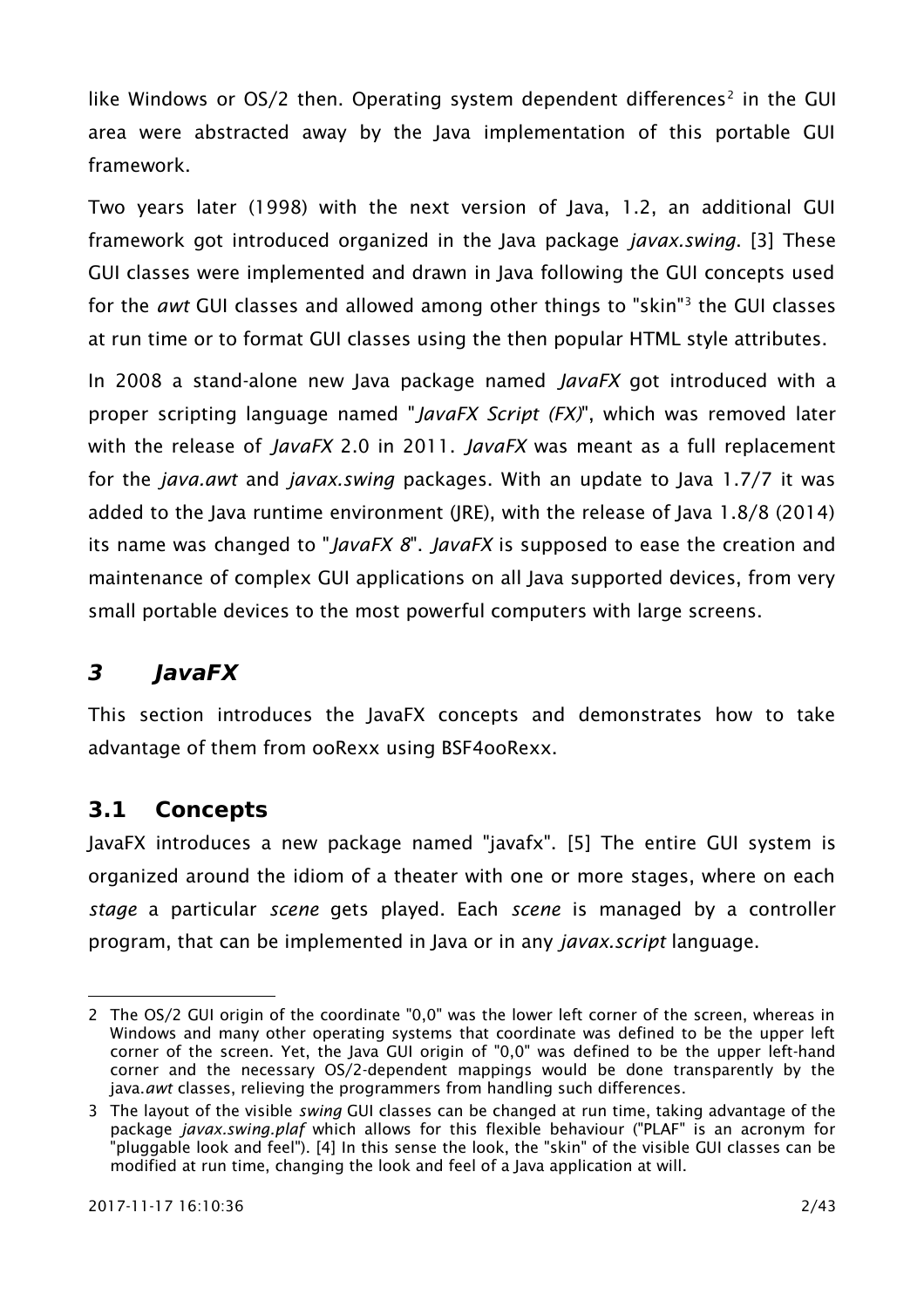#### **3.1.1 JavaFX Interface Class "Property"**

Many *JavaFX* GUI classes take advantage of the j*avafx.beans.property.Property* [\[6\]](#page-31-7) interface class for defining their properties. Interacting with such properties eases the definition and the coding of GUI applications. Therefore there are numerous *JavaFX* implementations for properties of different types available that get employed in various *JavaFX* GUI classes. They are documented in the Javadocs for the interface *Property* [\[6\]](#page-31-7) where the Javadocs list all classes implementing that particular interface class.

Some *JavaFX* properties can be bound to each other, such that changes in a bound property get reflected in the other property.

[Code 1](#page-2-0) [below](#page-2-0) demonstrates how one can use BSF4ooRexx to import the JavaFX class *SimpleIntegerProperty* [\[7\]](#page-31-6) into Rexx for creating two such objects, one (*num1*) representing the integer value *1*, the other (*num2*) the integer value *2*. Using the *add* method inherited from *IntegerExpression* [\[8\]](#page-31-5) to add the two integer properties yields another property that is named *sum*, which binds the two operands *num1* and *num2*.

As long as the current value of the *sum* property (an *IntegerBinding*) is not fetched either with the methods *getValue* or *get*, its *toString* method indicates that the addition has not yet been evaluated, outputting therefore the string value "*IntegerBinding [invalid]*" as can be seen from the output in [Output 1](#page-3-0) [below.](#page-3-0) The

```
 -- import the Java class, allow it to be used like an ooRexx class thereafter
sipClz=bsf.import("javafx.beans.property.SimpleIntegerProperty")
num1 = sipClz~new(1)say "num1:" num1 "|" num1~toString "|" num1~getValue
num2 = sipClz~new(2)say "num2:" num2 "|" num2~toString "|" num2~getValue
say
sum=num1~add(num2)
say "sum: " sum
say "sum: " sum~toString "|" sum~getValue "|" sum~toString
say "---"
say "num1:" num1~getValue "num2:" num2~getValue "-> sum:" sum~getValue
say "setting 'num1=2' ..."
num1~<set(2)<br>say "num1:" num1~qet
                          say "num1:" num1~get "num2:" num2~get "-> sum:" sum~get
say "setting 'num2=3' ..."
num2~set(3)
say "num1:" num1~getValue "num2:" num2~getValue "-> sum:" sum~getValue
::requires "BSF.CLS" -- get Java support
```
<span id="page-2-0"></span>*Code 1: Using bound SimpleIntegerProperty objects.*

2017-11-17 16:10:36 3/43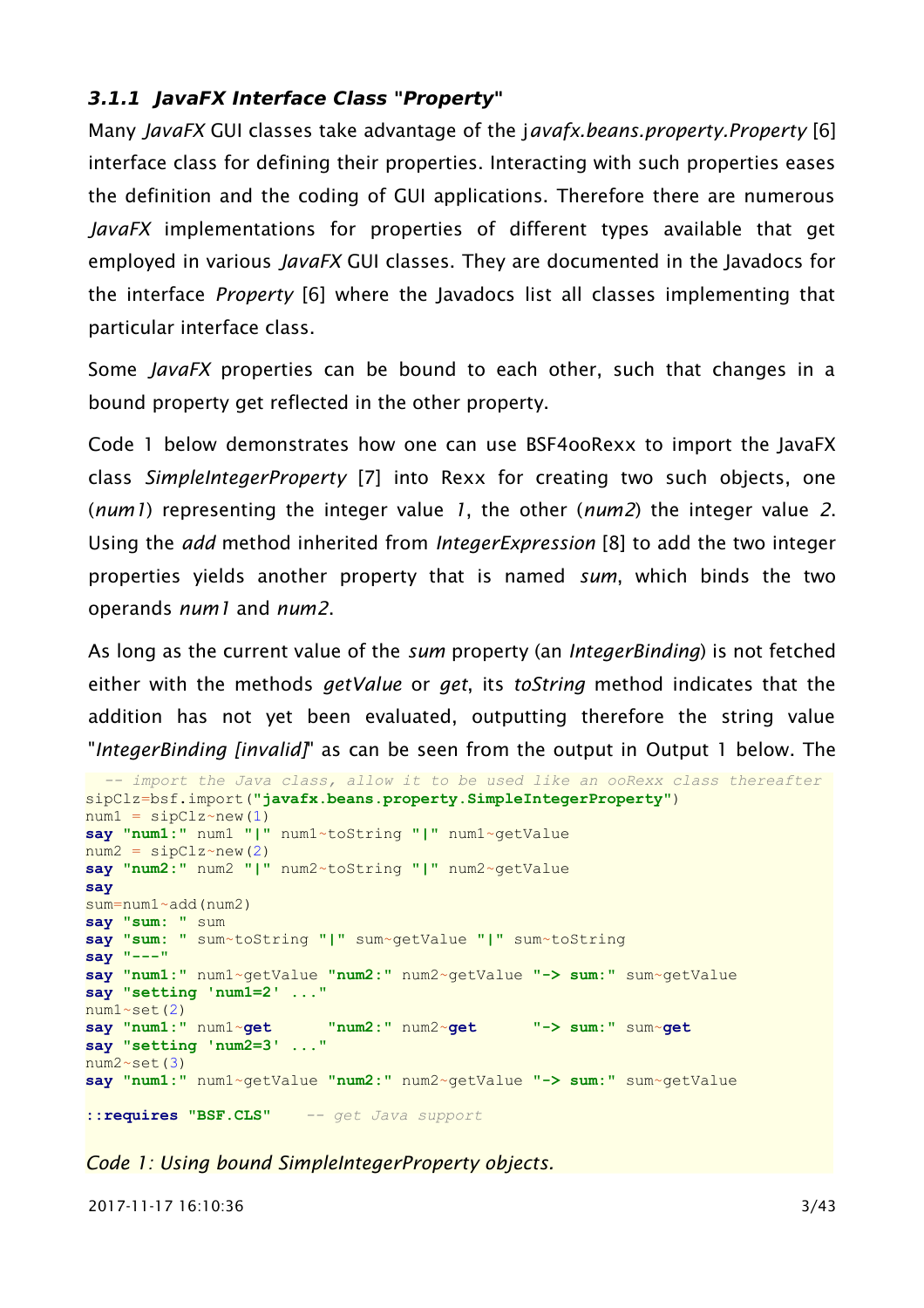```
num1: javafx.beans.property.SimpleIntegerProperty@67c3bb | IntegerProperty [value: 1] | 1
num2: javafx.beans.property.SimpleIntegerProperty@19bb37 | IntegerProperty [value: 2] | 2
sum: javafx.beans.binding.Bindings$15@1d10166
sum: IntegerBinding [invalid] | 3 | IntegerBinding [value: 3]
---
num1: 1 num2: 2 -> sum: 3
setting 'num1=2' ...
num1: 2 num2: 2 -> sum: 4
setting 'num2=3' ...
num1: 2 num2: 3 -> sum: 5
```
<span id="page-3-0"></span>*Output 1: Output of executing [Code 1, above.](#page-2-0)*

effect of requesting the current value of *sum* in the same statement, displays the result value *3* and following that expression the invocation of its *toString* method will change the string to "*IntegerBinding [value: 3]*".

After the three dashes the current values of *num1*, *num2* and *sum* get displayed. From now on, whenever *num1* or *num2* get changed and the value of *sum* gets queried, the result of the additions of the two bound operands *num1* and *num2* will be displayed. [Output 1](#page-3-0) displays the output of running the Rexx program in [Code 1.](#page-2-0)

#### <span id="page-3-3"></span>**3.1.2 The "JavaFX Application Thread"**

The creation of and interaction with *JavaFX* GUI objects must be carried out in the *JavaFX Application Thread* only, otherwise the application may not be responsive to user input anymore and as a result hangs. *JavaFX* reports GUI events by calling event handlers on this *JavaFX Application Thread*, such that it is always safe for event handlers to directly interact with the *JavaFX* GUI objects. [4](#page-3-1)

In the case that an application needs to directly communicate with the *JavaFX* GUI objects it is able to do so by employing the *runLater* method (with a *java.lang.Runnable* as an argument) of the *JavaFX* class *javafx.application.Platform* [\[12\],](#page-31-8) which will make sure that the *Runnable* object gets invoked on the *JavaFX Application Thread*. [5](#page-3-2)

<span id="page-3-1"></span><sup>4</sup> This corresponds to the event dispatch handler [\[9\]](#page-31-11) that has been documented with tutorials of how to use the swing [\[10\]](#page-31-10) and awt [\[11\]](#page-31-9) frameworks.

<span id="page-3-2"></span><sup>5</sup> For an easy BSF4ooRexx solution for this problem see chapter ["B](#page-34-0) [Addendum: The Classes](#page-34-0) [FXGuiThread and GUIMessage"](#page-34-0) on page [35.](#page-34-0)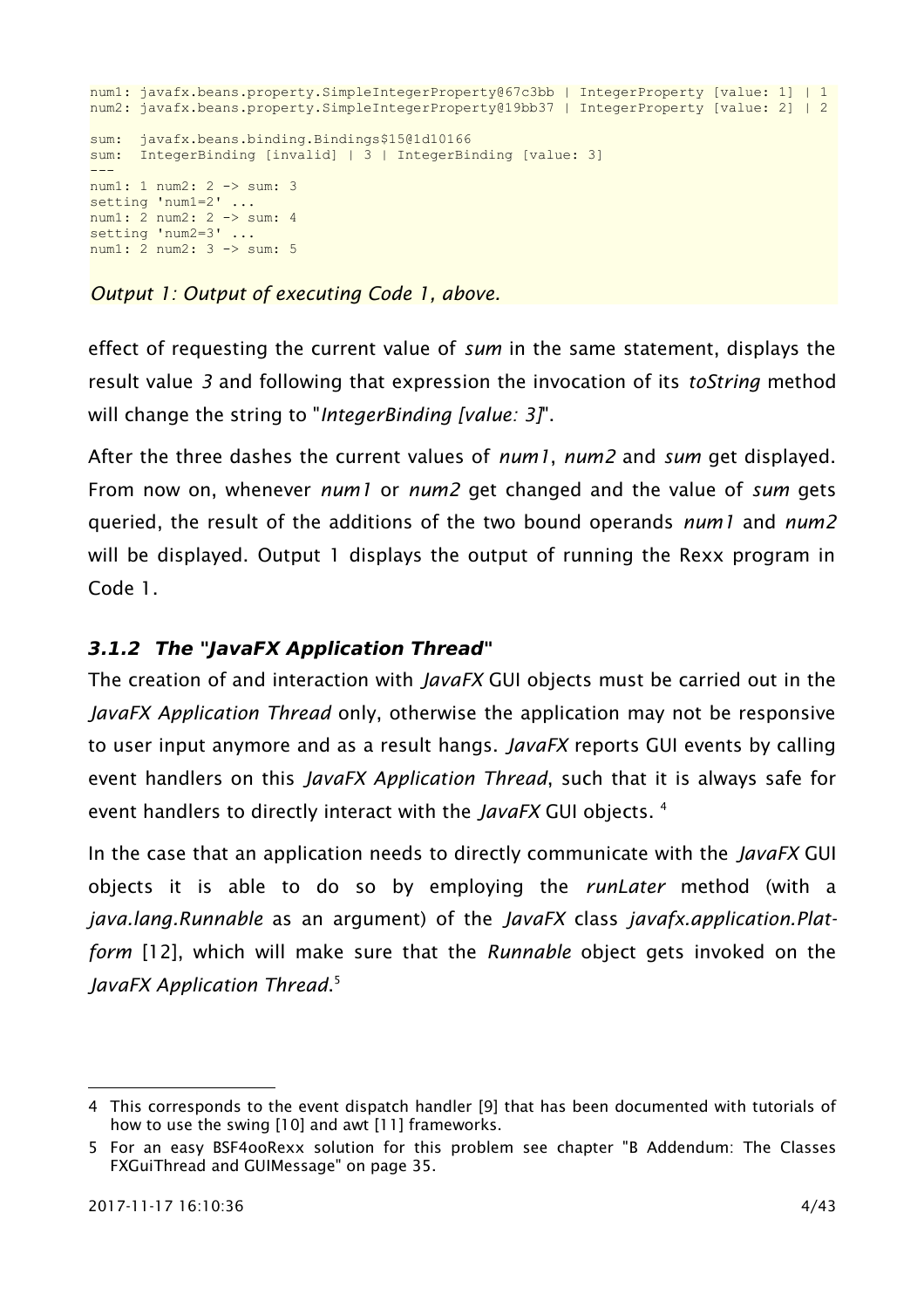## **3.1.3 JavaFX Stages and JavaFX Scenes**

A *JavaFX* application creates one or more windows of type *javafx.stageStage* [\[13\]](#page-31-14) which can be displayed on the host's GUI. Each stage can be used to display a *javafx.stage.Scene* [\[14\]](#page-31-13) which is a container for a graph of GUI nodes, that are usually instances of one of the *JavaFX* GUI classes from packages that start with the package name *javafx.scene*. [\[15\].](#page-31-12) An application may define multiple scene objects and use them to display them in stage objects.

The creation of and interaction with stages and scenes needs to be carried out on the *JavaFX Application Thread*.

## **3.1.4 DOM and CSS**

The fundamental data structure of *JavaFX* GUIs is a scene that is composed of a (hierarchical) tree of GUI objects of type *javafx.scene.Node[6](#page-4-0)* . Each node is assigned to a specific scene object and may have a unique *id* and an individual *style* for rendering<sup>[7](#page-4-1)</sup> it.

Comparable to using DOM [\[18\]](#page-32-4) traversing HTML [\[19\],](#page-32-3) the creation of a GUI for a scene will traverse the hierarchic scene graph node by node rendering each node using CSS<sup>[8](#page-4-2)</sup> rules.

Any programmer familiar with the web technologies HTML, DOM and CSS can readily apply her knowledge when devising and creating *JavaFX* applications!

## **3.1.5 JavaFX Abstract Class "Application"**

Each *JavaFX* application must extend the abstract class *javafx.application.Application* [\[23\]](#page-32-0) and implement the method *start* that sets up the initial GUI by creating and setting a scene to the supplied stage. The *launch* method will first invoke the method *init*, then create the *JavaFX Application Thread* and a stage object, which will be passed as the sole argument to the *start* method, which executes on the *JavaFX Application Thread*. Therefore it is safe to create and interact with *JavaFX* stage and scene objects in this *start* method.

<span id="page-4-0"></span><sup>6</sup> All *JavaFX* GUI classes in a scene have the *javafx.scene.Node* class as one of their supertypes.

<span id="page-4-1"></span><sup>7</sup> When rendering the user interface *JavaFX* employs the open source "WebKit" engine at the time of writing. This rendering engine gets used e.g. in Apple's Safari web browsers.

<span id="page-4-2"></span><sup>8</sup> Cf. the world wide web consortium homepage [\[20\].](#page-32-2) *JavaFX* defines a subset of CSS attributes and values in [\[21\].](#page-32-1)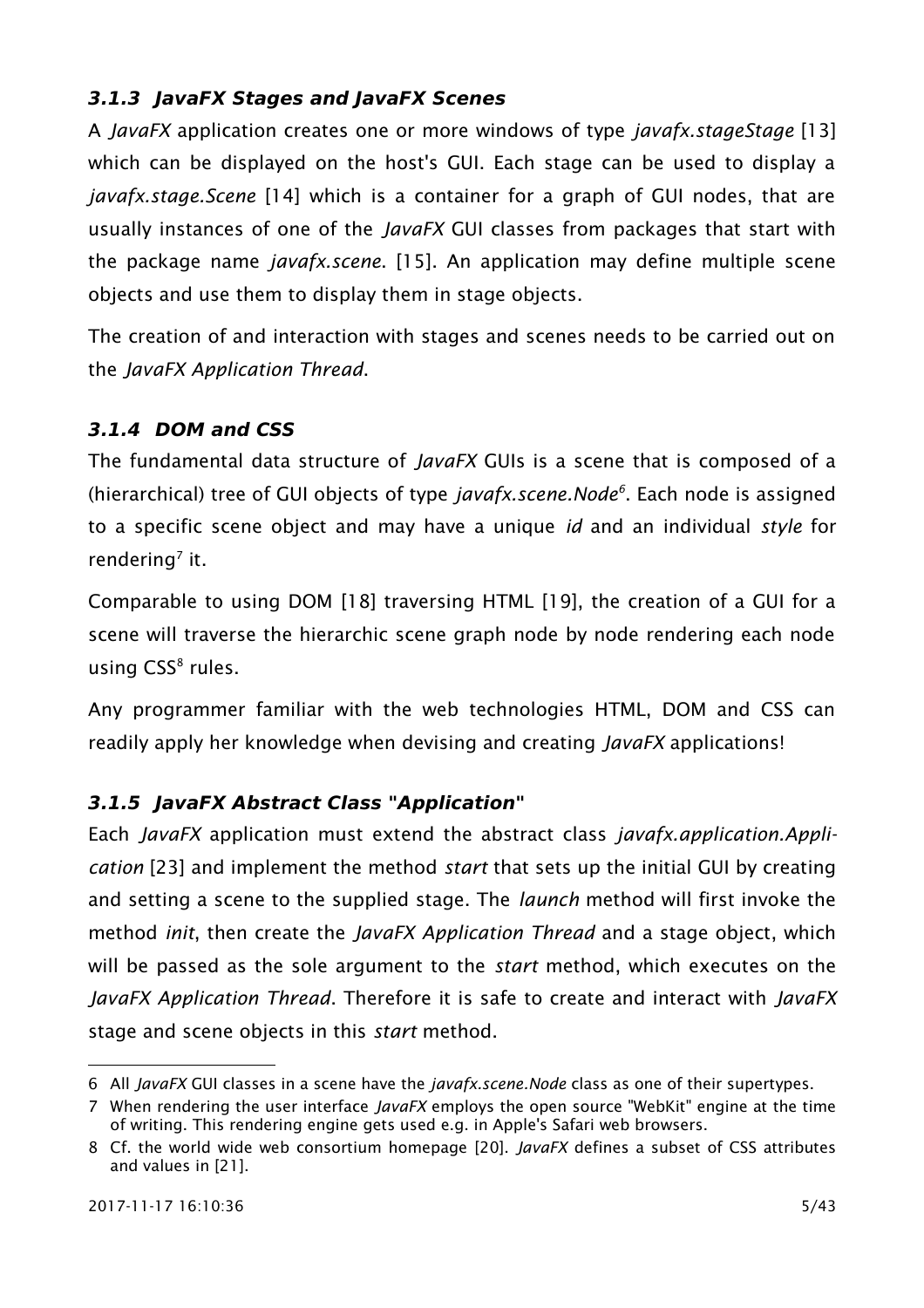```
/* modelled after
https://docs.oracle.com/javase/8/javafx/api/javafx/application/Application.html 
*/
myRexxApp=.myApp~new -- create an instance of the Rexx class
   -- extend the Java abstract class with the "myRexxApp" object
jrxApp=BSFCreateRexxProxy(myRexxApp, ,"javafx.application.Application")
jrxApp~launch(jrxApp~getClass, .nil) -- launch the Application
::class MyApp -- the Rexx class used to extend the Java class
::method start -- implementing the abstract Java method "start"
 use arg stage -- fetch the stage object to use for a scene to show
       -- create a circle object (will be black)
   circ =.bsf~new("javafx.scene.shape.Circle", 40, 40, 30)
       -- create a group and add the circle to it
   root =.bsf~new("javafx.scene.Group")
   root~getChildren~add(circ) -- add the circle to the group
       -- create a scene assign it the group as the root node
   scene=.bsf~new("javafx.scene.Scene", root, 400, 300)
      -- interact with the stage
   stage~title="My JavaFX Application from Rexx"
   stage~scene=scene -- assign the scene
   stage~show -- show the stage (window)
::requires "BSF.CLS" -- get Java support
```
<span id="page-5-0"></span>*Code 2: A simple JavaFX Rexx application modelled after the example in [\[23\].](#page-32-0)*



*Figure 1: JavaFX application created by [Code 2](#page-5-0) [above.](#page-5-0)*

BSF4ooRexx' external Rexx function named *BsfCreateRexxProxy()[9](#page-5-1)* [\[24\]](#page-32-5) allows for

<span id="page-5-1"></span><sup>9</sup> The first argument is the Rexx object implementing the abstract Java methods, the second argument is optional and may be any Rexx object (if given it will get added to the *slotDir* argument under the name *USERDATA*), the third argument is the fully qualified Java interface or abstract class name that defines the type of the returned Java object.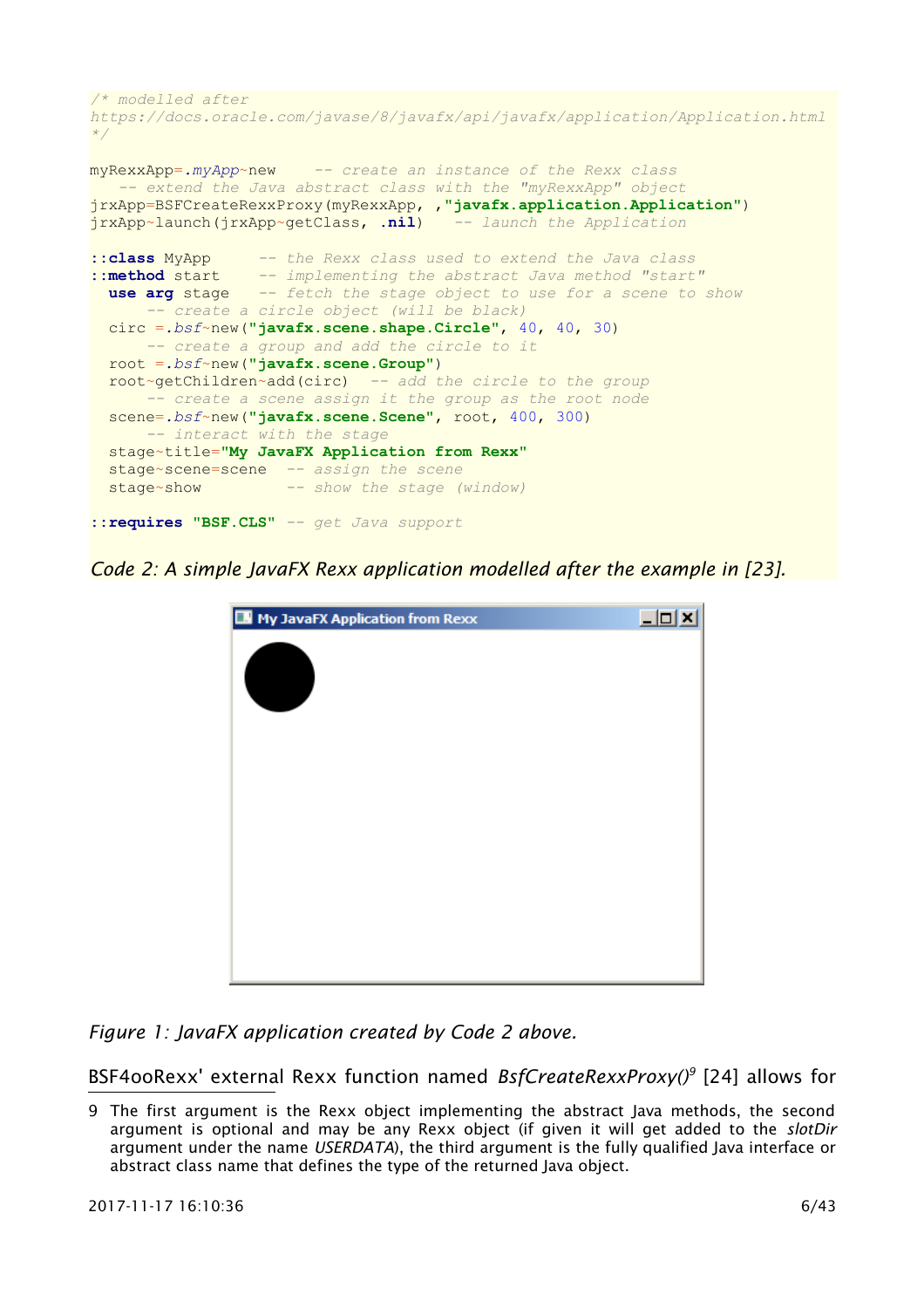```
myRexxApp=.myApp~new -- create an instance of the Rexx class
   -- extend the Java abstract class with the "myRexxApp" object
jrxApp=BSFCreateRexxProxy(myRexxApp, ,"javafx.application.Application")
signal on syntax -- if an error occurs, jump to label "SYNTAX:" below
jrxApp~launch(jrxApp~getClass, .nil) -- launch the Application
exit
syntax: -- syntax condition handling routine
  co=condition("object")-- get condition object
  say ppCondition2(co) -- show all error information including nested Java exceptions
::requires "rgf_util2.rex" -- get all utility routines from this package
::class MyApp -- the Rexx class used to extend the Java class
::method start -- implementing the abstract Java method "start"
  use arg stage -- fetch the stage object to use for a scene to show
       -- create a circle object (will be black)
  circ =.bsf~new("javafx.scene.shape.Circle", 40, 40, 30)
      -- create a group and add the circle to it
  root =.bsf~new("javafx.scene.Group")
  root~getChildren~add(circ) -- add the circle to the group
       -- create a scene assign it the group as the root node
  scene=.bsf~new("javafx.scene.Scene", root, 400, 300)
      -- interact with the stage
  stage~title="My JavaFX Application from Rexx"
  stage~scene=scene -- assign the scene
  stage~show -- show the stage (window)
::requires "BSF.CLS" -- get Java support
```
<span id="page-6-3"></span>*Code 3: A simple JavaFX Rexx application with a Rexx syntax condition handler.*

creating a Java object from a Rexx object, that implements the abstract methods of a Java interface or abstract classes in Rexx. The resulting Java object can then be used as an argument wherever a Java type of the interface or abstract class is required. If the abstract method gets invoked on the Java side this will cause a Rexx message of the abstract method's name to be sent to the Rexx object. Any Java arguments are passed as Rexx arguments, where BSF4ooRexx will always add a trailing "slotDir" argument<sup>[10](#page-6-0)</sup> of type Slot.Argument<sup>[11](#page-6-1)</sup> which is a Rexx directory containing additional, context related information for the invoked Rexx method.

[Code 2](#page-5-0) [above](#page-5-0) shows a Rexx program modelled after the presented example in [\[23\]](#page-32-0)<sup>[12](#page-6-2)</sup> which will create a simple JavaFX GUI application as depicted in [Figure 11.](#page-41-0)

<span id="page-6-0"></span><sup>10</sup>As the *slotDir* argument is always the last argument one can fetch it with the built-in function *arg()* as well, e.g. "*slotDir=arg(arg())*", where *arg()* returns the actual number of arguments which is then used to fetch last supplied Rexx argument.

<span id="page-6-1"></span><sup>11</sup>A Rexx programmer can therefore always test whether the last supplied argument was sent by the invoker or was added by BSF4ooRexx by testing: slotDir~isA(.Slot.Argument).

<span id="page-6-2"></span><sup>12</sup>Please note that the Java example uses the circle shape object as the sole argument for the constructor of the *JavaFX Group* class which will cause the Java compiler to pick the *varargs* version. Instead the Rexx version gets the group's children collection and adds the JavaFX *Circle* shape object to it. Alternatively, the Rexx program could have created a Java array of type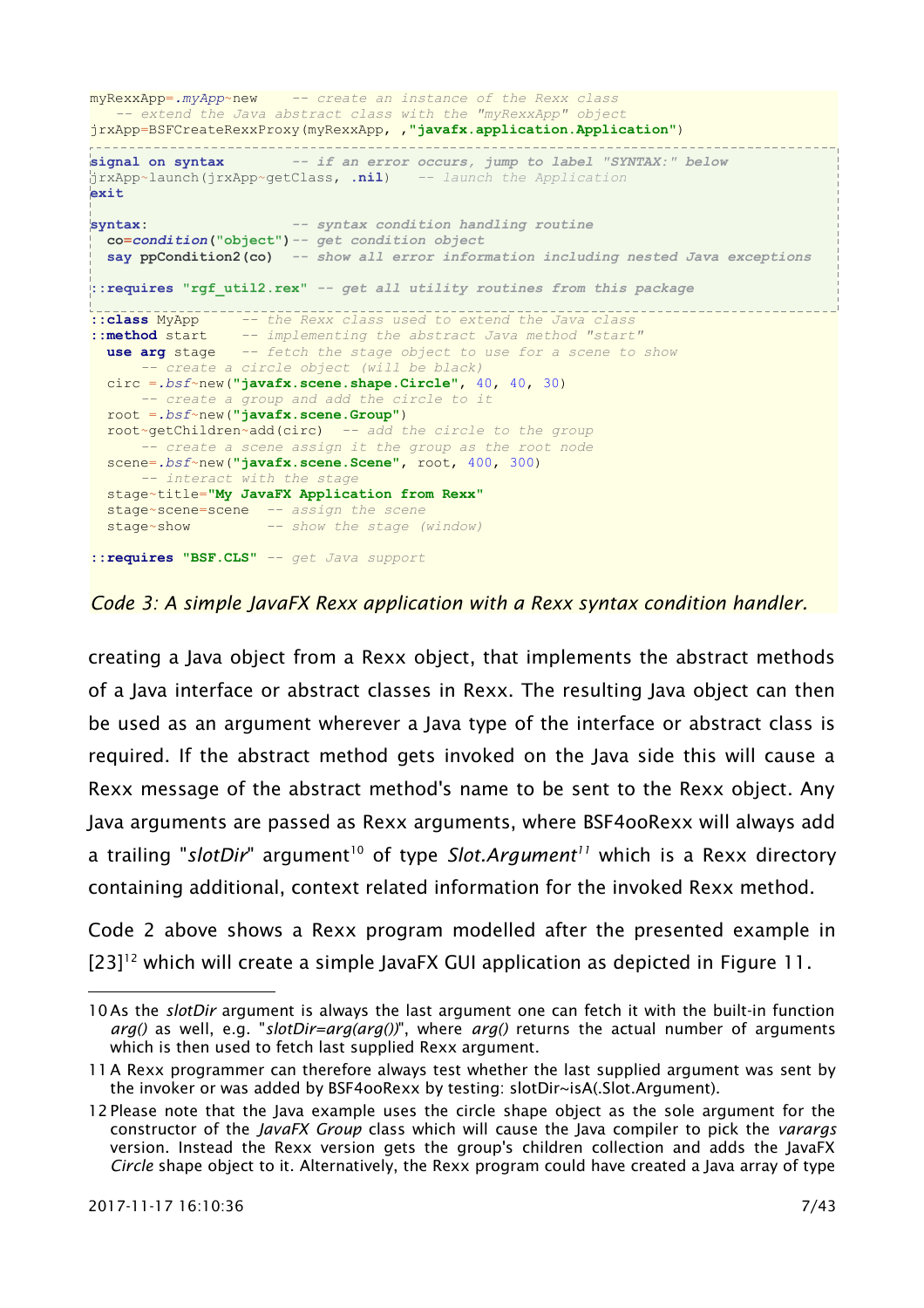Note, if there are errors in the *start* method of the Rexx class then it may be the case that the original source of the error on the *JavaFX* side is not displayed, rather the Java exception that got returned and which may nest the original Java exception. In such a case one needs to iterate over the nested Java exceptions using the *getCause* method and get the description of the bottom Java exception with the *toString* method.

With BSF4ooRexx the Rexx utility package, *rgf\_util2.rex* [\[25\],](#page-32-7) gets distributed which eases displaying such a chain of nested Java exceptions by employing the public method *ppCondition2()* which expects an ooRexx condition object<sup>[13](#page-7-0)</sup> as its sole argument. *ppCondition2()* will display all nested Java exceptions such that a Rexx programmer can find out the root cause of any error that may be created in the aforementioned *start* method. [Code 3](#page-6-3) highlights the necessary changes of [Code 2](#page-5-0) to output all nested Java exceptions in case such an exception occurs.

#### **3.1.6 Model View Controller (MVC) Pattern**

As we have seen we are able to create JavaFX applications quite easily. However so far we are not able to react upon events that are created by the GUI. For example in [Code 2](#page-5-0) [above](#page-5-0) the GUI would not react if we would click into its area. The reason is that we have not set up any code that would react to such events.

Like in the *awt* and *swing* frameworks the *JavaFX* framework wsa created with the "model-view-controller (MVC)" [\[26\]](#page-32-6) pattern in mind. The model component of an application would set up the application and use one ore more view components for presentation to the user, which can have controller components assigned to which events can be redirected.

In the Java *awt* and *swing* GUI frameworks the view components like GUI controls would communicate events to controllers by allowing listeners to be registered. Depending on the listener type the GUI component would then invoke the corresponding event method in the supplied controller's listener object.

The *JavaFX* framework takes a different, simpler approach: it defines event

*Node* with a size of one, store the *Circle* shape object in it and use the Java array as the argument for the *Group* constructor which would then cause the *varargs* version to be picked.

<span id="page-7-0"></span><sup>13</sup>If a Rexx condition gets raised the condition handler can use the built-in function *CONDITION('Object')* to retrieve the condition object, which is a Rexx directory that includes all condition relevant information.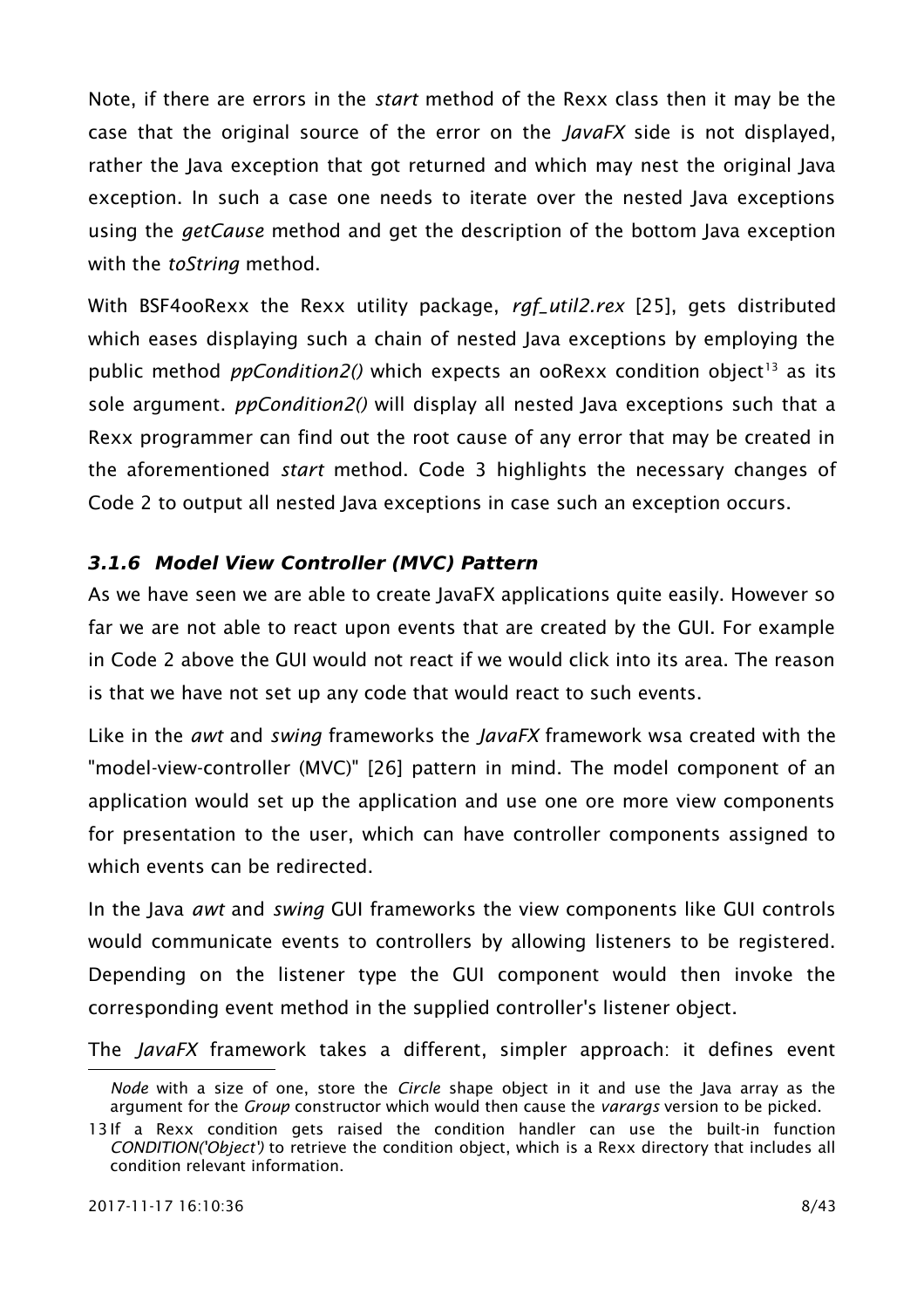properties for its view components that expect an object that implements the interface *javafx.event.EventHandler*. Whenever the GUI component triggers an event, the appropriate property will invoke its *EventHandler*'s *handle* method, supplying an event object that may contain additional information about the event.

#### <span id="page-8-0"></span>**3.1.7 Creating a Simple JavaFX GUI Dialog Application with ooRexx**

This section introduces a simple *JavaFX* GUI application in ooRexx which creates a colored *javafx.scene.control.Label* and a colored *javafx.scene.control.Button*. The Rexx code is depicted in [Code 4](#page-9-0) [below:](#page-9-0) it defines two Rexx classes:

- *RexxApplication*: this class is used to implement the abstract Java method start as a Rexx method, which creates a *JavaFX Label* and a *Button* object, which get sized, positioned and styled, e.g. with a blue text color. The *Button* object will get an instance of the *RexxButtonHandler* assigned as its action handler. The Rexx object will be wrapped up as a Java Rexx proxy defining it to implement all methods of the *javafx.event.EventHandler* interface, i.e. in this case the single method named *handle*. Each time the button gets pressed it will invoke the method *handle*. The *RexxApplication* object will be wrapped up as a Java Rexx proxy that extends the abstract *javafx.application.Application* class such that it becomes possible to send it the *launch* message which will cause the *start* method to be invoked in the Rexx object.
- *RexxButtonHandler*: this class implements the *javafx.event.EventHandler* interface, i.e. the method named *handle* in Rexx. When an instance of this class gets created a *JavaFX Label* object needs to be supplied, which is stored in the attribute named *label* and directly accessed in the *handle* method. As event handler methods get always invoked in the *JavaFX Application Thread*, it is safe to directly interact with any *JavaFX* GUI object in this case with the label object.

Studying the *RexxApplication start* method it is interesting to learn that there are quite many aspects that need attention and configuration when creating, sizing, styling and positioning GUI controls.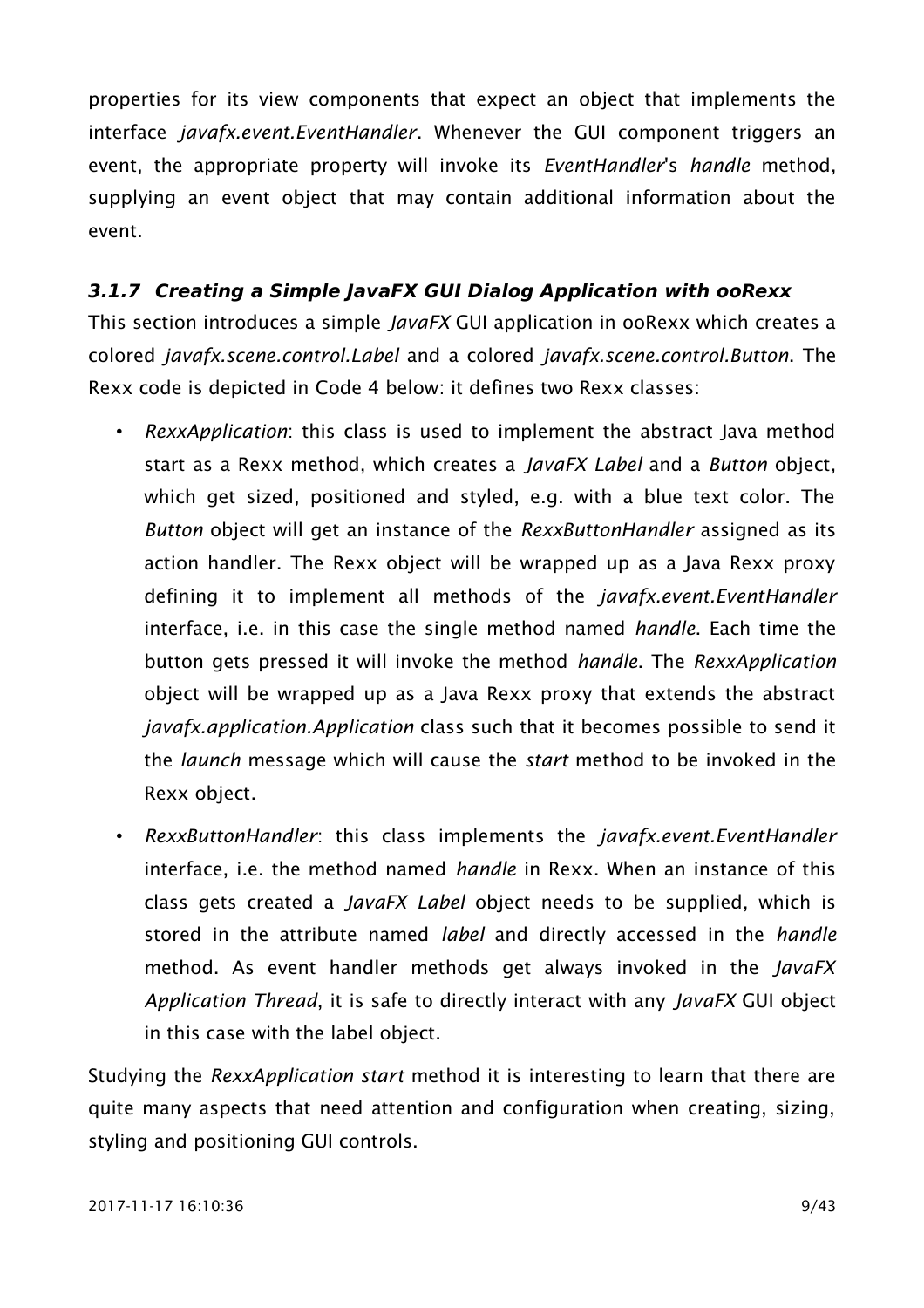```
rxApp=.RexxApplication~new -- create Rexx object that will control the FXML set up
    -- rxApp will be used for "javafx.application.Application"
jrxApp=BSFCreateRexxProxy(rxApp, ,"javafx.application.Application")
jrxApp~launch(jrxApp~getClass, .nil) -- launch the application, invokes "start"
::requires "BSF.CLS" -- get Java support
-- Rexx class defines "javafx.application.Application" abstract method "start"
::class RexxApplication -- implements the abstract class "javafx.application.Application"
::method start -- Rexx method "start" implements the abstract method
use arg primaryStage -- fetch the primary stage (window)
  primaryStage~setTitle("Hello JavaFX from ooRexx! (Blue Version)")
  -- get Java class objects to ease access to their constants (static fields)
  colorClz=bsf.loadClass("javafx.scene.paint.Color") -- JavaFX colors
 cdClz=bsf.loadClass("javafx.scene.control.ContentDisplay") -- ContentDisplay constants
 alClz=bsf.loadClass("javafx.geometry.Pos") -- alignment constants (an Enum class)
  root=.bsf~new("javafx.scene.layout.AnchorPane") -- create the root node
  root~prefHeight=200 -- or: root~setPrefHeight(200)
                               -- or: root~setPrefWidth(400)
       -- define the Label
  lbl=.bsf~new("javafx.scene.control.Label")
  lbl~textFill=colorClz~BLUE -- or: lbl~setTextFill(colorClz~BLUE)
 1bl~setLayoutX(76)  -- or: lbl~layoutX=76<br>1bl~setLayoutY(138)  -- or: lbl~layoutY=138
 lbl~setLayoutY(138) -- or: lbl~layoutY=138
 lbl~prefHeight="16.0" -- or: lbl~setPrefHeight("16.0")
 lbl~prefWidth="248.0" -- or: lbl~setPrefWidth("248.0")
  lbl~contentDisplay=cdClz~CENTER -- or: lbl~setContentDisplay (cdClz~CENTER)
  lbl~alignment=alClz~valueOf("CENTER") -- or: lbl~setAlignment(alClz~valueOf("CENTER"))
       -- define and add the Button, assign values as if we deal with Rexx attributes
  btn=.bsf~new("javafx.scene.control.Button")
  btn~textFill=colorClz~BLUE -- or: btn~setTextFill(colorClz~BLUE)
                                 btn~layoutX=170 -- or: btn~setLayoutX(170)
 btn~layoutY=89  -- or: btn~setLayoutY(89)<br>btn~text="Click Me!"  -- or: btn~setText("Click
                                btn~text="Click Me!" -- or: btn~setText("Click Me!")
       -- create a Rexx ButtonHandler, wrap it up as a Java RexxProxy
  rh=.RexxButtonHandler~new(lbl)-- create Rexx object, supply it the label "lbl"
   jrh=BSFCreateRexxProxy(rh, ,"javafx.event.EventHandler")
  btn~setOnAction(jrh) -- forwards "handle" message to Rexx object
       -- add the button and label to the AnchorPane object
  root~getChildren~~add(btn)~~add(lbl)
       -- put the scene on the stage
  primaryStage~setScene(.bsf~new("javafx.scene.Scene", root))
  primaryStage~show -- show the stage (window) with the scene
    -- Rexx class which handles the button presses
::class RexxButtonHandler -- implements "javafx.event.EventHandler" interface
::method init -- Rexx constructor method
 expose label -- allow direct access to ooRexx attribute
 use arg label -- save reference to javafx.scene.control.Label
::method handle -- will be invoked by the Java side
 expose label -- allow direct access to ooRexx attribute, not used in this example
   -- use arg event, slotDir -- expected arguments
  now=.dateTime~new -- time of invocation
  say now": arrived in method 'handle' ..."
  say '... current value of label='pp(label~getText)
  label~text="Clicked at:" now -- set text property
  say '... new value of label='pp(label~getText)
  say
```
<span id="page-9-0"></span>*Code 4: A simple JavaFX GUI application in ooRexx ("javafx\_01.rex").*

Running the *JavaFX* dialog application and pressing the button two times, yields

2017-11-17 16:10:36 10/43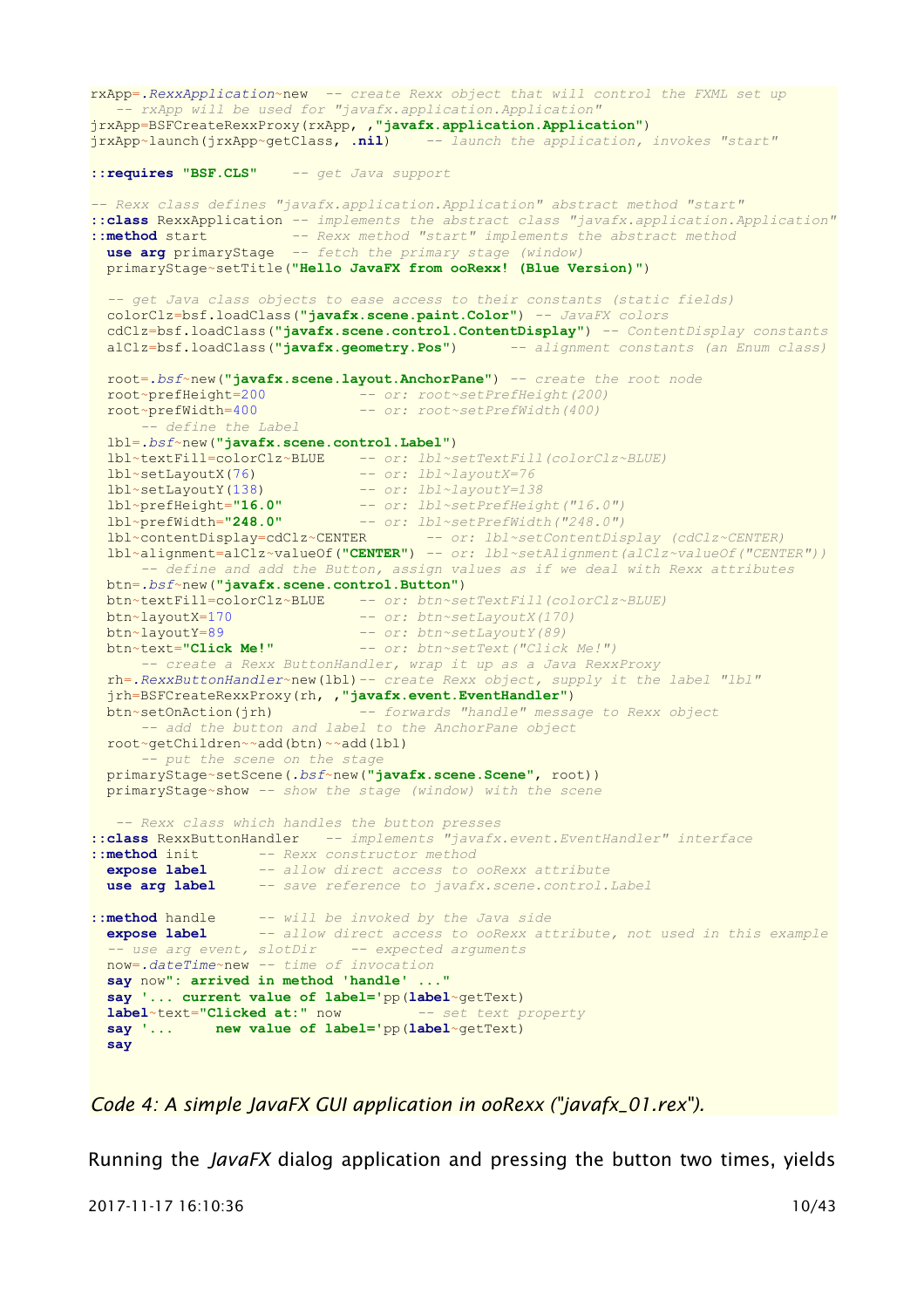| Hello JavaFX from ooRexx! (Blue Version) |  |
|------------------------------------------|--|
|                                          |  |
|                                          |  |
|                                          |  |
|                                          |  |
| Click Me!                                |  |
|                                          |  |
|                                          |  |
|                                          |  |
|                                          |  |

| Hello JavaFX from ooRexx! (Blue Version) | $\Box$ o |
|------------------------------------------|----------|
|                                          |          |
|                                          |          |
|                                          |          |
| Click Me!                                |          |
| Clicked at: 2017-10-31T18:40:06.558000   |          |
|                                          |          |
|                                          |          |

| Hello JavaFX from ooRexx! (Blue Version) | $ \Box$ $\times$ |
|------------------------------------------|------------------|
|                                          |                  |
|                                          |                  |
|                                          |                  |
|                                          |                  |
| Click Me!                                |                  |
|                                          |                  |
| Clicked at: 2017-10-31T18:40:38.104000   |                  |
|                                          |                  |
|                                          |                  |
|                                          |                  |

```
2017-10-31T18:40:06.558000: arrived in method 'handle' ...
... current value of label=[]
... new value of label=[Clicked at: 2017-10-31T18:40:06.558000]
2017-10-31T18:40:38.104000: arrived in method 'handle' ...
... current value of label=[Clicked at: 2017-10-31T18:40:06.558000]
... new value of label=[Clicked at: 2017-10-31T18:40:38.104000]
```
<span id="page-10-0"></span>*Figure 2: The JavaFX initial dialog and changes by two button presses.*

2017-11-17 16:10:36 11/43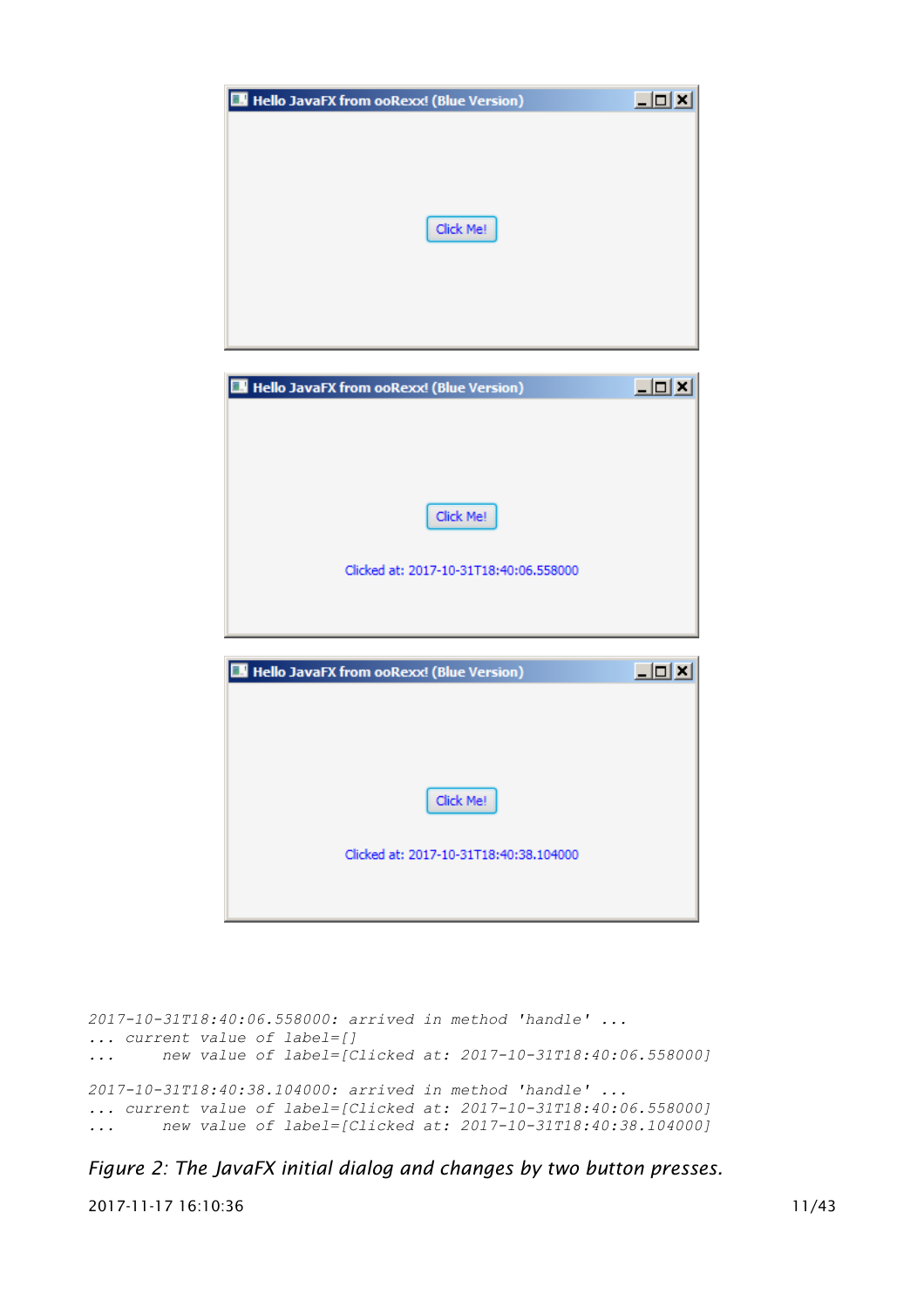the dialogs and the console output as depicted in [Figure 2](#page-10-0) [above.](#page-10-0)

# **3.2 Defining Scenes in FXML (FX Markup Language)**

The *JavaFX* framework allows the definition of GUIs in a declarative manner using the "FX Markup Language (FXML)" and saving them in a file. FXML mandates a well formed XML markup, but describes the elements and properties informally in [\[27\].](#page-32-12) There is neither a DTD (document type definition) nor a XSD (XML schema definition) for FXML, because elements representing *JavaFX* compliant controls should always be usable in FXML files in the case that either *JavaFX* creates new controls over time or third party *JavaFX* controls (e.g. [\[28\]\)](#page-32-11) get employed.

[Code 5](#page-12-0) [below](#page-12-0) depicts an FXML file that defines a *JavaFX* dialog that is comparable to the example in the section ["3.1.7](#page-8-0) [Creating a Simple JavaFX GUI Dialog](#page-8-0) [Application with ooRexx" above,](#page-8-0) with the exception that the *textFill* property in the label and button controls is defined to be green (instead of blue).

As can be seen from that example there are XML *import* processing instructions (PI)[14](#page-11-0) that fully qualify the *javafx.scene* classes that needs to be imported in order to process the elements (unqualified Java class names) defined in the XML file. The attributes/properties defined for the elements will be used to set the values of the *JavaFX* properties by the same name.

The processing instruction *language* defines a *javax.script* scripting language to be used for executing any programs defined in an *fx:script* element or programming statements in event handler. [Code 5](#page-12-0) [below](#page-12-0) defines "rexx" as the scripting language.

#### **3.2.1 SceneBuilder**

There exists a tool, *SceneBuilder*, that allows one to create *JavaFX* GUIs interactively with drag and drop [\[31\]](#page-32-8) and set the attributes of available properties, as well as definitions relevant for the layout and code related information for controllers[15](#page-11-1). It is possible to add third party *JavaFX* controls to *SceneBuilder*.

Although developed and maintained by Oracle, free installation packages of

<span id="page-11-0"></span><sup>14</sup>A processing instruction starts with the charactesr "*<?*" followed by the instruction and ends with "*?>*", cf. [\[29\],](#page-32-10) [\[30\].](#page-32-9)

<span id="page-11-1"></span><sup>15</sup>*SceneBuilder* directly supports controllers implemented in Java.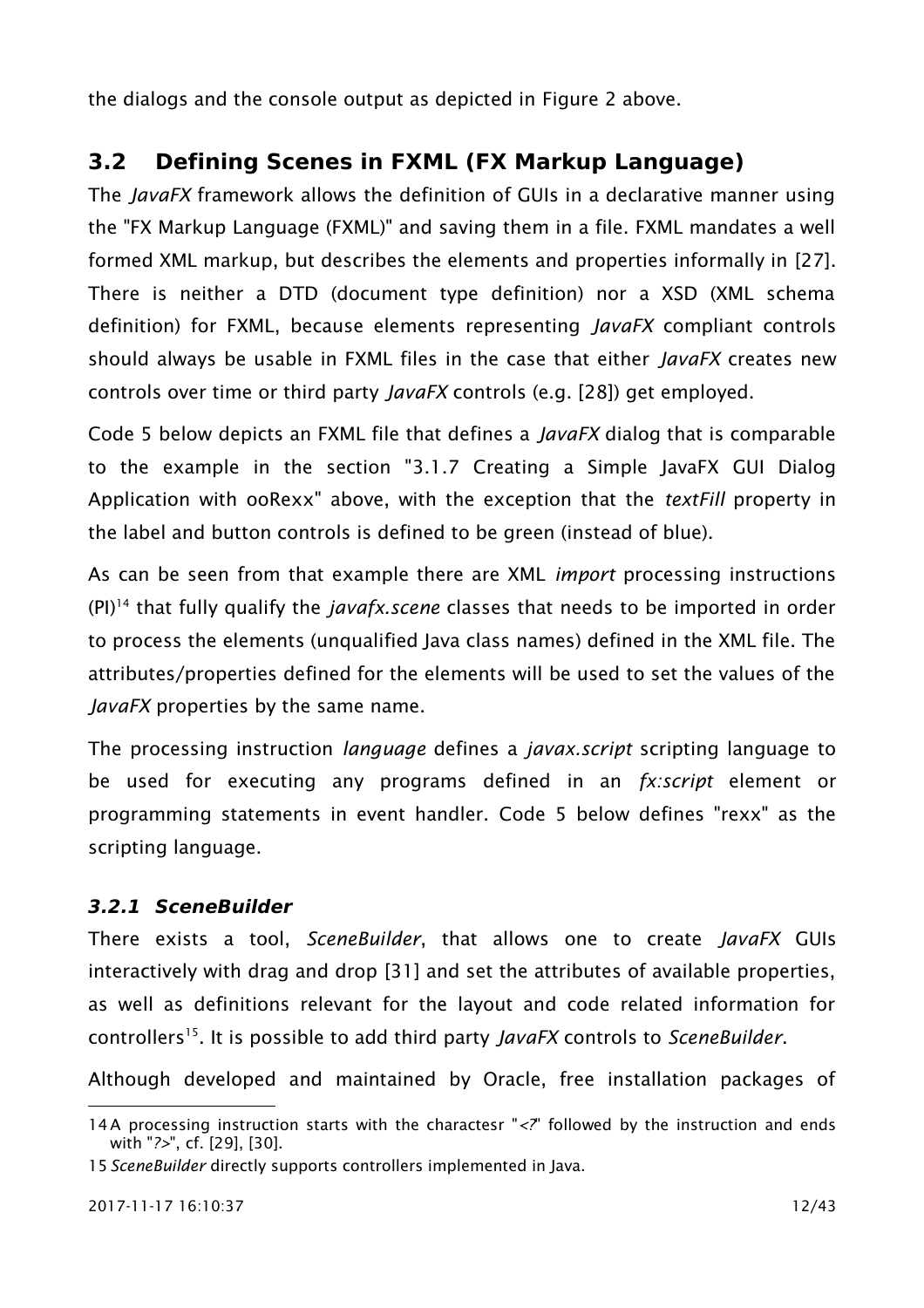```
<?xml version="1.0" encoding="UTF-8"?>
<?import javafx.scene.control.Button?>
<?import javafx.scene.control.Label?>
<?import javafx.scene.layout.AnchorPane?>
<!-- the processing instruction (PI) defines the Java script engine named 'rexx'
     to be used for executing code in this FXML file: running "fxml_01_controller.rex"
     and the code in the 'onAction' event attribute for the Button element -->
<?language rexx?>
<AnchorPane id="AnchorPane" prefHeight="200" prefWidth="400"
           xmlns:fx="http://javafx.com/fxml/1">
    <!-- call Rexx program, its public routine "buttonClicked" is known afterwards -->
    <fx:script source="fxml_01_controller.rex" />
    <children>
        <!-- the Rexx code in the 'onAction' attribute will be invoked by JavaFX;
            note: last argument is the slotDir argument from BSF4ooRexx
 -->
        <Button fx:id="idButton1" layoutX="170.0" layoutY="89.0"
                      onAction="slotDir=arg(arg()); call buttonClicked slotDir;"
                     text="Click Me!" textFill="GREEN" />
        <Label fx:id="idLabel1" alignment="CENTER" contentDisplay="CENTER"
 layoutX="76.0" layoutY="138.0"
                               minHeight="16" minWidth="49"
                               prefHeight="16.0" prefWidth="248.0"
                               textFill="GREEN" />
    </children>
</AnchorPane>
```
<span id="page-12-0"></span>*Code 5: FXML definitions ("fxml\_01.fxml").*

*SceneBuilder* are usually provided for download by other companies such as Gluon [\[32\].](#page-32-13)

#### **3.2.2 The JavaFX "FXMLLoader" Class**

When graphical user interface definitions get stored in FXML files, one needs to use the *javafx.fxml.FXMLLoader* class to load (process) that FXML file.

The loading process will carry out processing instructions as they come along, load and maintain stylesheets, create and build the *JavaFX* node objects from the element definitions, setting the properties to the defined values, setting event handlers defined in the attributes/properties in the FXML elements that start with the string "*on*", eventually builds a hierarchy from all of the nested element definitions and finally returns the root node object of the resulting tree.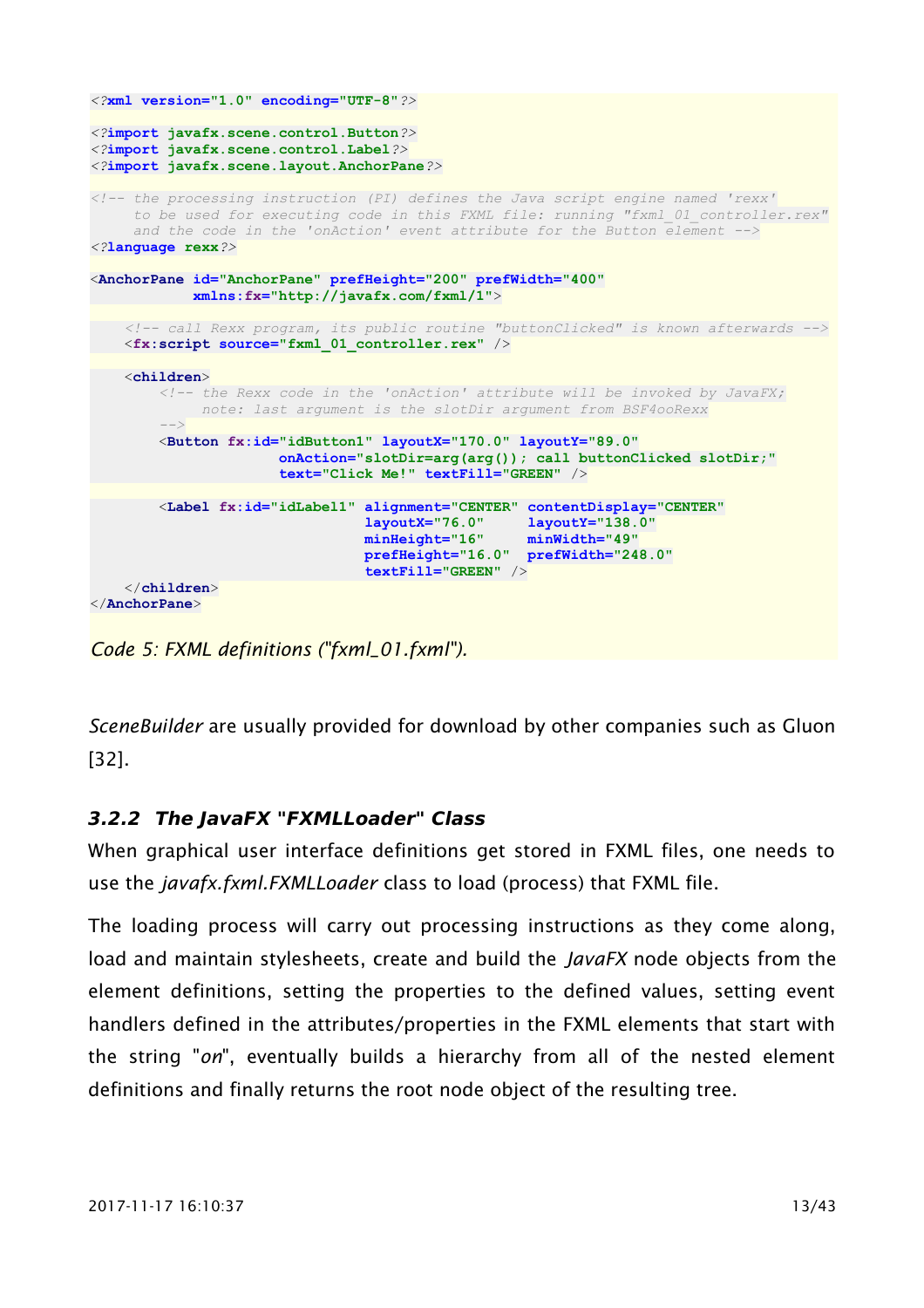| Fisch 1.6xml                                |                   |                                                                  | $\Box$ ulxi         |
|---------------------------------------------|-------------------|------------------------------------------------------------------|---------------------|
| File<br>Edit<br>View<br>Insert              | Modify<br>Arrange | Window<br>Help<br>Preview                                        |                     |
| Library                                     | $Q$ $Q+$          | $\pm$ AnchorPane $\rangle$<br>OK Button : Click Me!<br>Inspector | $Q$ $Q+$            |
| Þ.                                          | Containers        | Þ.                                                               | Properties : Button |
| $\overline{\mathbf{v}}$                     | Controls          | Þ.                                                               | Layout : Button     |
| OK Button                                   |                   | $\boldsymbol{\mathrm{v}}$                                        | Code: Button        |
| $\boxed{\checkmark}$ CheckBox               |                   |                                                                  |                     |
| ChoiceBox                                   |                   |                                                                  | Identity            |
| ColorPicker                                 |                   | fx:id                                                            | idButton1           |
| <b>图</b> ComboBox                           |                   |                                                                  |                     |
| 19 DatePicker (FX8)                         |                   |                                                                  | Main                |
| <> HTMLEditor                               |                   | On Action                                                        |                     |
| ca Hyperlink                                |                   | slotDir=arg(arg()); call buttonClicked slotDir;                  |                     |
| <b>ImageView</b>                            |                   |                                                                  |                     |
| abc Label                                   |                   |                                                                  | DragDrop            |
| Þ                                           | Menu              | Click Me!                                                        |                     |
| Þ                                           | Miscellaneous     | On Drag Detected<br>$\#$                                         |                     |
| Þ                                           | Shapes            |                                                                  |                     |
| ь                                           | Charts            | On Drag Done                                                     |                     |
|                                             | 3D                | $\#$                                                             |                     |
| Document                                    | $\mathcal{O}$     | On Drag Dropped                                                  |                     |
| $\overline{\mathbf{v}}$                     | Hierarchy         | $\#$                                                             |                     |
|                                             |                   | On Drag Entered                                                  |                     |
| $\Theta$ $\overline{\textbf{t}}$ AnchorPane |                   | $\#$                                                             |                     |
| OK Button Click Me!                         |                   | On Drag Exited                                                   |                     |
| abc Label                                   |                   | $\#$                                                             |                     |
| Þ                                           | Controller        | On Drag Over                                                     |                     |
| <b>Ex</b> fxml_01.fxml                      |                   |                                                                  |                     |
|                                             |                   |                                                                  | $\Box$              |
| File<br>Edit<br>View<br>Insert              | Modify<br>Arrange | Window<br>Help<br>Preview                                        |                     |
| Library                                     | $Q$ $Q+$          | $\pm$ AnchorPane<br>abc Label :<br>Inspector                     | $Q$ $Q+$            |
| Þ                                           | Containers        | Þ                                                                | Properties : Label  |
| $\boldsymbol{\mathrm{v}}$                   | Controls          | Þ.                                                               | Layout : Label      |
| OK Button                                   |                   | $\overline{\mathbf{v}}$                                          | Code : Label        |
| $\boxed{\checkmark}$ CheckBox               |                   |                                                                  |                     |
| C ChoiceBox                                 |                   |                                                                  | Identity            |
| ColorPicker                                 |                   | fx:id                                                            | idLabel1            |
| 四 ComboBox                                  |                   |                                                                  |                     |
| 19 DatePicker (FX8)                         |                   |                                                                  | DragDrop            |
| <> HTMLEditor                               |                   | On Drag Detected                                                 |                     |
| <b>ED</b> Hyperlink                         |                   | $\#$                                                             |                     |
| [i] ImageView                               |                   | On Drag Done                                                     |                     |
| abc Label                                   |                   | $\#$                                                             |                     |
| Þ                                           | Menu              | Click Me!                                                        |                     |
| Þ                                           | Miscellaneous     | On Drag Dropped<br>T<br>$\#$                                     |                     |
| Þ                                           | Shapes            | н<br>$\rightarrow$<br>Τ                                          |                     |
| Þ                                           | Charts            | On Drag Entered                                                  |                     |
| Þ                                           | 3D                | $\#$                                                             |                     |
| Document                                    | $\mathbb{Q}$ -    | On Drag Exited                                                   |                     |
| $\boldsymbol{\mathrm{v}}$                   | Hierarchy         | $\#$                                                             |                     |
| <b>J</b> AnchorPane                         |                   | On Drag Over                                                     |                     |
| OK Button Click Me!                         |                   | $\#$                                                             |                     |
| abc Label                                   |                   | On Mouse Drag Entered                                            |                     |
| Þ                                           | Controller        | $\#$<br>On Mouse Drag Exited                                     |                     |

*Figure 3: SceneBuilder displaying [Code 5](#page-12-0) [above,](#page-12-0) highlighting the Button (note the Rexx code in the "onAction" property labeled "On Action") and the Label controls.*

## **3.2.2.1 Defining FXML Controller that Are Implemented in Rexx**

For each FXML file one is able to define a controller that may react to events in *JavaFX* GUI objects. The *SceneBuilder* by default supports controllers written in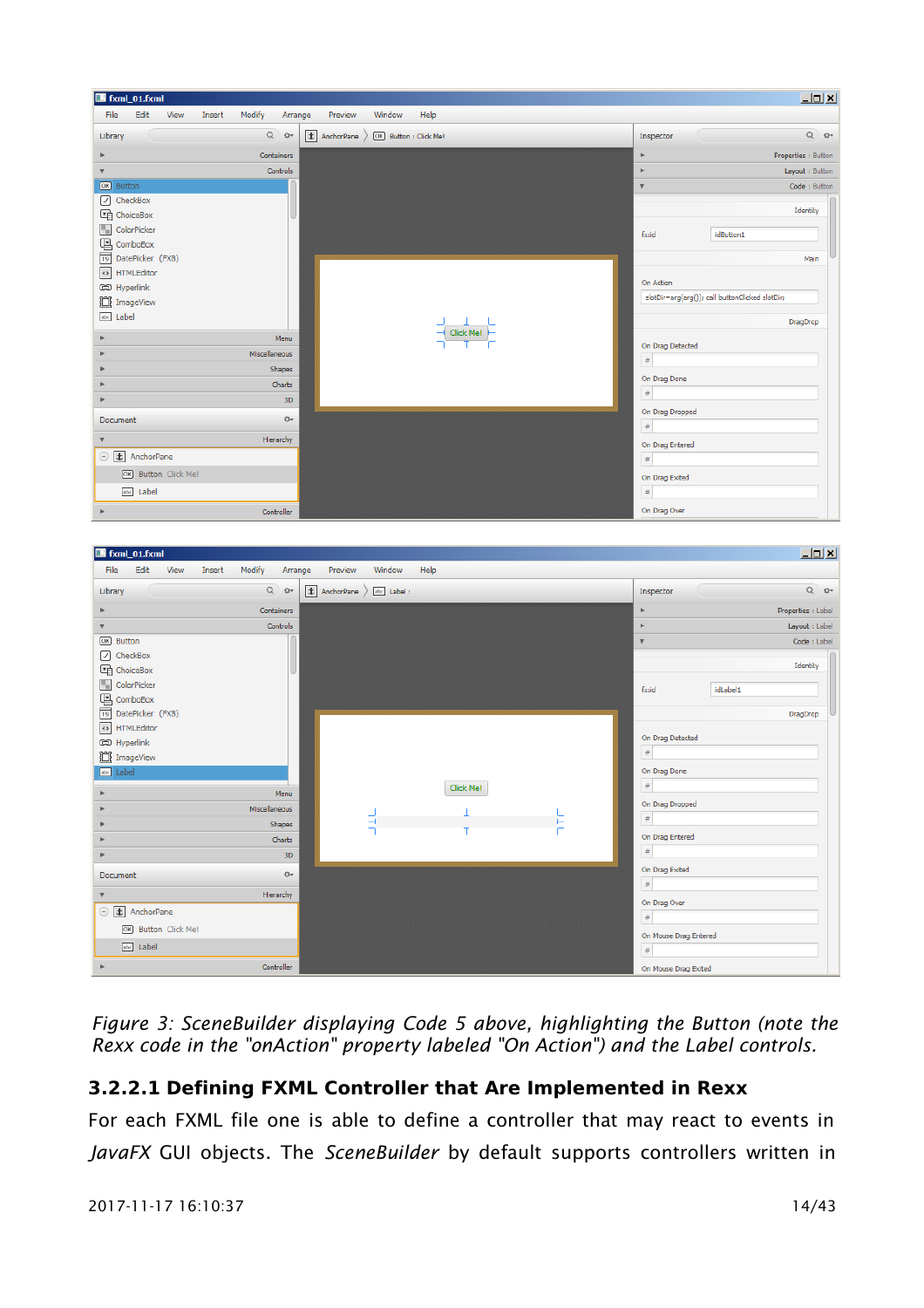```
/* This routine will be called from the Rexx code defined in the Button element in
   with the fx:id="button" the "onAction" attribute in the FXML Button definition */
::routine buttonClicked public
  slotDir=arg(arg()) -- note: last argument is the slotDir argument from BSF4ooRexx
  now=.dateTime~new -- time of invocation
  say now": arrived in routine 'buttonClicked' ..."
  /* RexxScript annotation fetches "label" from ScriptContext
     and makes it available as the Rexx variable "LABEL": */
   /* @get(idLabel1) */
  say '... current value of label='pp(idLabel1~getText)
  idLabel1~text="Clicked at:" now -- set text property
  say '... new value of label='pp(idLabel1~getText)
  say
```
<span id="page-14-0"></span>*Code 6: The Rexx controller ("fxml\_01\_controller.rex").*

Java. However, using the *language* processing instruction one can use any *javax.script* programming language for programming the controller, in the case of Rexx, ooRexx the name of the *javax.script* defined language is one of "*rexx*", "*Rexx*", "*oorexx*", "*ooRexx*", "*orexx*", and "*oRexx*". The FXML file in [Code 5](#page-12-0) [above](#page-12-0) uses "*rexx*".

Any *fx:script* definitions or event handler statements get carried out using the *javax.script* infrastructure [\[1\].](#page-31-1) The way *JavaFX* instruments this infrastructure is very basic: there is only one *javax.script* language that can be set per FXML file[16](#page-14-1) and the arguments supplied to the event handlers are not supplied directly, but indirectly via the *ScriptContext*. bindings, such that the *event* argument will be stored in its *ENGINE\_SCOPE* bindings. All *JavaFX* objects that got created for FXML elements with an *fx:id* attribute right before a *fx:script* defined program gets executed will be made available in the *ScriptContext GLOBAL\_SCOPE* bindings.[17](#page-14-2)

Rexx programmers can use so called *@get RexxScript* annotations [\[1\]](#page-31-1) in their Rexx code to fetch such *JavaFX* objects from the *ScriptContext* bindings and make them available as local Rexx variables by the same name. [Code 6](#page-14-0) [above](#page-14-0) demonstrates this fetching with the line "*/\* @get(idLabel1) \*/*", where afterwards

<span id="page-14-1"></span><sup>16</sup>The *FXMLLoader* creates one separate instance of the *RexxScriptEngine* class for each FXML file and uses that instance to execute the Rexx programs in that FXML file. If an application consists of multiple FXML files, then there will be multiple *RexxScriptEngine* instances.

<span id="page-14-2"></span><sup>17</sup>This behaviour is exploited in some of the BSF4ooRexx JavaFX samples by adding a *<fx:script source="put\_FXID\_objects\_into.my.app.rex" />* element right before the closing tag of the root element in the FXML file. The Rexx program will then have access to all JavaFX objects with a *fx:id* value and stores them in the Rexx global *.environment* in a directory named *MY.APP*, which gets a directory entry by named after the FXML file. That directory will then be used to store each JavaFX object indexed by its *fx:id* value.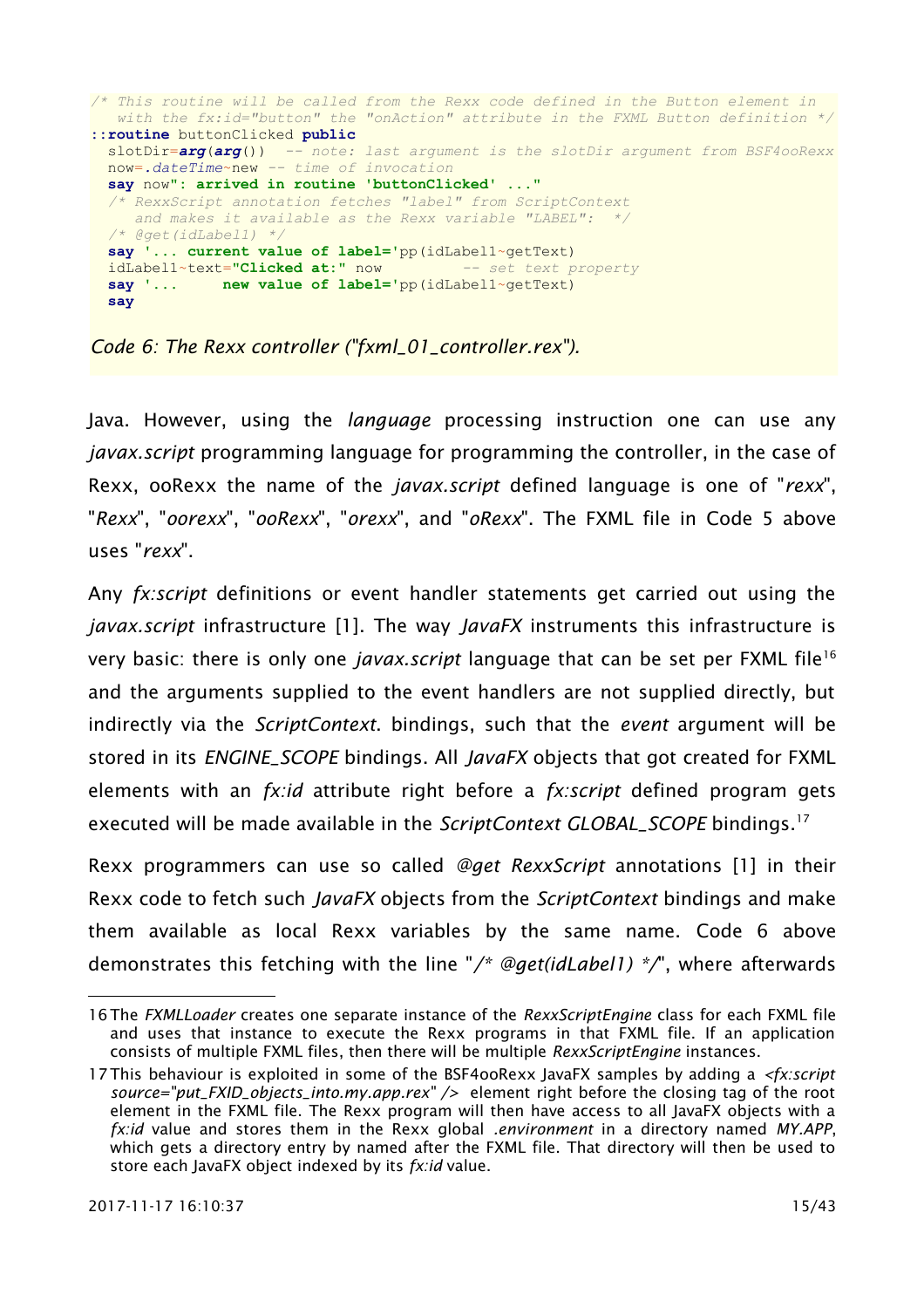the *Label* object can be referenced with the local Rexx variable named "*idLabel1*".

If a Rexx handler gets invoked by *JavaFX*, BSF4ooRexx will always supply a trailing argument, the "*slotDir*" argument, which is a Rexx directory of type *Slot.Argument* that in the case of such a *RexxScript* invocation will contain an entry *SCRIPTCONTEXT* which allows one to directly interact with it.

Unlike ooRexx, a *RexxScriptEngine* instance will make all public classes and public routines always available to code that gets executed afterwards. This way after *FXMLLoader* executed the *fx:script* program "*FXML\_01\_controller.rex*" while processing the FXML file depicted in [Code 5](#page-12-0) [above](#page-12-0) its public routine "*buttonClicked*" is available when the Rexx event handler code is run for the *Button* element's event handler stored with the *onAction* property.[18](#page-15-0)

Any invocation of an event handler will be carried out on the *JavaFX Application Thread*, such that it is safe to interact with any GUI elements from the event handling code.

#### <span id="page-15-1"></span>**3.2.2.2 Special Processing of "text" Attribute Values**

The *FXMLLoader* analyzes the value of *text* attributes in FXML files and depending on the existence of an optional prefix character supplies the following services:

- *\$* prefix character:
	- if the remaining text is actually enclosed in curly brackets, then it gets extracted and taken as the name of an attribute that is used to lookup the *ScriptContext* bindings. The resulting value will be used to fill in the *text* property. Each time the value of this attribute changes in the *ScriptContext* bindings will cause the *text* property to be updated to reflect that change. Example: *"\${currentTime}"*
	- If the remaining text is not enclosed in curly brackets, then the name is taken as the name of an attribute that gets used to lookup the *Script-Context* bindings once at loading time. The resulting value will be used to fill in the *text* property. Example: *"\$startupTime"*

<span id="page-15-0"></span><sup>18</sup>Please note, that for RexxScript annotations to work, it is important that the routine or method gets the *slotDir* (or alternatively the *ScriptContext*) object as its last argument.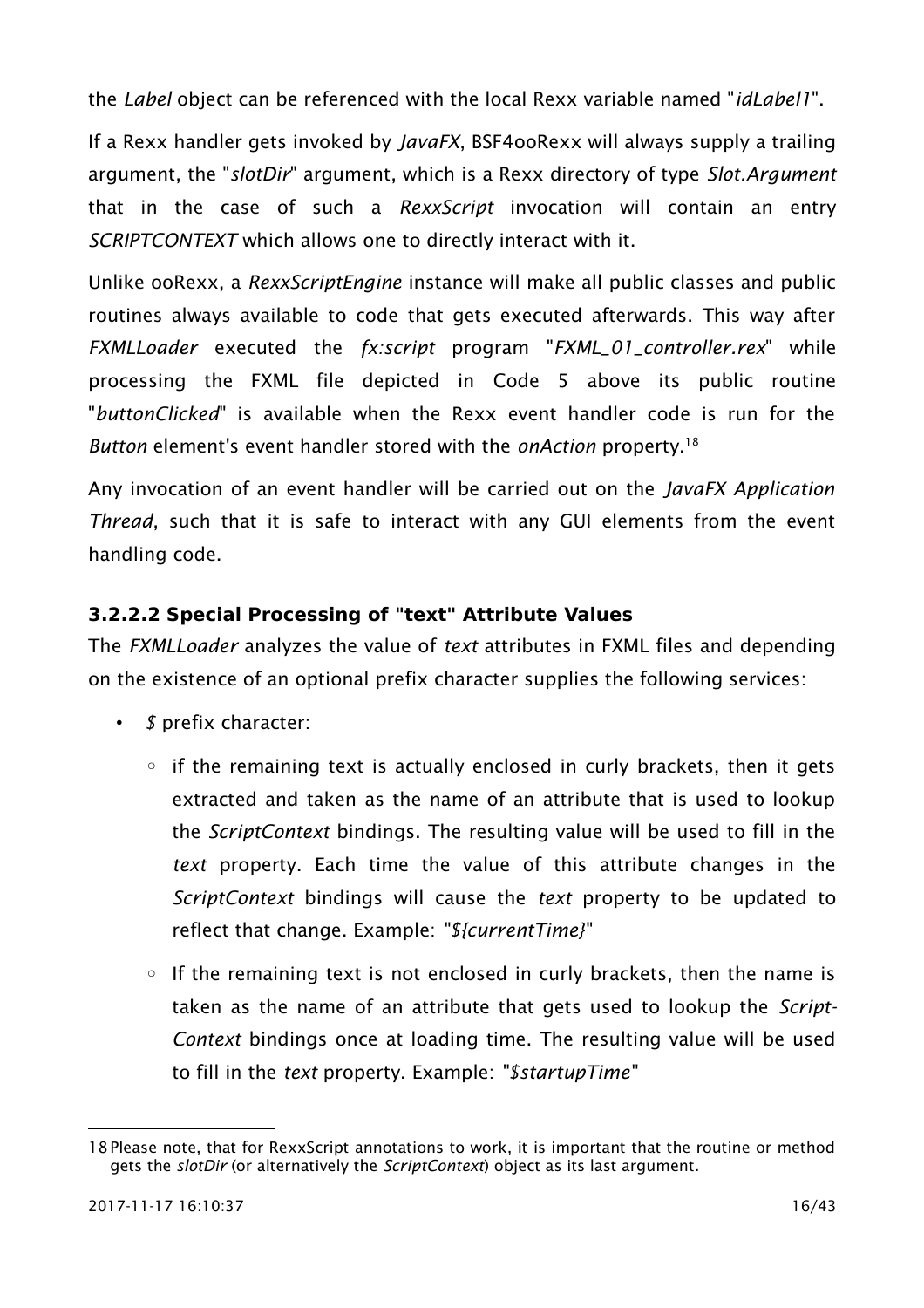• *%* prefix character, if the *FXMLLoader* is used with the load method that accepts a *java.util.ResourceBundle* [\[34\]](#page-33-2) [19](#page-16-0) object as its second argument. A *ResourceBundle* allows among other things the *java.util.Locale* [\[36\]](#page-33-0) dependent translation of *name=value* pairs that are stored in locale (language and region) dependent *properties* text files. In this case the remaining text is taken as the name that will be used to lookup the *properties* file and return its value. To put it in another way: this feature makes it easy to internationalize the GUI by making sure that the *text* values use the strings that are defined in a particular *Locale*. To support different languages on the GUI then becomes a task of defining the user interface text in *properties* files created for those languages. Example: *"%clickMe"*.

#### **3.2.3 Creating a Simple JavaFX GUI Application with FXML in ooRexx**

In this section the *JavaFX* GUI application that got introduced in ["3.1.7](#page-8-0) [Creating a](#page-8-0) [Simple JavaFX GUI Dialog Application with ooRexx"](#page-8-0) on page [9](#page-8-0) [above](#page-8-0) gets broken up into three different files:

- *fxml\_01.fxml*: this is the FXML file that fully defines the GUI and is depicted in [Code 5](#page-12-0) on page [13](#page-12-0) [above.](#page-12-0)
- *fxml\_01\_controller.rex*: this is the Rexx controller that defines the public *buttonClicked* routine that updates the *Label* object, outputs debug

```
rxApp=.RexxApplication~new -- create Rexx object that will control the FXML set up
jrxApp=BSFCreateRexxProxy(rxApp, ,"javafx.application.Application")
                                     jrxApp~launch(jrxApp~getClass, .nil) -- launch the application, invokes "start"
::requires "BSF.CLS" -- get Java support
-- Rexx class defines "javafx.application.Application" abstract method "start"
::class RexxApplication -- implements the abstract class "javafx.application.Application"
::method start -- Rexx method "start" implements the abstract method
 use arg primaryStage -- fetch the primary stage (window)
  primaryStage~setTitle("Hello JavaFX from ooRexx! (Green Version)")
   -- create an URL for the FMXLDocument.fxml file (hence the protocol "file:")
 fxmlUrl=.bsf~new("java.net.URL", "file:fxml_01.fxml")
 -- use FXMLLoader to load the FXML and create the GUI graph from its definitions:
  rootNode=bsf.loadClass("javafx.fxml.FXMLLoader")~load(fxmlUrl)
  scene=.bsf~new("javafx.scene.Scene", rootNode) -- create a scene for our document
 primaryStage~setScene(scene) -- set the stage to our scene
 primaryStage~show -- show the stage (and thereby our scene)
```
<span id="page-16-1"></span><span id="page-16-0"></span>Code<sub>the</sub> A<sub>u</sub>simple JayaFX GUI application with FXML in ooRexx ("fxml\_01.rex").

2017-11-17 16:10:37 17/43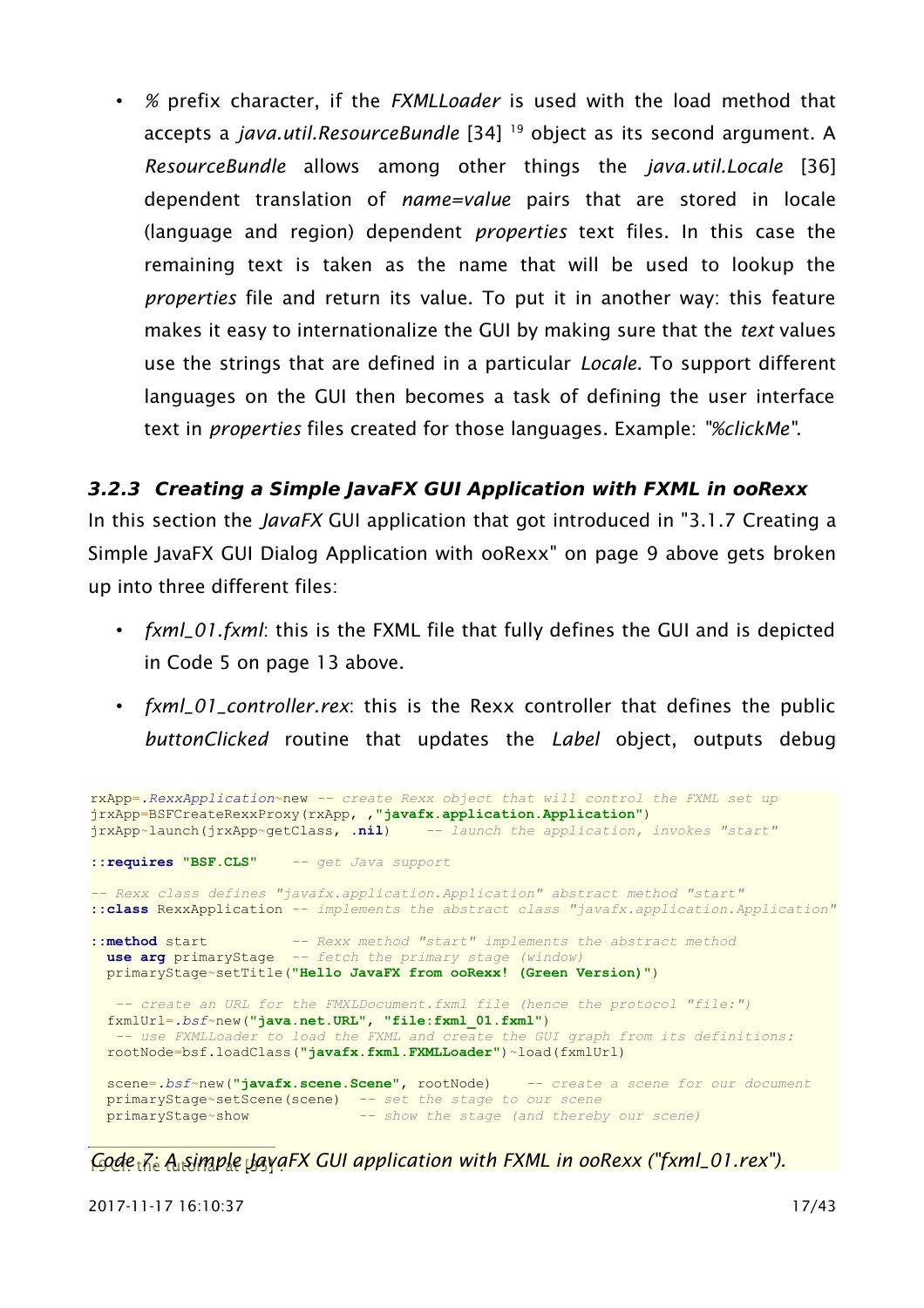

*REXXout>2017-10-31T19:02:11.047000: arrived in routine 'buttonClicked' ... REXXout>... current value of label=[] REXXout>... new value of label=[Clicked at: 2017-10-31T19:02:11.047000] REXXout> REXXout>2017-10-31T19:02:29.911000: arrived in routine 'buttonClicked' ... REXXout>... current value of label=[Clicked at: 2017-10-31T19:02:11.047000] REXXout>... new value of label=[Clicked at: 2017-10-31T19:02:29.911000] REXXout>*

<span id="page-17-0"></span>*Figure 4: The JavaFX initial dialog and changes by two button presses.*

2017-11-17 16:10:37 18/43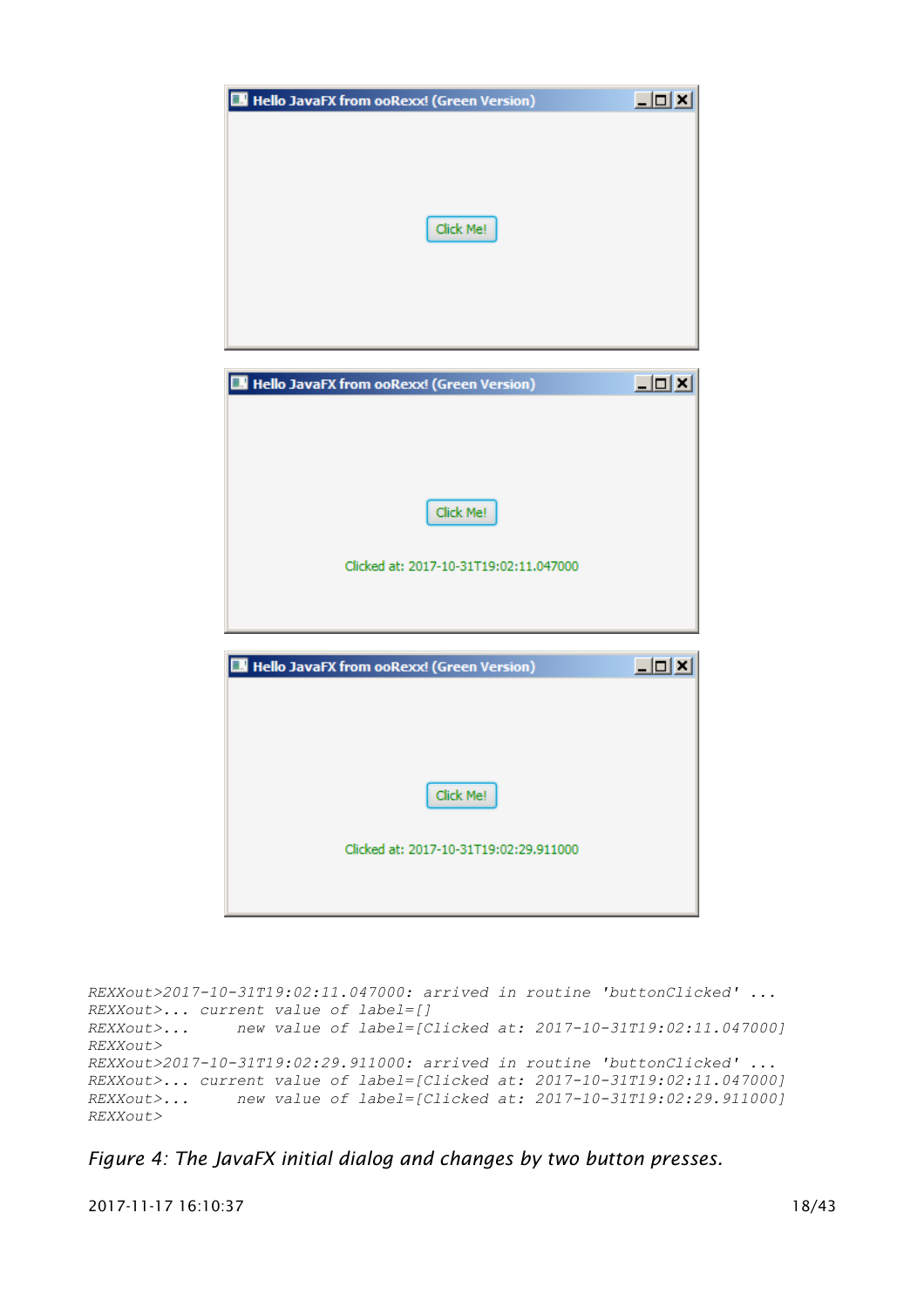information on the console and is shown in [Code 6](#page-14-0) on page [15](#page-14-0) [above.](#page-14-0) As this Rexx program gets executed by a *RexxScriptEngine* the ooRexx *.output* monitor will prefix the output with the string "*REXXout>*" [\[1\]](#page-31-1) to allow Rexx output to be easily distinguishable from Java output.

• *fxml\_02.rex*: this is the main Rexx program, which is depicted in [Code 7](#page-16-1) [above.](#page-16-1) Comparing this program with the one in [Code 4](#page-9-0) on page [10](#page-9-0) [above](#page-9-0) it is immediately clear that it is much simpler, because the GUI definition and the controller for it got removed. It employs the *FXMLLoader* class to load the FXML file and set it up, creates a *Scene* with it that gets displayed on the *primaryStage*. It is interesting to note, that *FXMLLoader* expects a *java.net.URL* object that denotes the FXML file.

Comparing the GUIs in [Figure 2](#page-10-0) on page [11](#page-10-0) with [Figure 4](#page-17-0) on page [18](#page-17-0) they look alike with the exception of the title and the *textFill* color. Also the console output differs, as in the FXML case a *RexxScriptEngine* gets created for executing the controller's statements which will automatically cause the prefix "*REXXout>*" to be prepended to the output of each *SAY* statement.

Considering that creating a GUI, placing and styling elements in it is much easier done interactively than in code, the solution exploiting the JavaFX FXML feature becomes preferable. In addition, whenever the GUI needs changes in placing and styling there is no need to change the program at all, making maintaining GUIs less time-consuming, less error-prone, in short: much cheaper!

#### **3.2.4 A More Advanced JavaFX GUI Application with FXML in ooRexx**

As *JavaFX* allows CSS to be employed for layouting and formatting of GUI elements, this section will demonstrate employing CSS. In addition the application will take advantage of *FXMLLoader*'s special processing of text properties that start with the characters *\$* and *%* as introduced in section [3.2.2.2, Special](#page-15-1) [Processing of "text" Attribute Values,](#page-15-1) on page [16](#page-15-1) [above.](#page-15-1) The resulting application will not be aesthetically beautiful, however, it should demonstrate the effects.

The application is comprised of the following files:

• *bsf4oorexx\_032.png*: the image (32 by 32 pixels) used as a tile for the application's background in the *fxml\_02.css* rule for the class "*root*", cf.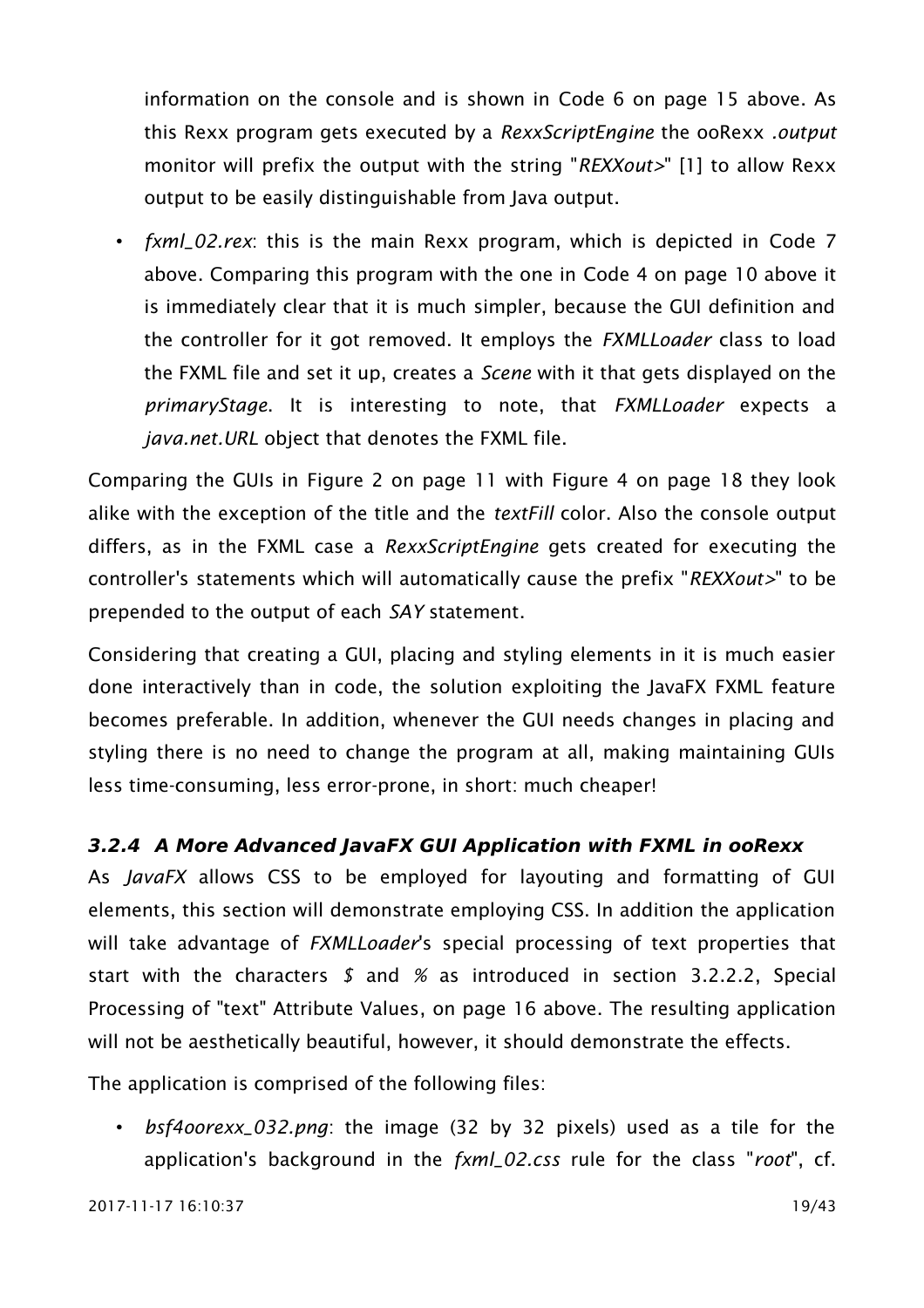

<span id="page-19-0"></span>*Figure 5: The 32x32 images "oorexx\_032.png" and "bsf4oorexx\_032.png" .*



<span id="page-19-1"></span>*Code 8: The properties files "fxml\_02\_en.properties" and "fxml\_02\_de.properties".*



2017-11-17 16:10:37 20/43 *Figure 6: The GUI in English and in German, values from the properties files.*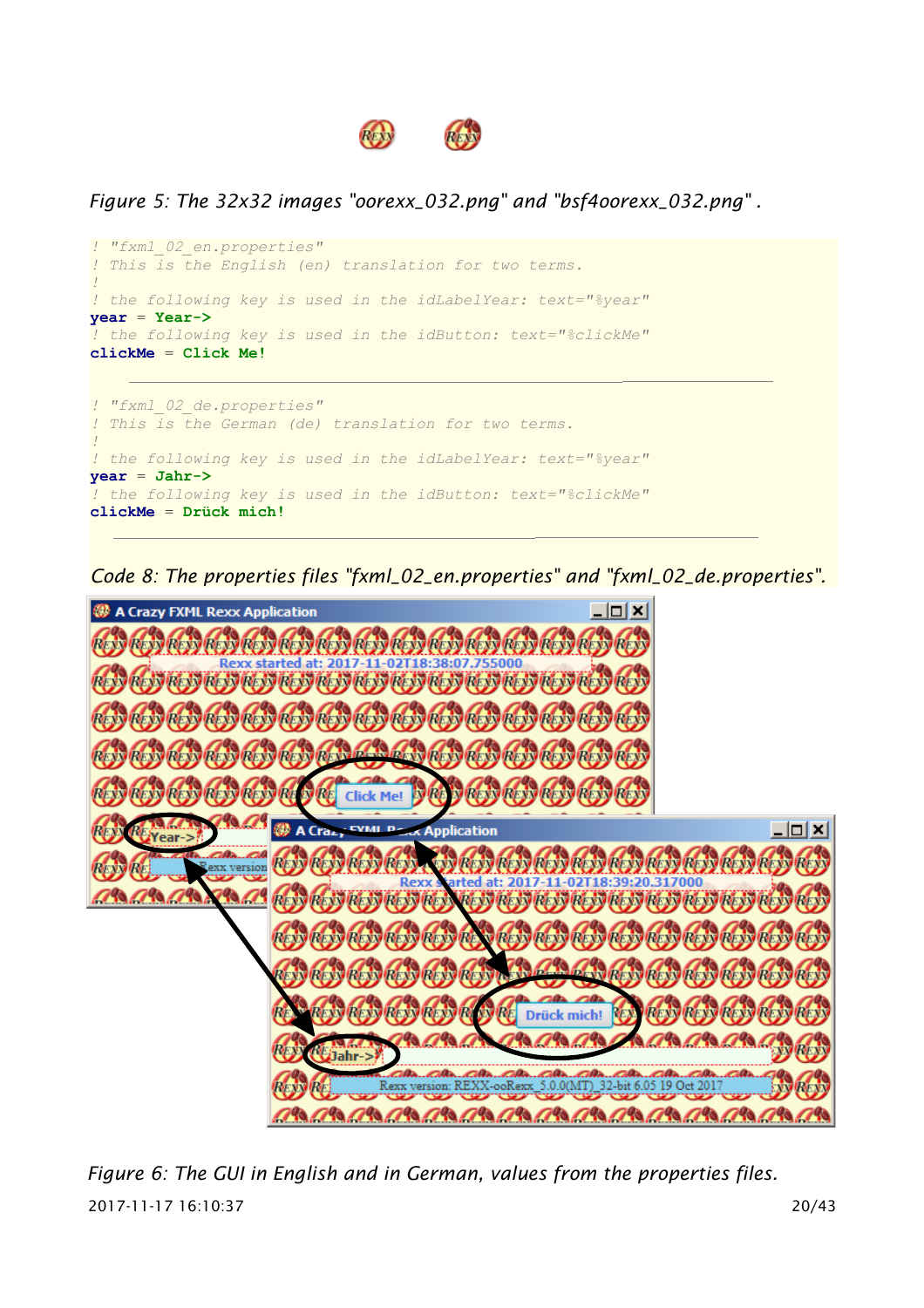```
<?xml version="1.0" encoding="UTF-8"?>
<?import javafx.scene.control.Button?>
<?import javafx.scene.control.Label?>
<?import javafx.scene.layout.AnchorPane?>
<!-- processing instruction (PI) defines the Java script engine named 'rexx'
      to be used to execute programs (fx:script or in event attributes) -->
<?language rexx?>
<AnchorPane id="AnchorPane" fx:id="idRoot" prefHeight="240.0" prefWidth="480.0"
             styleClass="root" stylesheets="@fxml_02.css"
             xmlns:fx="http://javafx.com/fxml/1">
     <!-- defines entries for ScriptContext bindings, public routine 'klickButton' -->
     <fx:script source="fxml_02_controller.rex" />
     <children>
         <Label fx:id="idLabelRexxStarted" alignment="CENTER" layoutX="50.0"
                                               layoutY="26.0" minHeight="16" minWidth="69"
                prefHeight="16.0" prefWidth="380.0" styleClass="rexxStarted"
                stylesheets="@fxml_02.css" text="$rexxStarted" />
         <Button fx:id="idButton" layoutX="210.0" layoutY="137.0" onAction=
                   "slotDir=arg(arg()) /* last argument added by BSF4ooRexx */;
                    say ' /// onAction eventHandler calling routine ''klickButton'' \\\';
                    call klickButton slotDir /* now process the event */; "
            text="%clickMe" />
         <Label fx:id="idLabelYear" layoutX="50.0" layoutY="175.0" minHeight="16"
                minWidth="20" style="-fx-background-color:palegoldenrod;" text="%year" />
         <Label fx:id="idLabel" layoutX="95.0" layoutY="175.0" minHeight="16"
                minWidth="49" prefHeight="16.0" prefWidth="335.0"
                style="-fx-background-color: honeydew;" />
         <Label fx:id="idLabelRexxInfo" alignment="CENTER" layoutX="50.0" layoutY="200.0"
                minHeight="16.0" minWidth="49.0" prefHeight="16.0" prefWidth="380.0"
                style="-fx-background-color: skyblue; -fx-cursor: wait;
                       -fx-font-family: serif; -fx-font-weight: lighter;"
                text="${rexxInfo}" />
     </children>
</AnchorPane>
```
<span id="page-20-0"></span>

[Figure 5](#page-19-0) [above,](#page-19-0)

• *fxml\_02.rex*: the Rexx program depicted in [Code 12](#page-23-0) on page [24](#page-23-0) [below](#page-23-0) will take an argument from the user from the command line and if the string is "*de*" ("de" for "*de*utsch", which simply means "German") then GUI should be translated into German. To do so the *RexxApplication* class gets instantiated with the supplied argument that gets stored in the attribute named "*locale*" which will be accessed later in the *start* method in order to set up the *ResourceBundle* for the desired language. The language bundle is then supplied to the respective *FXMLLoader load* method and automatically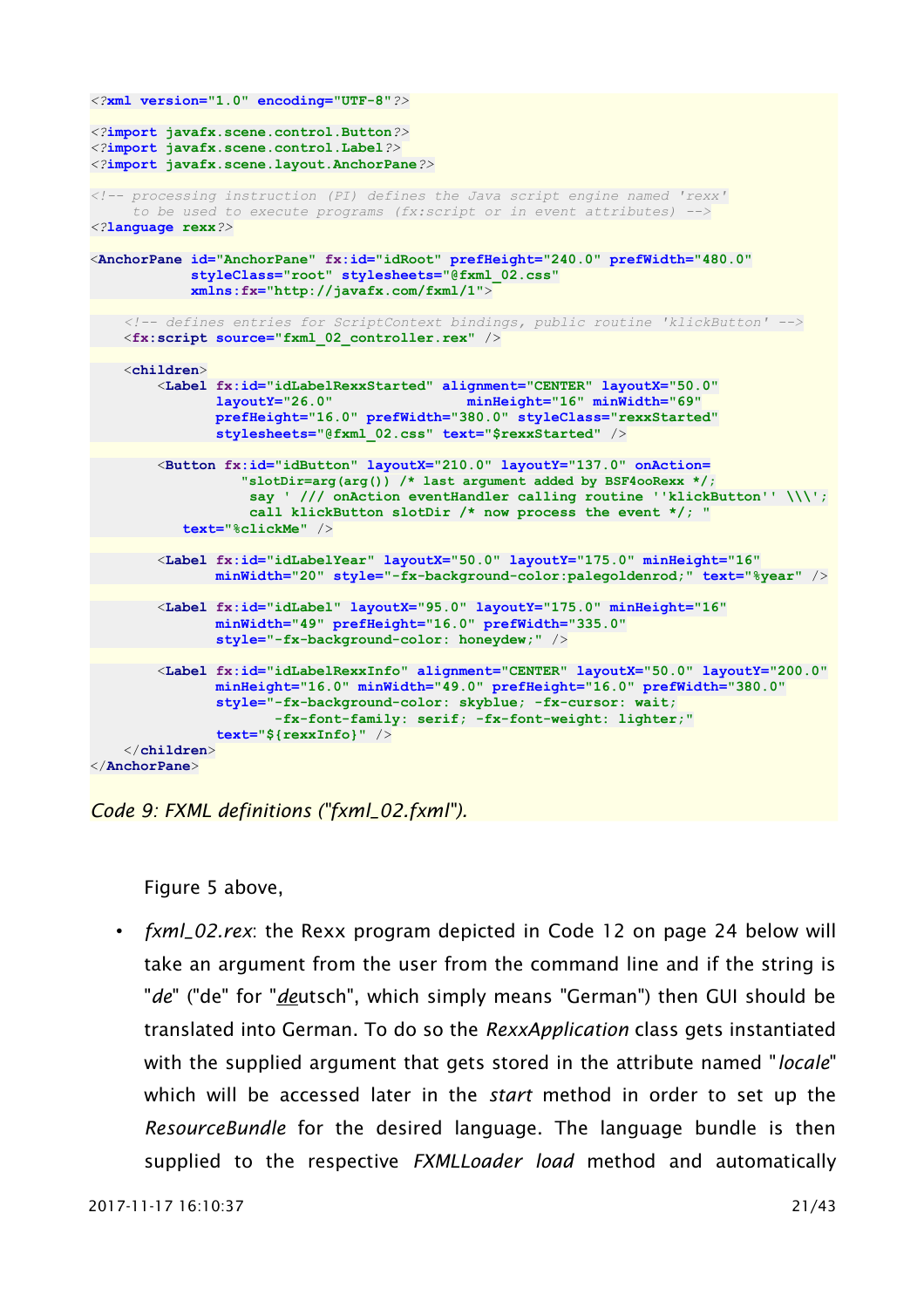```
/* Java-FX CSS definitions, cf. <http://docs.oracle.com/javafx/2/get_started/css.htm>,
   especially: <https://docs.oracle.com/javafx/2/api/javafx/scene/doc-files/cssref.html>
*/
/* define the background of the scene, will be applied to AnchorPane: */
.root {
      -fx-background-image: url("bsf4oorexx_032.png");
    -fx-background-color: LightGoldenRodYellow;
}
/* this will style the Label elements */
.label {
     -fx-font-size: 11px;
    -fx-font-weight: bold;
    -fx-text-fill: #333333;
   -fx\text{-effect: dropshadow( gaussian, rgba(255, 255, 255, 0.5), 0, 0, 0, 1); -fx-border-color: red;
    -fx-border-radius: 3px;
    -fx-border-style: dashed;
    -fx-border-width: 1px;
}
/* this will style the Button element: */
.button {
    -fx-text-fill: royalblue;
    -fx-font-weight: 900;
}
/* this will apply alpha (fourth value) to get the background to shine thru the
   label with the styleClass="rexxStarted" */
.rexxStarted {
      -fx-background-color: rgb(253, 245, 230, 0.75) ;
     -fx-text-fill: royalblue;
}
```
<span id="page-21-0"></span>*Code 10: The CSS definitions ("fxml\_02.css").*

translates all text values that start with the special character *%*. This allows for the easy creation of internationalizable JavaFX applications!

• *fxml\_02.fxml*: the GUI definition, which uses *style* attributes for individual stylings and a *styleClass* attribute from one of the styles in the *stylesheets* attribute, cf. [Code 9](#page-20-0) [above;](#page-20-0) note: the Rexx code in the *onAction* attribute of the *idButton* spans multiple lines and is enclosed in double quotes, but the *FXMLLoader* and the *SceneBuilder* will fetch it as one single line, therefore it is necessary to end each Rexx statement with a semicolon. Also, if there are multiple Rexx statements, then one must not use the line comment "*--*" (two consecutive dashes), because after creating one line out of the Rexx statements everything after the line comment will be ignored by Rexx!

Studying the FXML element definitions shows that the style attribute is used to individually style the *Node* objects. The *idRoot* and *idLabelRexxStarted*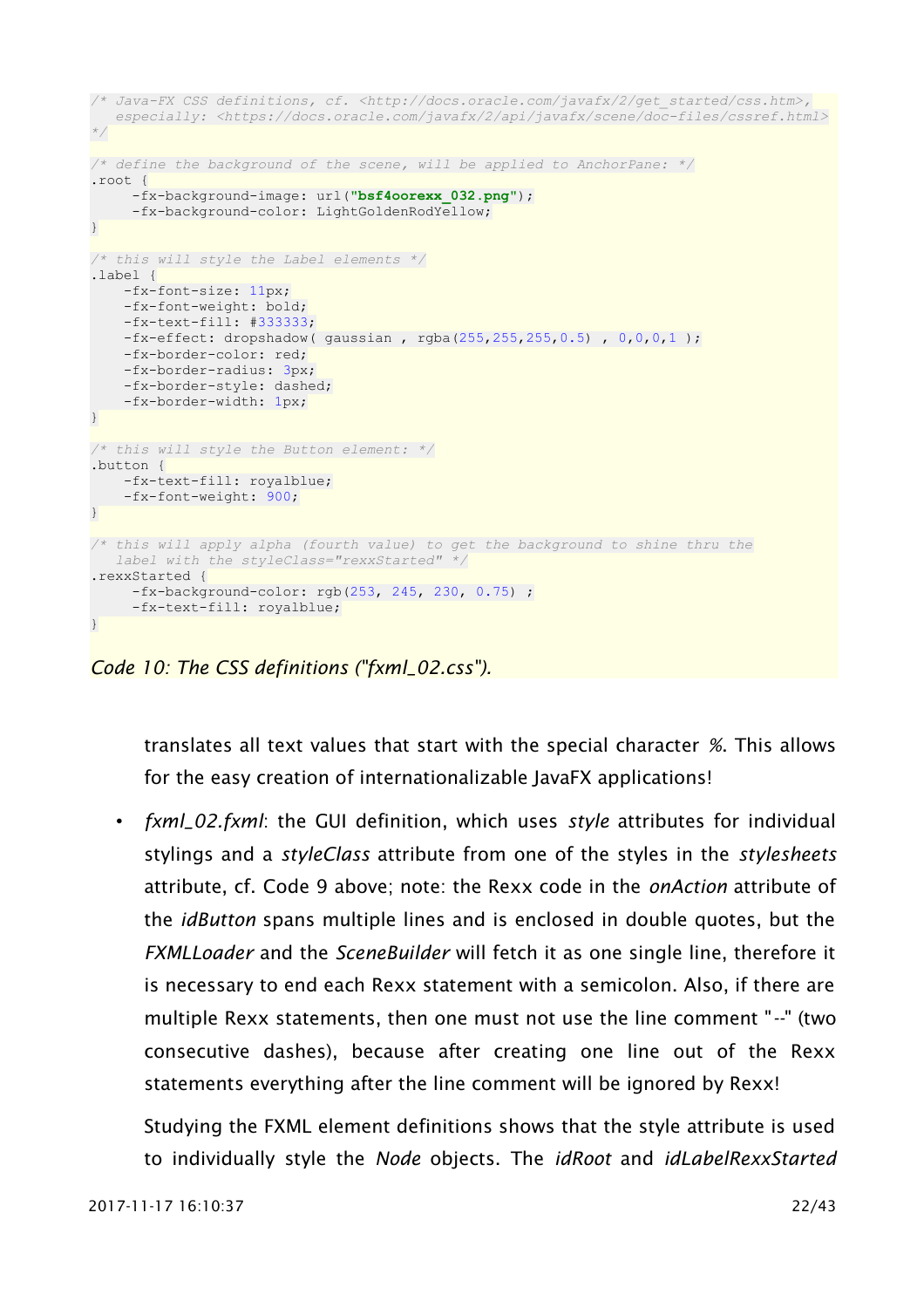```
slotDir=arg(arg()) -- last argument is the slotDir argument, added by BSF4ooRexx
started=.dateTime~new -- get current date and time
parse source s -- get the source information and show it
say "just arrived at" pp(started)": parse source ->" pp(s)
sc=slotDir~scriptContext -- get the ScriptContext entry from slotDir
   -- add the attribute "rexxStarted" to the ScriptContext's GLOBAL_SCOPE Bindings
sc~setAttribute("rexxStarted", "Rexx started at:" started~string, sc~global_scope)
parse version v -- get Rexx version, display it in the "rexxInfo" label
sc~setAttribute("rexxInfo", "Rexx version:" v, sc~global_scope)
   -- set attribute at ENGINE_SCOPE (visible for this script engine only):
sc~setAttribute("title", "--> -> >", sc~engine_scope)
   -- set attribute at global scope (visible for all script engines):
sc~setAttribute("count", "1", sc~global_scope)
/* ---------------------------------------------------------------------------------- */
/* This routine will be called from the Rexx code defined with the "onAction" event
   attribute; cf. the JavaFX control with the id "idButton" in the fxml_02.fxml */
::routine klickButton public
    use arg slotDir -- fetch the slotDir argument
    scriptContext=slotDir~scriptContext -- get the slotDir entry
     /* @get( idLabel count title ) */
    rexxInfo="Updated from public Rexx routine 'klickButton'."
    if count//2=0 then rexxInfo=rexxInfo~reverse -- if even, reverse the current text
     /* @set( rexxInfo ) */ -- update the "rexxInfo" attribute, will auto update label
    /* show the currently defined attributes in the default ScriptContext's scopes */
    say "getting all attributes from all ScriptContext's scopes..."
    do sc over .array~of(100, 200)
        say "ScriptContext scope:" pp(sc) pp(iif(sc=100,'ENGINE','GLOBAL')"_SCOPE")":"
        bin=scriptContext~getBindings(sc)
        if bin=.nil then iterate -- inexistent scope
 keys=bin~keySet -- get kay values
 it=keys~makearray -- get the keys as a Rexx array
        do key over it~sortWith(.CaselessComparator~new) -- sort keys caselessly
           val=bin~get(key) -- fetch the key's value
           str=" " pp(key)~left(31,".") pp(val)
           if key="location" then str=str "~toString="pp(val~toString)
           say str
        end
        if sc=100 then say "-"~copies(86); else say "="~copies(86)
     end
      -- change the text of idLabel
    idLabel~setText(title .dateTime~new~string "(count #" count")")
     count+=1 -- increase counter
     /* @set(count) */ -- save it in the ScriptContext bindings
    say
```
#### <span id="page-22-0"></span>*Code 11: The Rexx controller ("fxml\_02\_controller.rex").*

define a *styleClass* attribute whose value is used to lookup a class definition in the stylesheets listed in the *stylesheets* attribute which controls the rendering of these nodes. [Figure 7](#page-24-0) on page [25](#page-24-0) [below](#page-24-0) shows how the *SceneBuilder* displays this FXML file.

• *fxml\_02.css*: the CSS definitions for the GUI (see [Code 10](#page-21-0) [above\)](#page-21-0), that is e.g. responsible for the tiled background using the image "*bsf4oorexx\_032.png*" (*.root*), or for applying transparency to the *idLabelRexxStarted* label such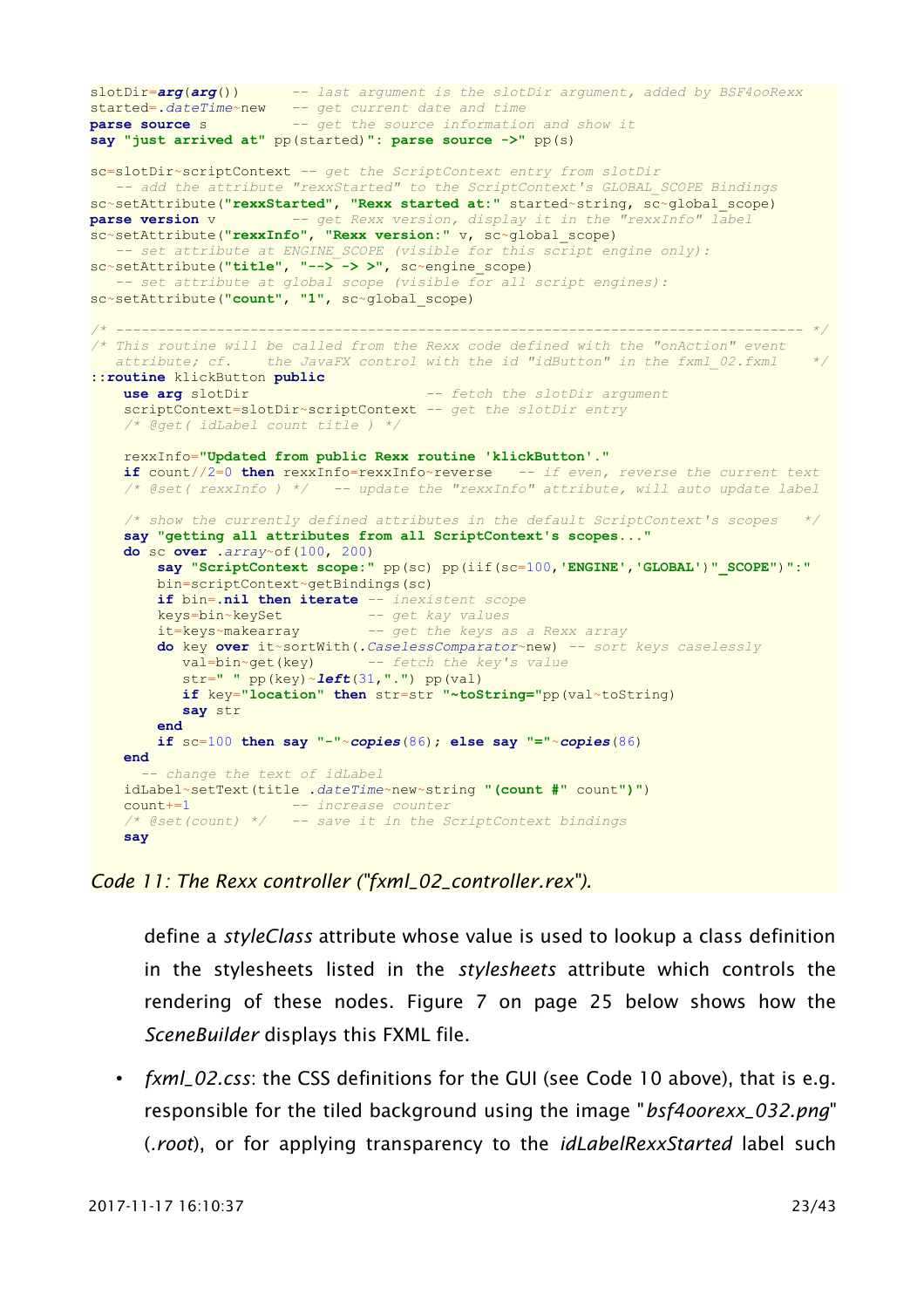```
 /* usage: fxml_02.rex [de] ... "de" will cause fxml_02_de.properties to be used */
parse arg locale .
    -- create Rexx object that will control the FXML set up with or without local
if locale<>"" then rxApp=.rexxApplication~new(locale)
               else rxApp=.rexxApplication~new
    -- instantiate the abstract JavaFX class, abstract "start" method implemented in Rexx
jrxApp=BsfCreateRexxProxy(rxApp,,"javafx.application.Application")
 -- launch the application, which will invoke the methdos "init" followed by "start"
jrxApp~launch(jrxApp~getClass, .nil) -- need to use this version of launch in order to work
say center(" after jrxApp~launch ", 70, "-")
::requires "BSF.CLS" -- get Java support
/* implements the abstract method "start" of javafx.application.Application */
::class RexxApplication
::method init -- constructor to fetch the locale ("de": "fxml_01_de.properties")
 expose locale -- get direct access to attribute<br>use strict arg locale="en" -- if omitted use
                                 use strict arg locale="en" -- if omitted use "fxml_01_en.properties"
   /* loads the FXML file (doing translations), sets up a scene for it and shows it */
::method start -- implementation in Rexx
   expose locale -- get direct access to attribute
  use arg stage -- we get the stage to use for our UI
    -- create a file URL for fxml_02.fxml file (hence the protocol "file:")
  fxmlUrl=.bsf~new("java.net.URL", "file:fxml_02.fxml")
   jLocale=.bsf~new("java.util.Locale", locale) -- get the desired Locale
   jRB=bsf.importClass("java.util.ResourceBundle")~getBundle("fxml_02", jLocale)
  rootNode=bsf.loadClass("javafx.fxml.FXMLLoader")~load(fxmlUrl, jRB)
   scene=.bsf~new("javafx.scene.Scene", rootNode) -- create a scene from the tree
  stage~setScene(scene) -- set our scene on stage
  stage~title="A Crazy FXML Rexx Application" -- set the title for the stage
  img=.bsf~new("javafx.scene.image.Image", "oorexx_032.png") -- create Image
   stage~getIcons~add(img) -- use image as the application icon
  stage~show -- show the stage with the scene
```
<span id="page-23-0"></span>*Code 12: A simple JavaFX GUI application with FXML in ooRexx ("fxml\_02.rex").*

that the tiled background shines through that label's background.

• *fxml\_02\_controller.rex*: the controller (see [Code 11](#page-22-0) [above\)](#page-22-0): when first executed by the *FXMLLoader* the "prolog" part of the program will create four attributes in the *ScriptContext* bindings that are being referred to in the FXML elements, "*rexxStarted*" and "*rexxInfo*", as well as two entries, "*title*" and "*count*" that are used in the *klickButton* routine, whenever an *onAction* event triggers.

The *klickButton* routine uses *RexxScript* annotations for getting and setting attributes from/in the *ScriptContext* bindings. The *count* value from the *ScriptContext* bindings gets fetched, increased and written back. If the *count* value is even then the value for the "*rexxInfo*" attribute will be reversed and automatically cause the *idLabelRexxInfo Node* to update. As it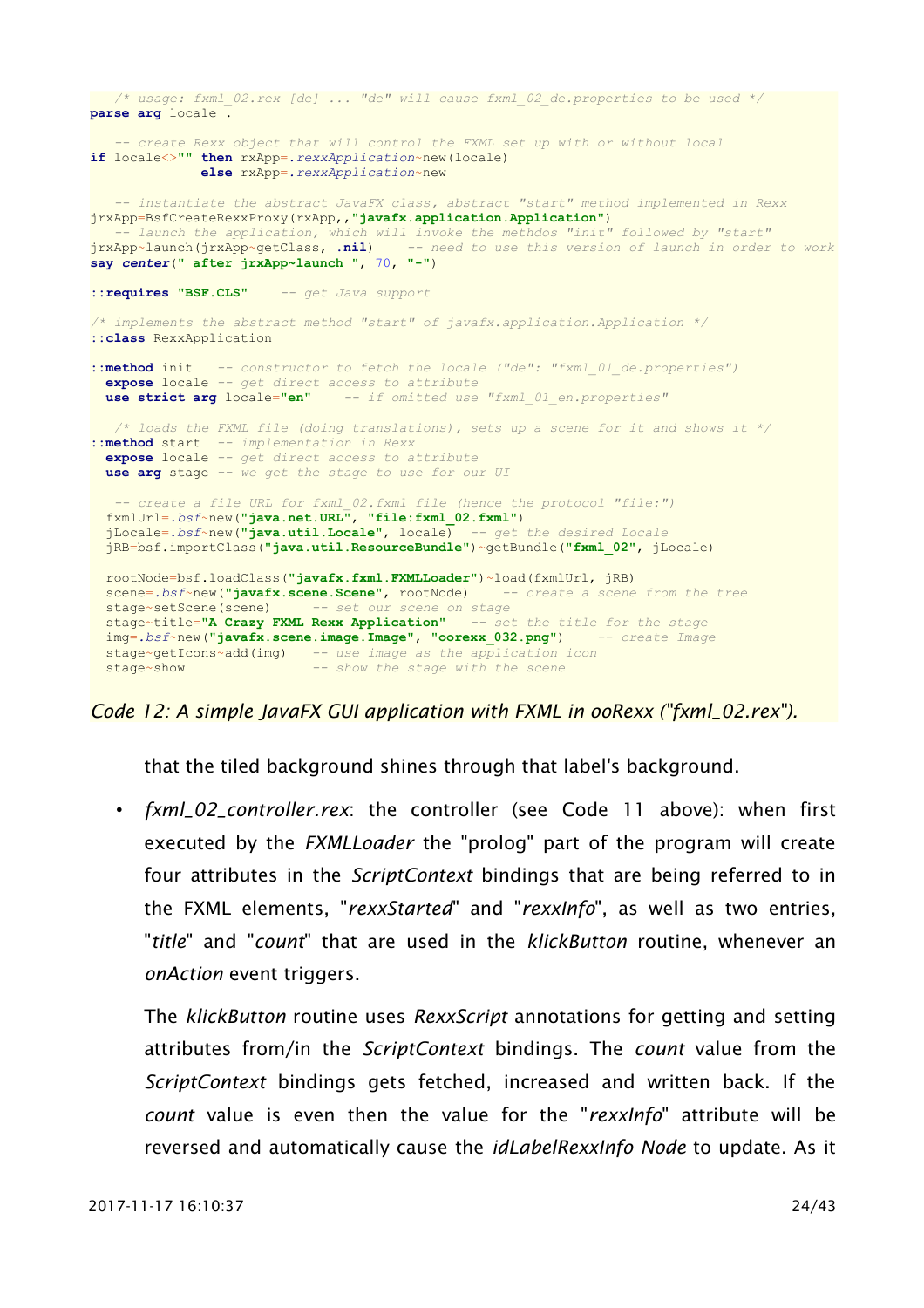| E fxml_02.fxml                                                           |                   |                                    |                              | $\Box$ D $\Box$                                                                                                              |
|--------------------------------------------------------------------------|-------------------|------------------------------------|------------------------------|------------------------------------------------------------------------------------------------------------------------------|
| Edit<br>View<br><b>File</b><br>Insert                                    | Modify<br>Arrange | Help<br>Window<br>Preview          |                              |                                                                                                                              |
| Library                                                                  | $Q$ $Q+$          | $\overline{\mathbf{t}}$ AnchorPane | Inspector                    | $Q$ $Q+$                                                                                                                     |
|                                                                          | Containers        |                                    | $\overline{\mathbf{v}}$      | Properties : AnchorPane                                                                                                      |
| $\pm$ AnchorPane<br>口<br>BorderPane<br>$\overline{?}$<br>ButtonBar (FX8) |                   |                                    | Scale Shape                  | U <sup>w</sup> T<br>$\checkmark$<br>$\Box$<br>o.<br>$\Box$<br>$\Box$<br>$\mathbf{0}$<br>$\bullet$<br>$\circ$<br>$\mathbf{0}$ |
|                                                                          | Controls          |                                    | Opaque Insets                |                                                                                                                              |
|                                                                          | Menu              |                                    | Curson                       | Inherited (Default)                                                                                                          |
|                                                                          | Miscellaneous     |                                    | Effect                       | $\overline{\mathbf{v}}$                                                                                                      |
|                                                                          | Shapes<br>Charts  |                                    |                              | JavaFX CSS                                                                                                                   |
|                                                                          | 3D                |                                    | Style                        |                                                                                                                              |
| Document                                                                 | $\mathcal{O}^+$   |                                    |                              | $+ \quad \, \textbf{v}$                                                                                                      |
|                                                                          | Hierarchy         | %clickMe                           | <b>Style Class</b>           |                                                                                                                              |
| $\bullet$ <b>t</b> AnchorPane                                            |                   |                                    | root                         | $+ \,$ $\,$ $\,$ $\,$                                                                                                        |
| abc Label                                                                |                   | $9$ /ovear                         | Stylesheets<br>@ fxml_02.css | $+$ $+$                                                                                                                      |
| Button %clickMe<br>[ <sup>OR</sup> ]                                     |                   |                                    | Id                           |                                                                                                                              |
| abc Label %year                                                          |                   |                                    | AnchorPane                   |                                                                                                                              |
| Label<br>abc                                                             |                   |                                    |                              |                                                                                                                              |
| <b>函</b> Label                                                           |                   |                                    |                              | Extras                                                                                                                       |
|                                                                          |                   |                                    | Þ                            | Layout : AnchorPane                                                                                                          |
|                                                                          | Controller        |                                    | b.                           | Code : AnchorPane                                                                                                            |

<span id="page-24-0"></span>*Figure 7: SceneBuilder editing "fxml\_02.fxml" [\(Code 9](#page-20-0) on page [21](#page-20-0) [above\)](#page-20-0).*

is interesting to see the content of the *ScriptContext* bindings on each invocation, the *ENGINE\_SCOPE* and *GLOBAL\_SCOPE* bindings will get queried for their keys which then get sorted caselessly and displayed with their current values.

- *fxml\_02\_en\_properties*, *fxml\_02\_de.properties*: text files that contain the English ("en") and German ("de") translations for the *idLabelYear* text value "%*year*" (de: "*year = Jahr->*", en: "*year = Year->*") and the *idButton* text value "*%clickMe*" (de: "*clickMe = Drück mich!*", en: "*clickMe = Click Me!*") used in *fxml\_02.fxml*, cf. [Code 8](#page-19-1) on page [20](#page-19-1) [above,](#page-19-1)
- *oorexx\_032.png*: the image (32 by 32 pixels) used as the application icon, cf [Figure 5](#page-19-0) on page [20](#page-19-0) [above.](#page-19-0)

Running the Rexx program *fxml\_02.rex* as depicted in [Code 12](#page-23-0) on page [24](#page-23-0) [above,](#page-23-0) will create a little dialog that changes with every click of the button as shown in [Figure 8](#page-25-0) on page [26](#page-25-0) [below,](#page-25-0) yielding the output displayed in [Output 2](#page-26-0) on page [27](#page-26-0) [below.](#page-26-0)

As can be seen in the output the filename supplied to the *parse source* keyword statement is not *fxml\_02\_controller.rex*. The reason is that in *JavaFX* 8 at the time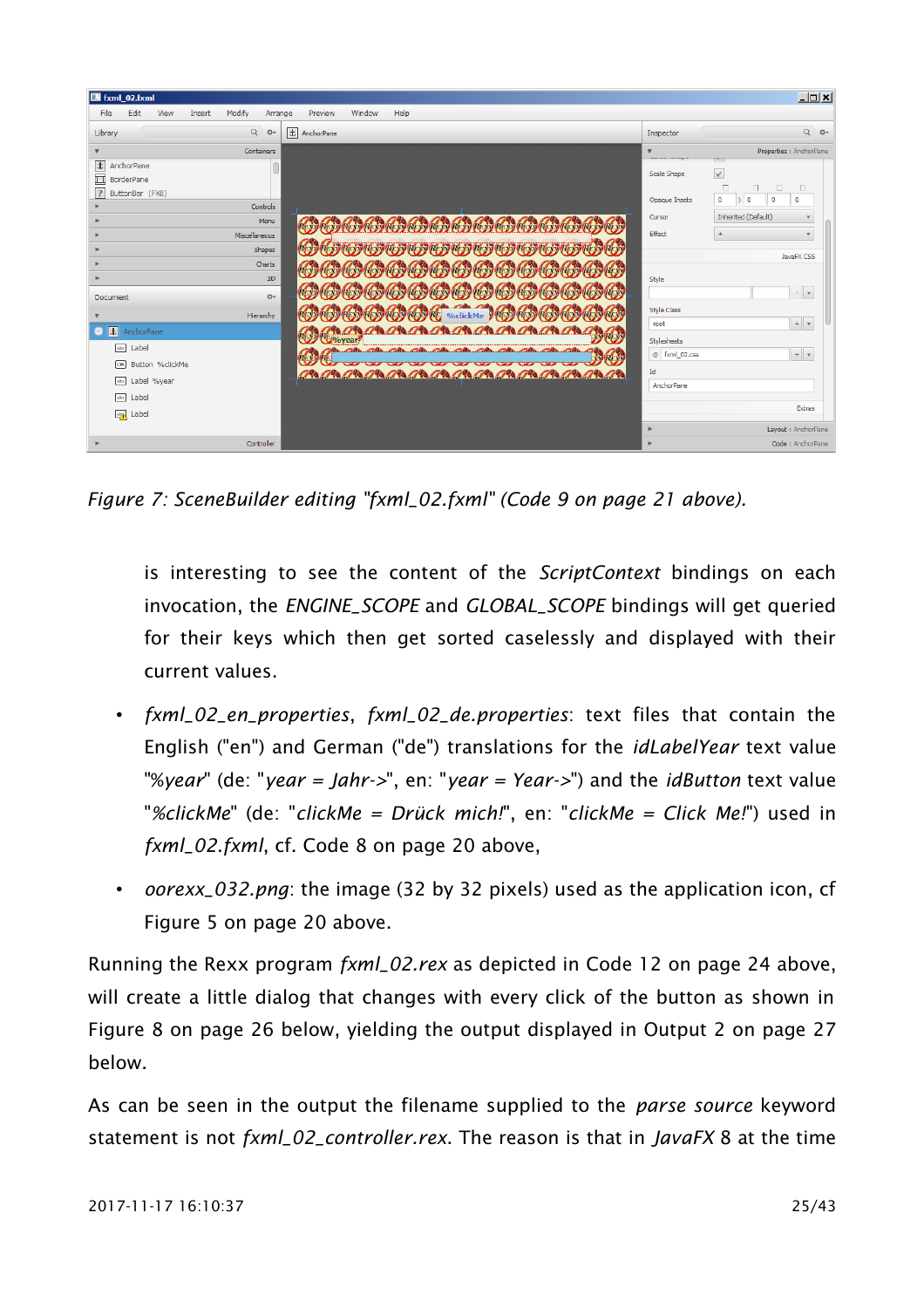A Crazy FXML Rexx Application  $|n| \times |$ RESORT RESORT RESORT RESORT RESORT RESORT REXX *Baryla* Rexx started at: 2017-11-02T19:47:35.6 **©}©}©}©}©}©}©}©}©}©}** REX **REXX REXX REXX** REXX REXX REXX REXX REXX fer. **Click Me!**  $R_{F}$ Year-> 32-bit 6.05 19 Oct 20 version: REXX-ooRexx  $5.0.0(MT)$ <u>AB AB AB AB AB AB AB AB AB AB</u>  $|D|$  $X$  $|$ A Crazy FXML Rexx Application REX REX REX REX REX REX REX REX REX REX **REXV REX** Rexx started at: 2017-11-02T19:47 REXX **REXX REXX REXX**  $R_{\rm EW}$ REXX REXX **Click Me!** REA 98 798 798 7  $\Rightarrow$  > 2017-11-02T19:48:09.653000 (count #1) **Year-5**  $\sim$  $\sim$ ted from public Rexx routine klickE 798 AP8 AP8 AP8 AP8  $|D|$  $\times$ A Crazy FXML Rexx Application **RESOURCES RESOURCES RESOURCES** Rexx started at: 2017-11-02T19:47: ROYROYROYROYROYROYROYROYROY **REXVRE** REXX Click Me! REXX  $790/790$  $7%$  $\Rightarrow$  > > 2017-11-02T19:48:29.428000 (count # 2) Year .<br>Alba alin.  $\overline{ca}$ **CARL Cilla** ttuBkcilk' enituor xxeR cilbup morf deta an an an an an an  $\alpha$ 

<span id="page-25-0"></span>*Figure 8: Running "fxml\_02.rex" and clicking twice (GUIs).*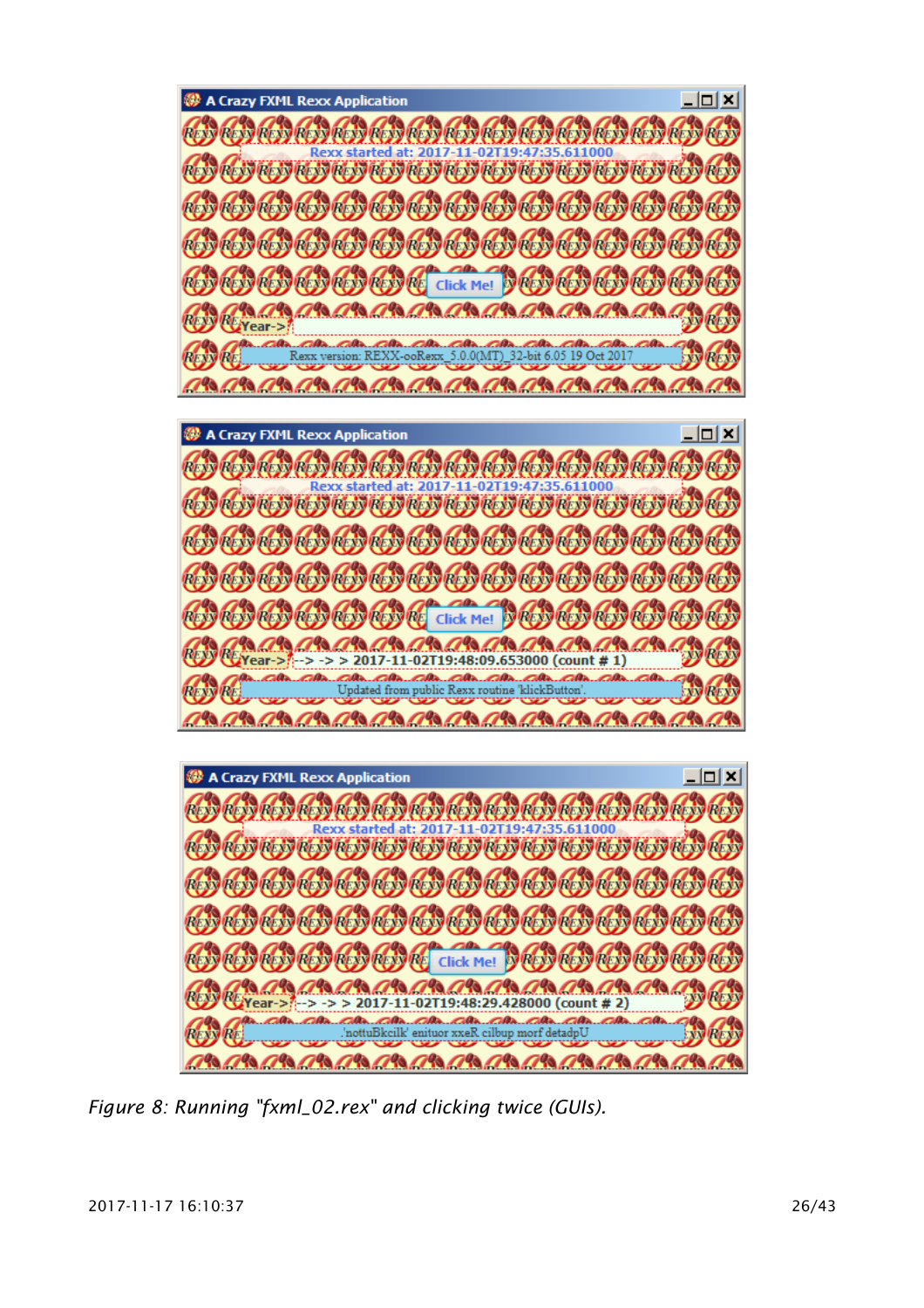E:\fxml\_02>rexx fxml\_02.rex REXXout>just arrived at [2017-11-02T19:47:35.611000]: parse source -> [WindowsNT SUBROUTINE rexx invoked via [fxml 02.fxml] at 2017 11 02T18 47 35 584Z.rex] REXXout> /// onAction eventHandler calling routine 'klickButton' \\\ REXXout>getting all attributes from all ScriptContext's scopes... REXXout>ScriptContext scope: [100] [ENGINE\_SCOPE]: REXXout> [event]........................ [javafx.event.ActionEvent@10c0221] REXXout> [javax.script.engine].......... [Open Object Rexx (ooRexx)] REXXout> [javax.script.engine\_version].. [100.20170923] REXXout> [javax.script.language]........ [ooRexx] REXXout> [javax.script.language version] [REXX-ooRexx 5.0.0(MT) 32-bit 6.05 19 Oct 2017] REXXout> [javax.script.name]............ [Rexx] REXXout> [title]........................ [--> -> >] REXXout>-------------------------------------------------------------------------------------- REXXout>ScriptContext scope: [200] [GLOBAL\_SCOPE]: REXXout> [count]........................ [1] REXXout> [idButton]..................... [javafx.scene.control.Button@1c62fae] REXXout> [idLabel]...................... [javafx.scene.control.Label@12e9675] REXXout> [idLabelRexxInfo].............. [javafx.scene.control.Label@15a1ca1] REXXout> [idLabelRexxStarted]........... [javafx.scene.control.Label@7683c9] REXXout> [idLabelYear].................. [javafx.scene.control.Label@137e560] REXXout> [idRoot]....................... [javafx.scene.layout.AnchorPane@100fa1b] REXXout> [location]..................... [java.net.URL@1a9d3d7] ~toString=[file:fxml\_02.fxml] REXXout> [resources].................... [java.util.PropertyResourceBundle@14e2f70] REXXout> [rexxInfo]..................... [Updated from public Rexx routine 'klickButton'.] REXXout> [rexxStarted].................... [Rexx started at: 2017-11-02T19:47:35.611000] REXXout>====================================================================================== REXXout> REXXout> /// onAction eventHandler calling routine 'klickButton' \\\ REXXout>getting all attributes from all ScriptContext's scopes... REXXout>ScriptContext scope: [100] [ENGINE\_SCOPE]: REXXout> [event]........................ [javafx.event.ActionEvent@117e598] REXXout> [javax.script.engine].......... [Open Object Rexx (ooRexx)] REXXout> [javax.script.engine\_version].. [100.20170923] REXXout> [javax.script.language]........ [ooRexx] REXXout> [javax.script.language\_version] [REXX-ooRexx\_5.0.0(MT)\_32-bit 6.05 19 Oct 2017] REXXout> [javax.script.name]............ [Rexx] REXXout> [title]........................ [--> -> >] REXXout>-------------------------------------------------------------------------------------- REXXout>ScriptContext scope: [200] [GLOBAL\_SCOPE]: REXXout> [count]........................ [2] REXXout> [idButton]..................... [javafx.scene.control.Button@1c62fae] REXXout> [idLabel]...................... [javafx.scene.control.Label@12e9675] REXXout> [idLabelRexxInfo].............. [javafx.scene.control.Label@15a1ca1] REXXout> [idLabelRexxStarted]........... [javafx.scene.control.Label@7683c9] REXXout> [idLabelYear].................. [javafx.scene.control.Label@137e560] REXXout> [idRoot]....................... [javafx.scene.layout.AnchorPane@100fa1b] REXXout> [location]..................... [java.net.URL@1a9d3d7] ~toString=[file:fxml\_02.fxml] REXXout> [resources].................... [java.util.PropertyResourceBundle@14e2f70] REXXout> [rexxInfo]..................... [.'nottuBkcilk' enituor xxeR cilbup morf detadpU] REXXout> [rexxStarted].................... [Rexx started at: 2017-11-02T19:47:35.611000] REXXout>====================================================================================== REXXout> ------------------------ after jrxApp~launch -------------------------

<span id="page-26-0"></span>*Output 2: Output of running "fxml\_02.rex" and clicking twice (console output).*

of writing unfortunately the *FXMLLoader* does not store the filename *fxml\_02\_controller.rex* under the name *javax.script.filename* in the *ScriptContext ENGINE\_SCOPE* bindings that is given in the *src* attribute of the *fx:script* element in *fxml\_02.fxml* in [Code 9](#page-20-0) on page [21](#page-20-0) [above.](#page-20-0) As a result the *RexxScriptEngine* will create an artificial filename and if it guesses that the Rexx program got executed via *FXMLLoader* then it supplies the name given in the *location* attribute in the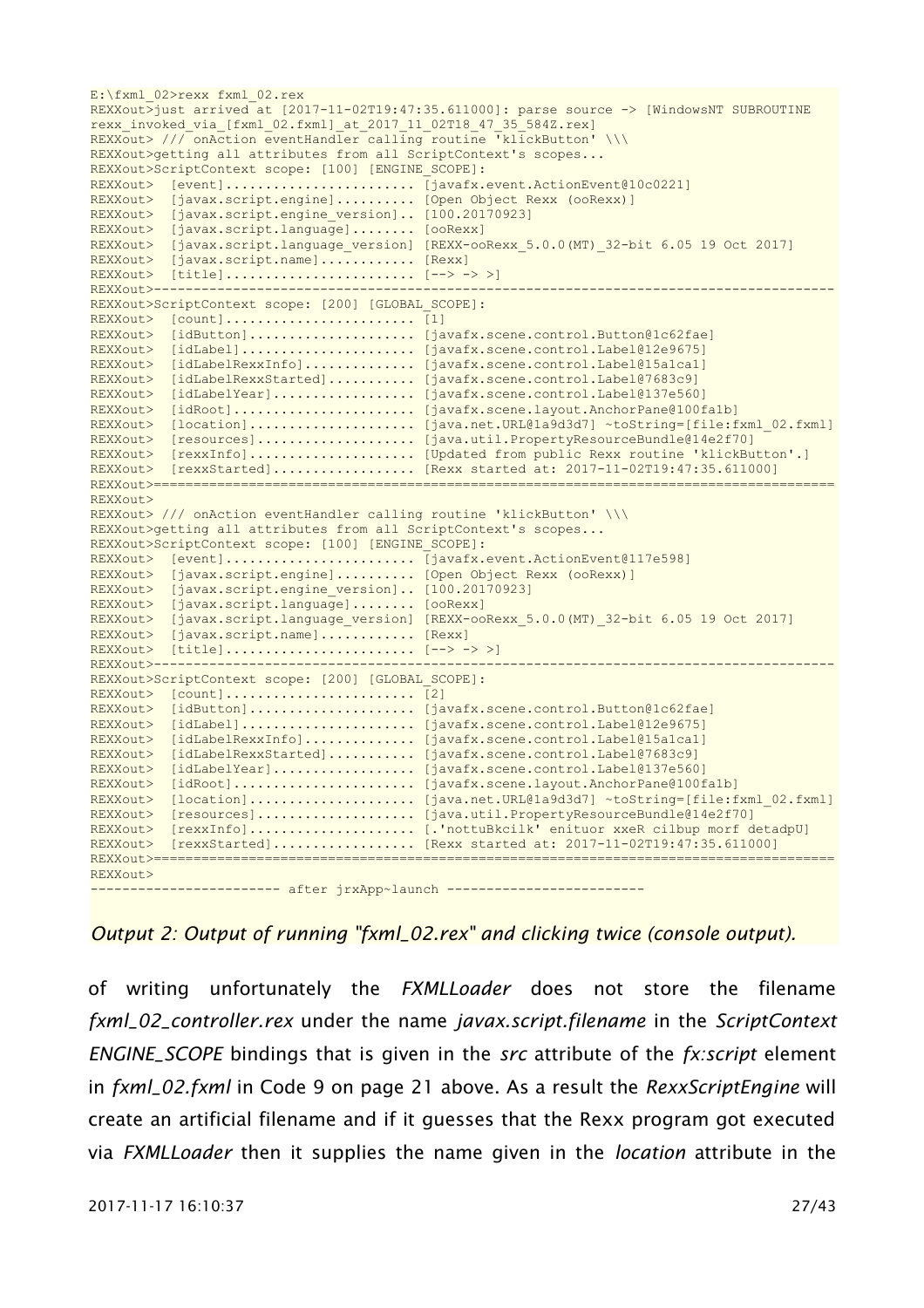*GLOBAL\_SCOPE ScriptContext* bindings to ease debugging in multi FXML file scenarios<sup>[20](#page-27-0)</sup>

Studying the three dialogs and the corresponding output one can see that the counter gets maintained in the *ScriptContext*'s *GLOBAL\_SCOPE* bindings.

The *event* object of the *JavaFX* event which causes the *onAction* handler to run that eventually invokes the public routine *klickButton* is contained in the *ScriptContext*'s *GLOBAL\_SCOPE* bindings and changes after each button click.

It may be interesting to note, that the FXML file's name is supplied in the attribute *location* which gets stored together with those *JavaFX* GUI objects that have a defined *fx:id* attribute value with the *ScriptContext*'s *GLOBAL\_SCOPE* bindings.

#### **3.2.5 A Rather Complex JavaFX GUI Application in ooRexx**

When *JavaFX* was introduced Sun (later bought by Oracle) created a set of tutorials to teach the new concepts, among them a little FXML application for an address book in *JavaFX* 2 [\[37\]](#page-33-5) which later got updated to reflect *JavaFX* 8 [\[38\].](#page-33-4) A Swiss technical writer, Marco Jakob, rewrote the address book example and demonstrates among other things how easy *JavaFX* CSS formatting can be applied as well as using a *JavaFX* bar chart control[.\[39\]](#page-33-3)

*BSF4ooRexx* comes with quite a few FXML examples in ooRexx, that demonstrate how Rexx can be used to take advantage of *JavaFX* and FXML. Among these samples there is one stored in "*bsf4oorexx/samples/JavaFX/fxml\_99*"<sup>[21](#page-27-1)</sup>. This ooRexx application implements [\[39\]](#page-33-3) and in addition adds a printing feature. Unlike [\[39\]](#page-33-3) the address book data gets stored in and read from a  $ISON<sup>22</sup>$  $ISON<sup>22</sup>$  $ISON<sup>22</sup>$  file. Giving the functionality of the the application and the GUIs it is astounding that it only takes approximately 1,270 lines of ooRexx code to implement it.

<span id="page-27-0"></span><sup>20</sup>The *FXMLLoader* class should use the *fx:script* element's *source* attribute value as the filename and add an entry named *javax.script.filename* into the *ENGINE\_SCOPE ScriptContext* bindings to allow script engines to supply that value to the programs that the *ScriptEngine* executes.

<span id="page-27-1"></span><sup>21</sup> One can navigate there with an explorer, if one chooses the *BSF4ooRexx* menu item named "*Samples*", then double-clicks on the file *index.html*, then double-clicks the links "*JavaFX*" and "*fxml\_99*". All directories in the *samples* subdirectory contain an *index.html* file that briefly explains all samples and allows one to navigate via links to its subdirectories (or parent directory).

<span id="page-27-2"></span><sup>22</sup>The ooRexx package *json-rgf.cls* is based on ooRexx 5 *json.cls*, but stores the data in a legible ("human centric") format.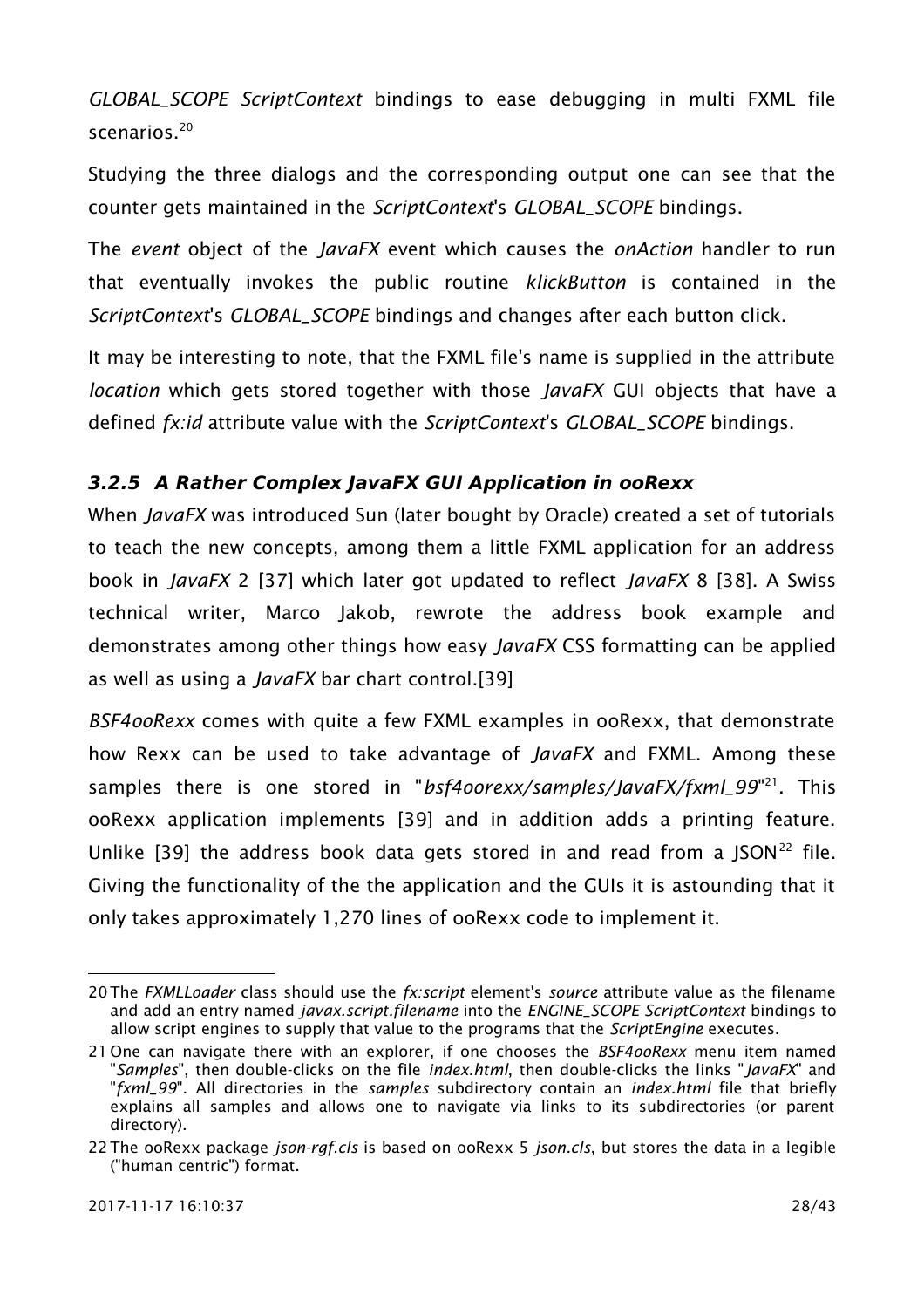| <sup>■</sup> AddressApp                                          |                                                                                                                        |                                         |                                                                                                                | $\Box$ u $\times$                                                                                                  |
|------------------------------------------------------------------|------------------------------------------------------------------------------------------------------------------------|-----------------------------------------|----------------------------------------------------------------------------------------------------------------|--------------------------------------------------------------------------------------------------------------------|
| File<br>Statistics                                               | Help                                                                                                                   |                                         |                                                                                                                |                                                                                                                    |
| First Name<br>Hans<br>Ruth                                       | Last Name<br>Muster<br>Mueller                                                                                         |                                         | <b>Person Details</b>                                                                                          |                                                                                                                    |
| Heinz<br>Cornelia<br>Werner<br>Lydia<br>Anna<br>Stefan<br>Martin | <b>Kurz</b><br>Meier<br>Meyer<br><b>Kunz</b><br><b>Best</b><br>Meier<br>Mueller                                        |                                         | <b>First Name</b><br><b>Last Name</b><br><b>Street</b><br>City<br><b>Postal Code</b><br><b>Birthday</b><br>New | <b>Martin</b><br><b>Mueller</b><br>some unknown street<br><b>Some City</b><br>5658<br>1986-03-28<br>Edit<br>Delete |
|                                                                  | <b>Edit Person</b><br><b>First Name</b><br><b>Last Name</b><br><b>Street</b><br>Postal Code<br>City<br><b>Birthday</b> | <b>Martin</b><br><b>Mueller</b><br>5658 | $\square$ l $\square$<br>some unknown street<br><b>Some City</b><br>1986-03-28<br>Cancel<br>OK                 |                                                                                                                    |

*Figure 9: Running "MainApp.rex", overview (TableView) and edit windows.*

In this case all GUI controllers are stored in the *MainApp.rex* program (package), each implemented as an ooRexx class. Besides demonstrating this possibility it also allows one to compare the Rexx solution with the Java solution in [\[39\].](#page-33-3)

As the *JavaFX TableView* control maintains the data it displays it is necessary to create the ooRexx *Person* class such that the *JavaFX TableView* control can interact with it. This is done by defining the attributes as *JavaFX* properties. Each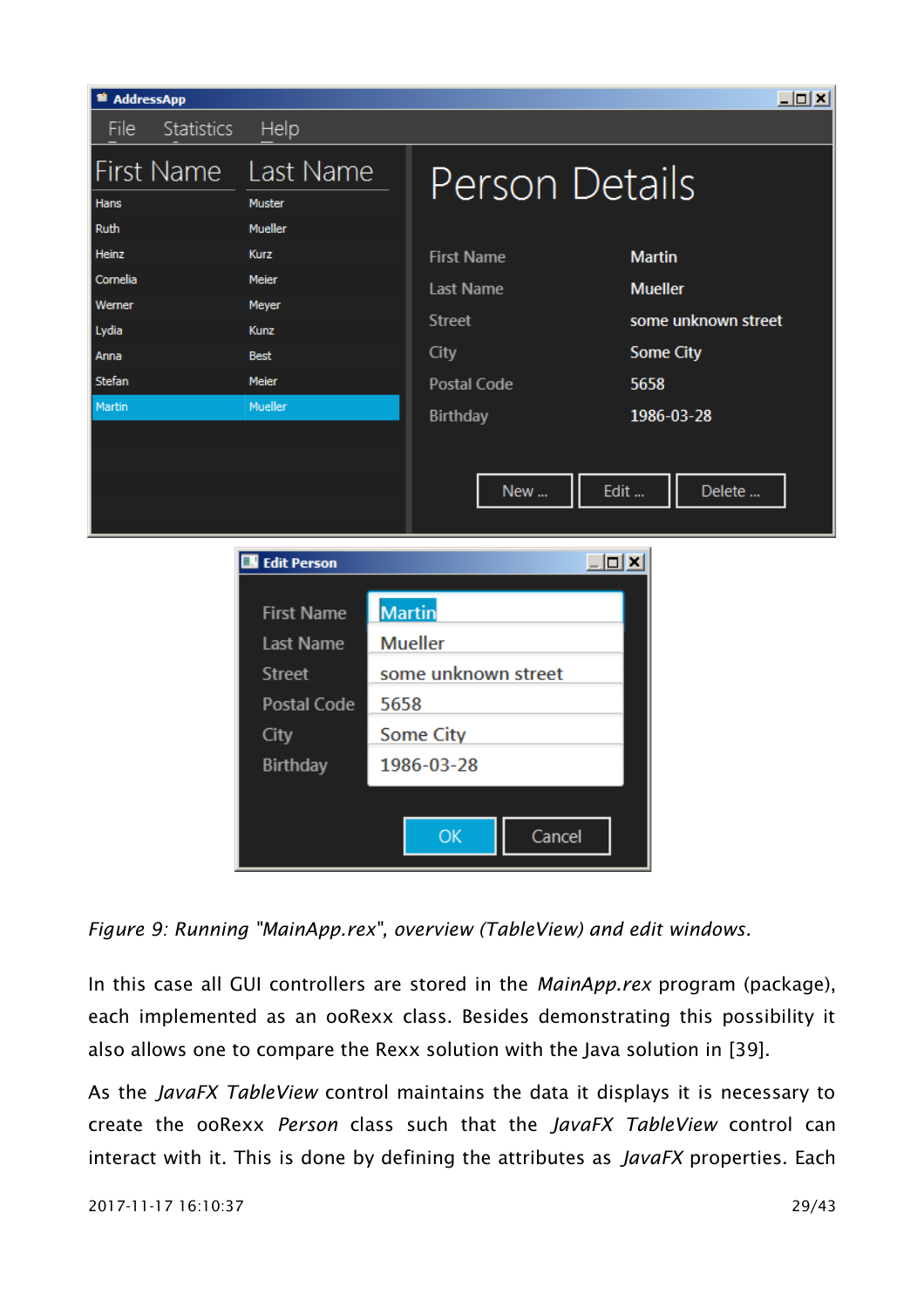

2017-11-17 16:10:37 30/43 *Figure 10: Running "MainApp.rex", statistics and print preview windows.*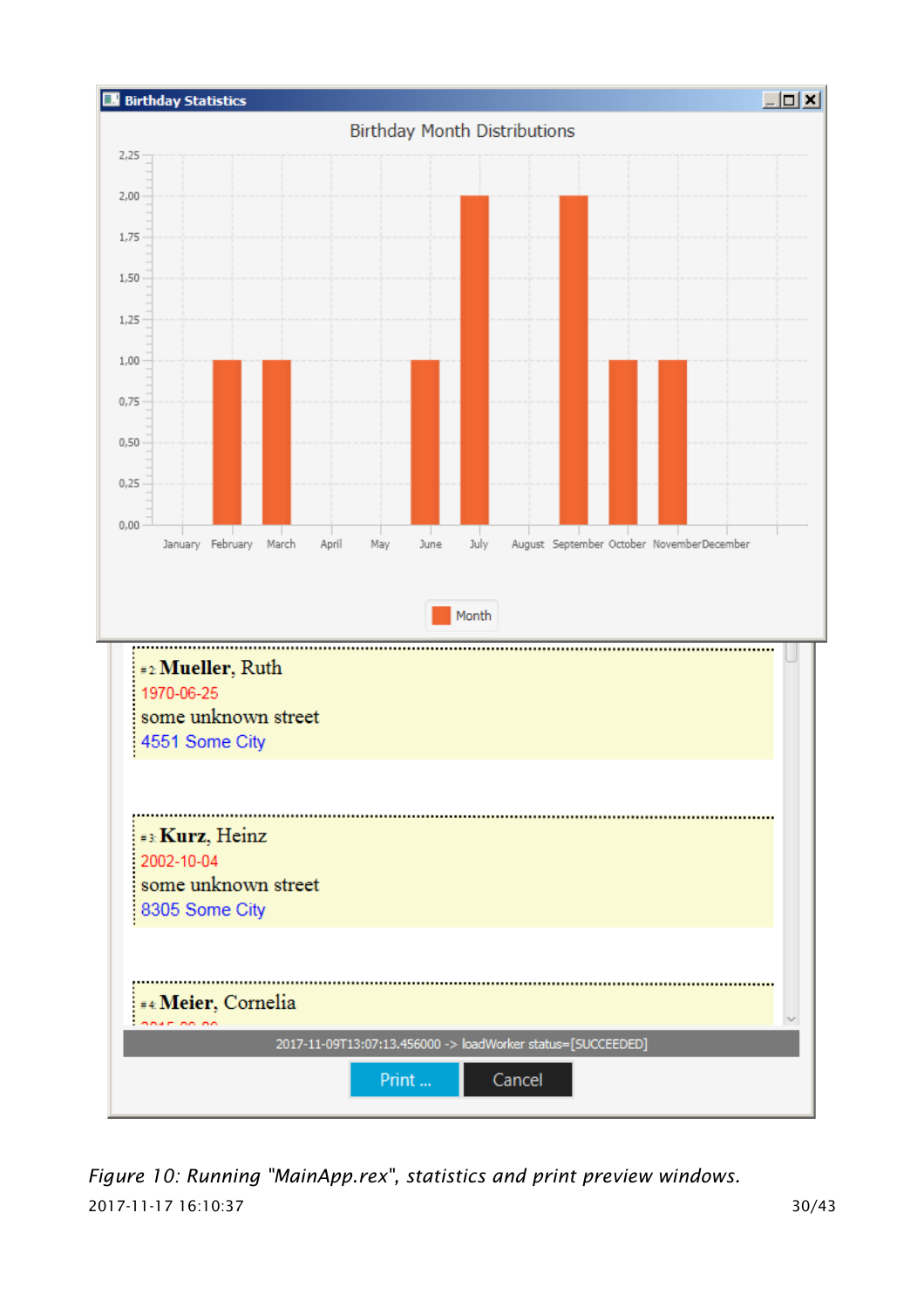person is then added to an *arrayObservableList* received from the *JavaFX* utility class *javafx.collections.FXCollections*, which is the *ObservableList* that the *TableView* uses for the GUI. In addition to the tutorial in [\[39\]](#page-33-3) the ooRexx solution also demonstrates how a double-click on a cell will be used to open the edit window.

The added print demonstration takes advantage of the *javafx.scene.web.- WebView[23](#page-30-0)* class which renders the print data supplied as HTML marked up text according to the defined style sheet, which intentionally does not use the original dark theme.

## **4 Roundup and Outlook**

This article introduced *JavaFX*, its concepts and its core features, and demonstrates them with ooRexx programs that exploit the ooRexx-Java-bridge BSF4ooRexx. The presented ooRexx programs are part of the BSF4ooRexx distribution and can be found in its *samples/JavaFX* subdirectories.

One challenge when developing ooRexx *JavaFX* applications is the mapping of Java concepts into ooRexx. The JavaFX ooRexx sample programs help in understanding the principles that get applied. In essence one needs to find out which Java and JavaFX interface classes are needed and then implement those interfaces in ooRexx classes and wrap up its instances with the external Rexx function *BsfCreateRexxProxy()* which is implemented in BSF4ooRexx. The resulting Java object, encapsulating a Rexx object, is then supplied as the Java object for call-backs to the appropriate Java methods, ultimately causing the appropriate Rexx method to run.

*JavaFX* Java applications can be stored in a Java archive (filetype ".*jar*", a form of a zip archive) and can be directly started with the "*java -jar*" variant of running Java applications. The Java developer kit's *javapackager* [\[43\]](#page-33-6) utility is used for creating such self-running Java archives. It would great, if such a utility could be conceived for running JavaFX applications that are implemented in any *javax.script* scripting language, such as BSF4ooRexx' *RexxScript*. [\[1\]](#page-31-1)

<span id="page-30-0"></span><sup>23</sup>This class actually uses the *WebEngine* [\[42\]](#page-33-7) class to realize the core of a web browser!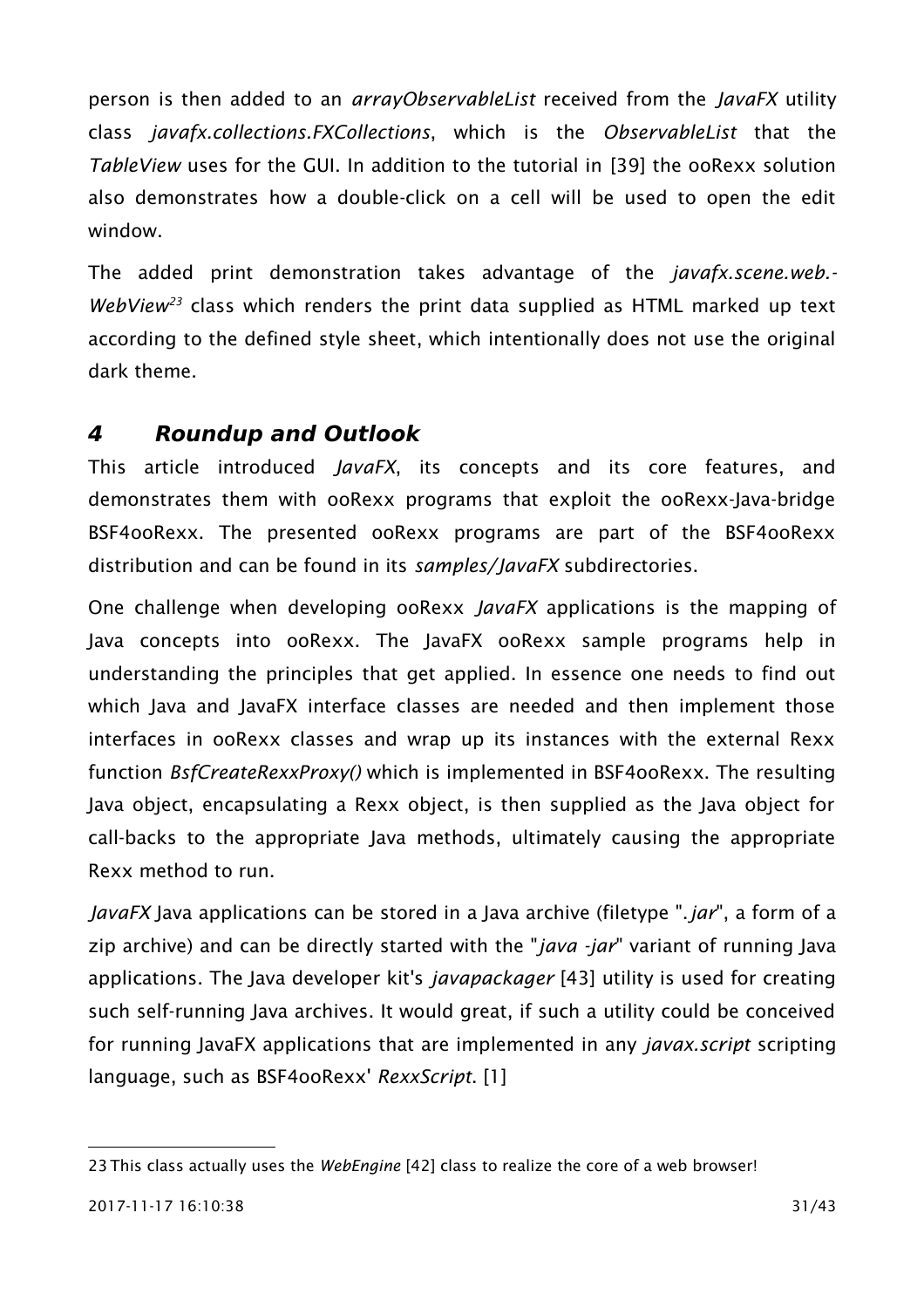## **A References**

- <span id="page-31-1"></span>[1] Flatscher R.G.: "'RexxScript' – Rexx Scripts Hosted and Evaluated by Java (Package javax.script)", in: Proceedings of the "The 2017 International Rexx Symposium", Amsterdam, The Netherlands, April  $9<sup>th</sup> - 12<sup>th</sup>$ , 2017. URL (as of 2017-10-31): http://www.rexxla.org/events/2017/presentations/201704-RexxScript-Article.pdf
- <span id="page-31-0"></span>[2] Javadocs for the Java package *java.awt* (as of 2017-04-04): https://docs.oracle.com/javase/8/docs/api/java/awt/package-summary.html
- <span id="page-31-4"></span>[3] Javadocs for the Java package javax.swing (as of 2017-04-04): https://docs.oracle.com/javase/8/docs/api/javax/swing/package-summary.html
- <span id="page-31-3"></span>[4] Java tutorial "Modifying the Look and Feel" (as of 2017-04-04): https://docs.oracle.com/javase/tutorial/uiswing/lookandfeel/index.html
- <span id="page-31-2"></span>[5] Javadocs for JavaFX 8 (as of 2017-04-04): https://docs.oracle.com/javase/8/javafx/api/toc.htm
- <span id="page-31-7"></span>[6] Javadocs for *javafx.beans.property.Property* (as of 2017-04-04): https://docs.oracle.com/javase/8/javafx/api/javafx/beans/property/Property.html
- <span id="page-31-6"></span>[7] Javadocs for *javafx.beans.property.SimpleIntegerProperty* (as of 2017-04-04): https://docs.oracle.com/javase/8/javafx/api/javafx/beans/property/SimpleIntegerProperty.html
- <span id="page-31-5"></span>[8] Javadocs for *javafx.beans.binding.IntegerExpression* (as of 2017-04-04): https://docs.oracle.com/javase/8/javafx/api/javafx/beans/binding/IntegerExpression.html
- <span id="page-31-11"></span>[9] Java tutorial "JavaFX: Handling Events" (as of 2017-04-04): https://docs.oracle.com/javase/8/javafx/events-tutorial/title.htm
- <span id="page-31-10"></span>[10] Java tutorial "Lesson: Concurrency in Swing" (as of 2017-04-04): https://docs.oracle.com/javase/tutorial/uiswing/concurrency/index.html
- <span id="page-31-9"></span>[11] Java documentation "AWT Threading Issues" (as of 2017-04-04): https://docs.oracle.com/javase/8/docs/api/java/awt/doc-files/AWTThreadIssues.html
- <span id="page-31-8"></span>[12] Javadocs for *javafx.application.Platform* (as of 2017-04-04): https://docs.oracle.com/javase/8/javafx/api/javafx/application/Platform.html
- <span id="page-31-14"></span>[13] Javadocs for *javafx.stage.Stage* (as of 2017-04-04): https://docs.oracle.com/javase/8/javafx/api/javafx/stage/Stage.html
- <span id="page-31-13"></span>[14] Javadocs for *javafx.stage.Scene* (as of 2017-04-04): https://docs.oracle.com/javase/8/javafx/api/javafx/stage/Stage.html
- <span id="page-31-12"></span>[15] Javadocs for the package *javafx.scene* (as of 2017-04-04): https://docs.oracle.com/javase/8/javafx/api/javafx/scene/package-summary.html
- [16] Javadocs for *javafx.stage.Node* (as of 2017-04-04): https://docs.oracle.com/javase/8/javafx/api/javafx/scene/Node.html

2017-11-17 16:10:38 32/43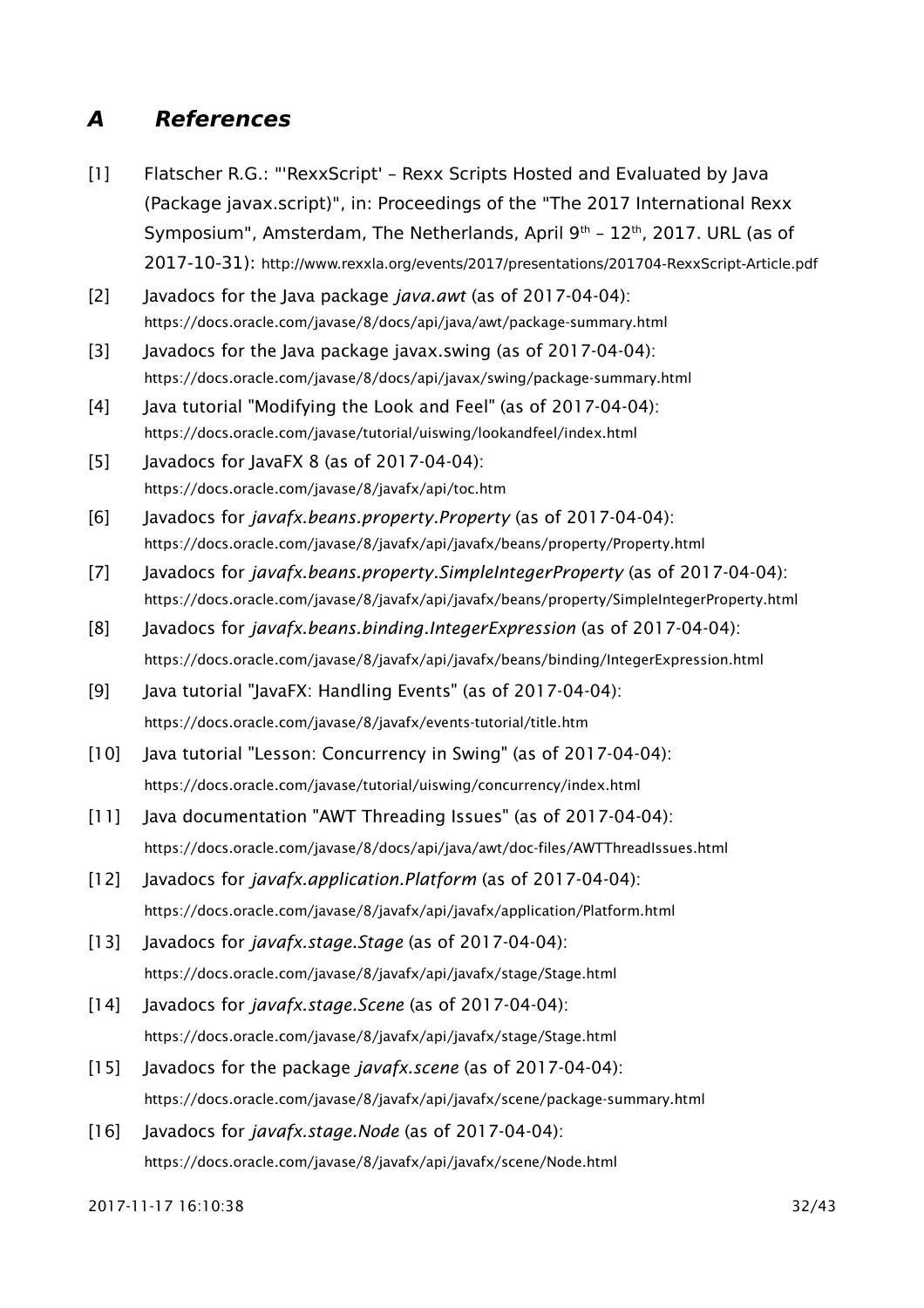- [17] Javadocs for *javafx.stage.Node* (as of 2017-04-04): https://docs.oracle.com/javase/8/javafx/api/javafx/scene/Node.html
- <span id="page-32-4"></span>[18] World Wide Web Consortium "Document Object Model (DOM)" (as of 2017-10-30): https://www.w3.org/DOM/
- <span id="page-32-3"></span>[19] World Wide Web Consortium "Hypertext Markup Language (HTML)" (as of 2017-10- 30): https://www.w3.org/html/
- <span id="page-32-2"></span>[20] World Wide Web Consortium "Cascading Style Sheets (CSS)" (as of 2017-10-30): https://www.w3.org/Style/CSS/
- <span id="page-32-1"></span>[21] "JavaFX CSS Reference Guide" (as of 2017-04-04): https://docs.oracle.com/javase/8/javafx/api/javafx/scene/doc-files/cssref.html
- [22] Homepage "WebKit" (as of 2017-10-30): https://webkit.org/
- <span id="page-32-0"></span>[23] Javadocs for *javafx.application.Application* (as of 2017-04-04): https://docs.oracle.com/javase/8/javafx/api/javafx/application/Application.html
- <span id="page-32-5"></span>[24] Flatscher R.G.: "The 2009 Edition of BSF4Rexx Part I and II", slides (as of 2017- 04-04): http://www.rexxla.org/events/2009/presentations/01\_Monday/Mon\_Session\_3/
- <span id="page-32-7"></span>[25] Flatscher R.G.: 'The ooRexx Package "rgf\_util2.rex"', in: Proceedings of the "The 2009 International Rexx Symposium", Chilworth, England, Great Britain, May  $18^{th}$  – May 21st 2009. URL (as of 2017-04-01):

<span id="page-32-6"></span>http://www.rexxla.org/events/2009/presentations/04 Thursday/Thu Session 2/

- [26] Wikipedia "Model-view-controller (MVC)" (as of 2017-04-04): https://en.wikipedia.org/wiki/Model%E2%80%93view%E2%80%93controller
- <span id="page-32-12"></span>[27] Java documentation "Introduction to FXML" (as of 2017-04-04): https://docs.oracle.com/javase/8/javafx/api/javafx/fxml/doc-files/introduction\_to\_fxml.html
- <span id="page-32-11"></span>[28] WWW-Site "ControlsFX Features" (as of 2017-04-04): http://fxexperience.com/controlsfx/features/
- <span id="page-32-10"></span>[29] World Wide Web Consortium "Extensible Markup Language (XML) 1.0 (Fifth Edition)" (as of 2017-04-04): https://www.w3.org/TR/xml/
- <span id="page-32-9"></span>[30] Wikipedia "Processing Instruction" (as of 2017-04-04): *https://en.wikipedia.org/wiki/Processing\_Instruction*
- <span id="page-32-8"></span>[31] Java documentation "JavaFX Scene Builder: Getting Started with JavaFX Scene Builder" (as of 2017-04-04): https://docs.oracle.com/javase/8/scene-builder-2/get-startedtutorial/index.html
- <span id="page-32-13"></span>[32] Gluon's download page for their *SceneBuilder* distribution (as of 2017-04-04): http://gluonhq.com/products/scene-builder/
- [33] Javadocs for *javafx.fxml.FXMLLoader* (as of 2017-04-04): https://docs.oracle.com/javase/8/javafx/api/javafx/fxml/FXMLLoader.html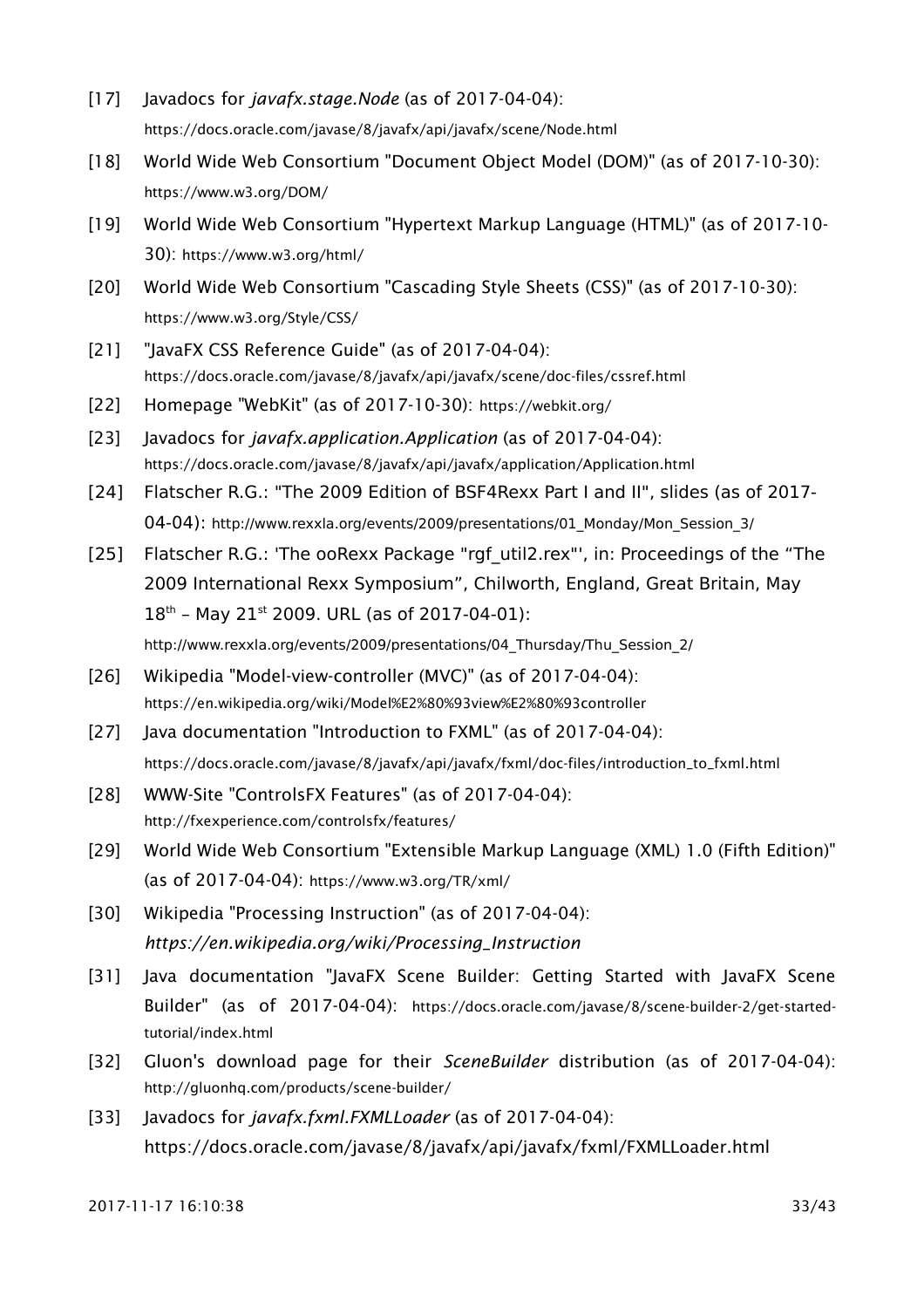- <span id="page-33-2"></span>[34] Javadocs for *java.util.ResourceBundle* (as of 2017-04-04): https://docs.oracle.com/javase/8/docs/api/java/util/ResourceBundle.html
- <span id="page-33-1"></span>[35] Java tutorial "Isolating Locale-Specific Data" (as of 2017-04-04): https://docs.oracle.com/javase/tutorial/i18n/resbundle/index.html
- <span id="page-33-0"></span>[36] Javadocs for *java.util.Locale* (as of 2017-04-04): https://docs.oracle.com/javase/8/docs/api/java/util/Locale.html
- <span id="page-33-5"></span>[37] JavaFX 2 tutorial "Mastering FXML", "4 Creating an Address Book with FXML" (as of 2017-11-09): https://docs.oracle.com/javafx/2/fxml\_get\_started/fxml\_tutorial\_intermediate.htm
- <span id="page-33-4"></span>[38] JavaFX 8 tutorial "JavaFX: Mastering FXML", "3 Creating an Address Book with FXML" (as of 2017-11-09): https://docs.oracle.com/javase/8/javafx/fxmltutorial/fxml\_tutorial\_intermediate.htm
- <span id="page-33-3"></span>[39] Jakob M.: "JavaFX 8 Tutorial" (as of 2017-11-09): *http://code.makery.ch/library/javafx-8-tutorial/*
- [40] Javadocs for *javafx.collections.FXCollections* (as of 2017-11-09): https://docs.oracle.com/javase/8/javafx/api/javafx/collections/FXCollections.html
- [41] Javadocs for *javafx.scene.web.WebView* (as of 2017-11-09): https://docs.oracle.com/javase/8/javafx/api/javafx/scene/web/WebView.html
- <span id="page-33-7"></span>[42] Javadocs for *javafx.scene.web.WebEngine* (as of 2017-11-09): https://docs.oracle.com/javase/8/javafx/api/javafx/scene/web/WebEngine.html
- <span id="page-33-6"></span>[43] Java documentation "*javapackager*", formerly known as "*javafxpackager*" (as of 2017-11-09): https://docs.oracle.com/javase/8/docs/technotes/tools/unix/javafxpackager.html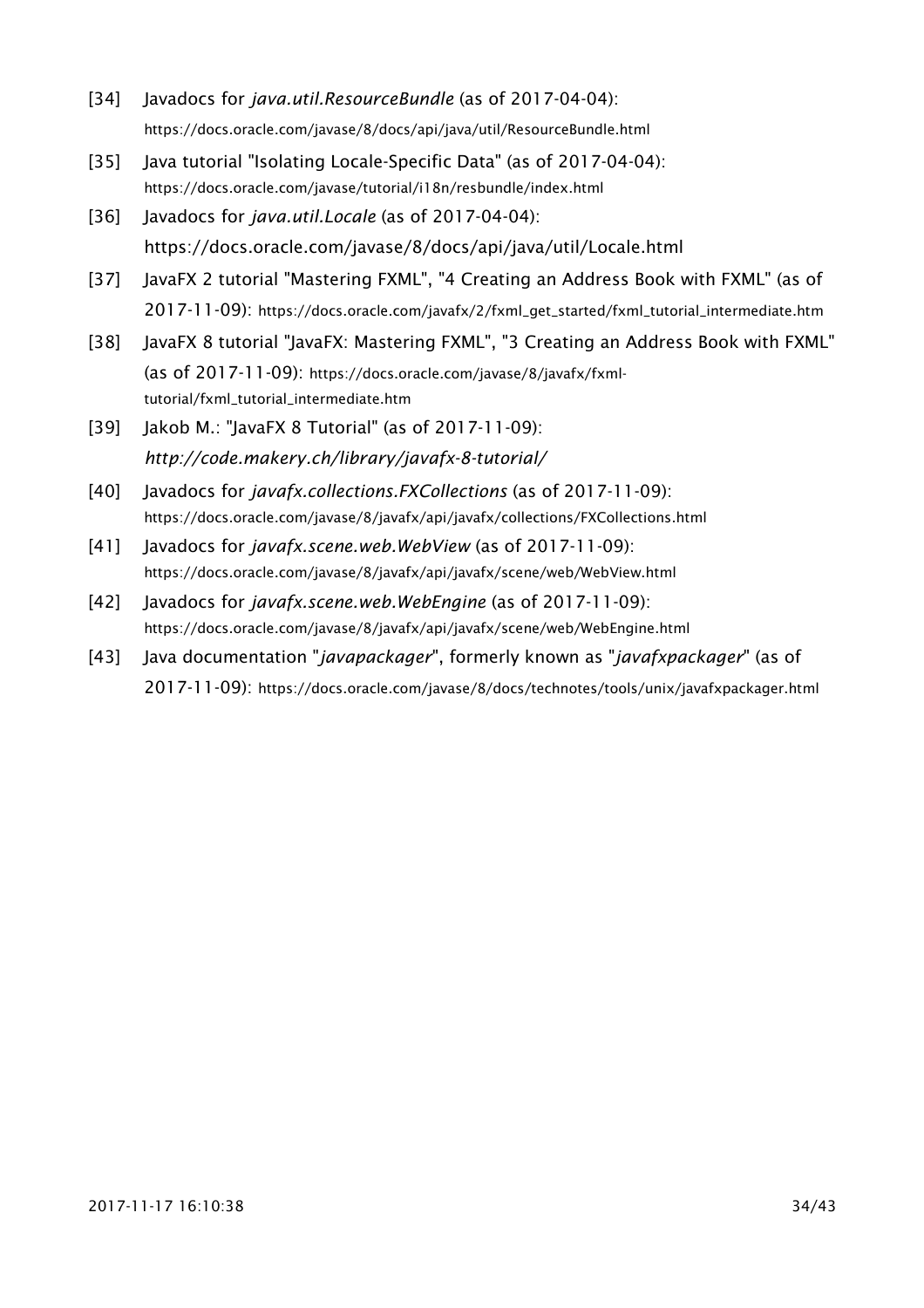## <span id="page-34-0"></span>**B Addendum: The Classes FXGuiThread and GUIMessage**

The BSF4ooRexx package *BSF.CLS* implements two public ooRexx classes that ease interaction with JavaFX GUIs from threads that are not the "*JavaFX* Application Thread" (cf. )<sup>[24](#page-34-1)</sup>, "*FXGuiThread*" and "*GUIMessage*".

The public *GUIMessage* class is modelled after ooRexx' fundamental class *Message*, the documentation of which, therefore, applies to *GUIMessage*. This class gets employed by the *FXGuiThread* class, which in some of its methods returns an instance of this class for the Rexx programmer to become able to interrogate the current state of the *messageName* and any *result* the sending of the message yielded.

The public *FXGuiThread* class with its public class methods *runLater* and *runLaterLatest* allows for sending messages later, on the "*JavaFX Application Thread*". Both methods expect the following arguments:

- the *target* (receiver) object (usually some JavaFX object),
- the *messageName*,
- optionally, if arguments should be supplied:
	- "*I*" for "*individual*", followed by a comma-separated list of arguments,
	- "*A*" for "*array*", followed by an ooRexx *Array* argument that contains the arguments

The class methods *runLater* and *runLaterLatest* use the GUIMessage class to create the message that will be sent later on the "*JavaFX Application Thread*". This makes it straight-forward and easy for ooRexx programmers to make sure that any message they send to ooRexx objects will be sent on the GUI thread, from where updating *JavaFX* GUIs is safe.

*runLater* will append the *GUIMessage* object to the queue of messages to be sent later. *runLaterLatest* will do the same, but will remove all *GUIMessage* objects that have the same *target* and *messageName* from the queue, and append its *GUIMessage* object to it, which will be the "latest" incarnation of that intended *GUIMessage*.

<span id="page-34-1"></span>24Cf. [3.1.2,](#page-3-3) ['The "JavaFX Application Thread"'](#page-3-3) on page [4.](#page-3-3)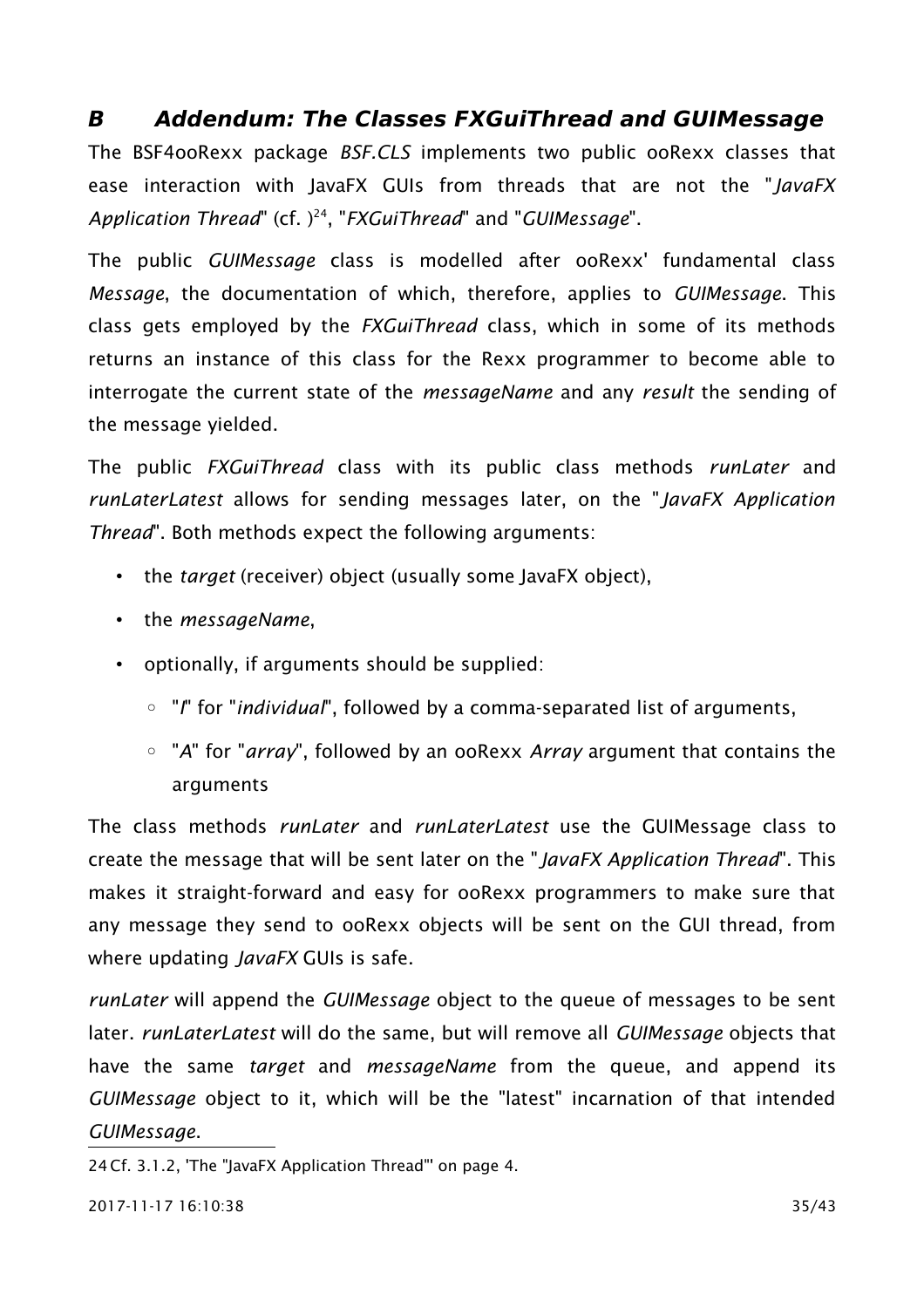```
rxApp=.rexxApplication~new
   -- instantiate the abstract JavaFX class, abstract "start" method implemented in Rexx
jrxApp=BsfCreateRexxProxy(rxApp,,"javafx.application.Application")
   -- launch the application, which will invoke the methdos "init" followed by "start"
signal on syntax -- intercept syntax conditions
jrxApp~launch(jrxApp~getClass, .nil) -- launch the application
say center(" after jrxApp~launch ", 70, "-")
exit
   -- in case something goes foul, use "ppCondition2()" to show all Java exception causes
syntax:
  co=condition('object')
  say "--- oops, something went wrong while executing 'fxml_pb.rex':"
  say ppCondition2(co)
::requires "rgf_util2.rex" -- get access to public routine ppCondition2()
::requires "BSF.CLS" -- get Java support
::requires "worker.rex" -- get access to the Worker class
/* implements the abstract method "start" of javafx.application.Application */
::class RexxApplication
   /* loads the FXML file, sets up a scene and shows it on the stage */
::method start -- implementation in Rexx
  expose locale -- get direct access to attribute
 use arg stage -- we get the stage to use for our UI
  fxmlUrl=.bsf~new("java.net.URL", "file:fxml_pb.fxml")
  rootNode=bsf.loadClass("javafx.fxml.FXMLLoader")~load(fxmlUrl)
  scene=.bsf~new("javafx.scene.Scene", rootNode) -- create a scene from the tree
       -- .my.app (.environment~my.app) created by "put_FXID_objects_into.my.app.rex"
      -- which gets invoked by FXMLLoader when it processes the FXML file "fxml_pb.fxml"
      -- make a worker instance available via .my.app~worker
   .my.app~worker=.worker~new
  stage~setScene(scene) -- set our scene on stage
  stage~title="ProgressBar Demo" -- set the title for the stage
  stage~resizable=.false -- make sure we cannot resize
  stage~show -- show the stage with the scene
```
<span id="page-35-0"></span>*Code 13: A nutshell JavaFX GUI application with a progress bar ("fxml\_pb.rex").*

The nutshell example in this section demonstrates how a Rexx program is able to update GUI controls using the class *FXGuiThread*'s *runLater* or *runLaterLatest* class methods.

The little application consists of:

• *fxml\_pb.rex* [\(Code 13](#page-35-0) [above\)](#page-35-0): the main program which loads the FXML file *fxml\_pb.fxml*, creates an instance of the Rexx class *Worker* (defined in *worker.rex*) and saves it in the *.my.app* directory (created by *put\_FXID\_objects\_into.my.app.rex* below) for later use in the controller program (*fxml\_pb\_controller.rex*),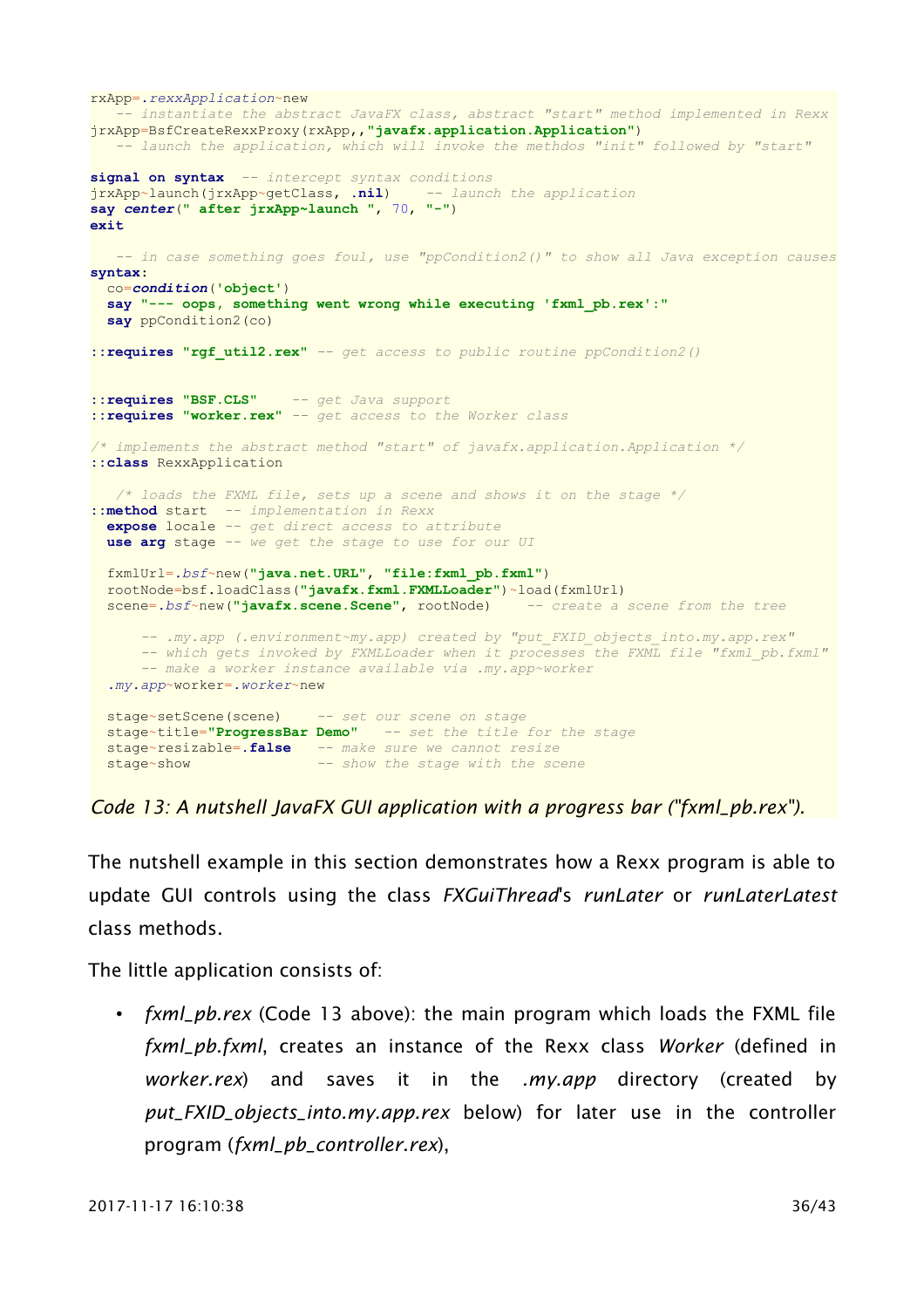```
/* called by FXMLLoader on the "FX Application Thread" */
/* initialize JavaFX objects, define public routines for event handling */
fxml=.my.app~fxml_pb.fxml -- get the corresponding FXML Rexx directory
    -- clear label fields
fxml~idLabelCurrent ~text=""
fxml~idLabelStart ~text=""
fxml~idLabelEnd ~text=""
fxml~idLabelDuration~text=""
::routine onActionButtonStart public -- toggle button, start
  -- slotDir=arg(arg()) -- supplied by BSF4ooRexx, not needed, but available
  if .my.app~fxml_pb.fxml~idButtonStart~text="Start" then
     .action~setRunning
  else
     .action~setStop
::routine onActionButtonExit public -- exit the application
  bsf.loadClass("javafx.application.Platform")~exit
/* This class allows communication of state with the worker and
   updating the GUI. Therefore its methods must be invoked on
    the "JavaFX Application Thread".
*/
::class Action public
::attribute state class -- states: "idle", "running", "stop"
::method init class
  expose state
                              state="idle" -- initialize to "idle"
::method setRunning class -- invoked by pressing "Start" button, starts worker
  expose state
  if state<>"idle" then return -- worker runs already
  fxml=.my.app~fxml_pb.fxml -- get access to JavaFX controls
  fxml~idButtonStart~disable=.true -- do not let user interact with this control
  state="running"
  fxml~idButtonExit~disable=.true
  fxml~idLabelEnd~text =""
  fxml~idLabelDuration~text=""
  fxml~idLabelCurrent~text =""
  now=.dateTime~new
   .my.app~fxml_pb.fxml~startedAt=now -- save Rexx object
  fxml~idLabelStart~text = now "(started)"
  fxml~idButtonStart~text="Stop"
    -- start worker object, supply this class object
 .my.app~worker~go(self) -- supply this class object
 fxml~idButtonStart~disable=.false -- allow interaction again
      … continued on next page …
```
<span id="page-36-0"></span>*Code 14: Progress bar controller program, part 1 of 2 ("fxml\_pb\_controller.rex").*

- *fxml\_pb.fxml* [\(Code 16](#page-38-0) on page [39](#page-38-0) [below\)](#page-38-0): the FXML file defining the *JavaFX* GUI,
- *put\_FXID\_objects\_into.my.app.rex* [\(Code 16](#page-38-0) on page [39](#page-38-0) [below\)](#page-38-0): a utility Rexx program invoked at the end of *fxml\_pb.fxml* which will store all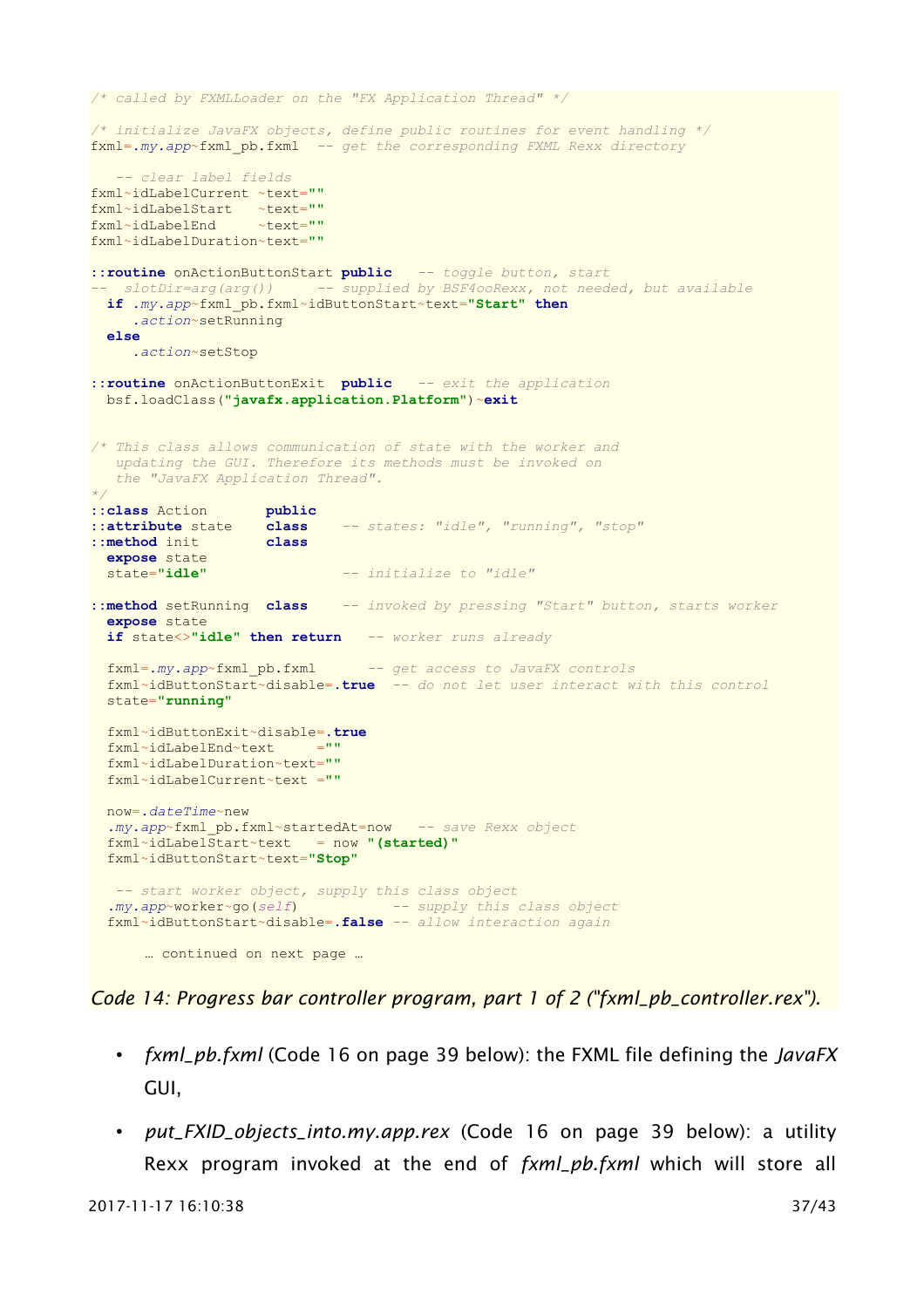… continued from previous page …

```
::method setStop class -- invoked by pressing "Stop" button, stops worker
  expose state
  if state<>'running' then return -- not running, cannot stop
  fxml=.my.app~fxml_pb.fxml -- get access to JavaFX controls
  fxml~idButtonStart~disable=.true -- do not let user interact with this control
  state="stop" -- worker will stop and invoke "setIdle" method
  fxml~idButtonStart~text="Stopping..."
  now=.dateTime~new
  fxml~stoppedAt=now -- save Rexx object
::method setIdle class -- invoked by worker on "JavaFX Application Thread"
  expose state
  if wordpos(state,'running stop')=0 then return -- not running, nor stopping, ignore
  fxml=.my.app~fxml_pb.fxml -- get access to JavaFX controls
  fxml~idButtonStart~disable=.true -- do not let user interact with this control
  now=.dateTime~new
  fxml~stoppedAt=now -- save Rexx object
 now =.dateTime~new
  fxml~idLabelEnd~text=now "(ended)"
  duration =now - .my.app~fxml_pb.fxml~startedAt
  fxml~idLabelDuration~text=duration "(duration)"
  if state='stop' then -- indicate user stopped
  do
     current=fxml~idLabelCurrent~text
     fxml~idLabelCurrent~text=current "(interrupted!)"
  end
  state="idle" -- communicate we can be started again
  fxml~idButtonStart~text="Start"
  fxml~idButtonStart~disable=.false -- allow interaction again
  fxml~idButtonExit~disable=.false
```
<span id="page-37-0"></span>*Code 15: Progress bar controller program, part 2 of 2 ("fxml\_pb\_controller.rex").*

*JavaFX* objects with an *fx:id* value in the *.environment~my.app* directory: the utility will create this entry, if it is not yet defined; it then creates a new directory, stores all *fx:id JavaFX* objects in it, and saves it under the name of the FXML file in *.my.app* (*fxml\_pb.fxml*). If an entry *.my.app~bDebug* is set to *.true*, then this utility will also list all the *ScriptContext* scopes and dump the corresponding bindings to *.output*.

• *fxml\_pb\_controller.rex* [\(Code 14](#page-36-0) on page [37](#page-36-0) [above](#page-36-0) and [Code 15](#page-37-0) [above\)](#page-37-0): a Rexx program invoked at the end of *fxml\_pb.fxml* that initializes the GUI; and upon return its public routines *onActionButtonStart* and *onAction-ButtonExit* become available.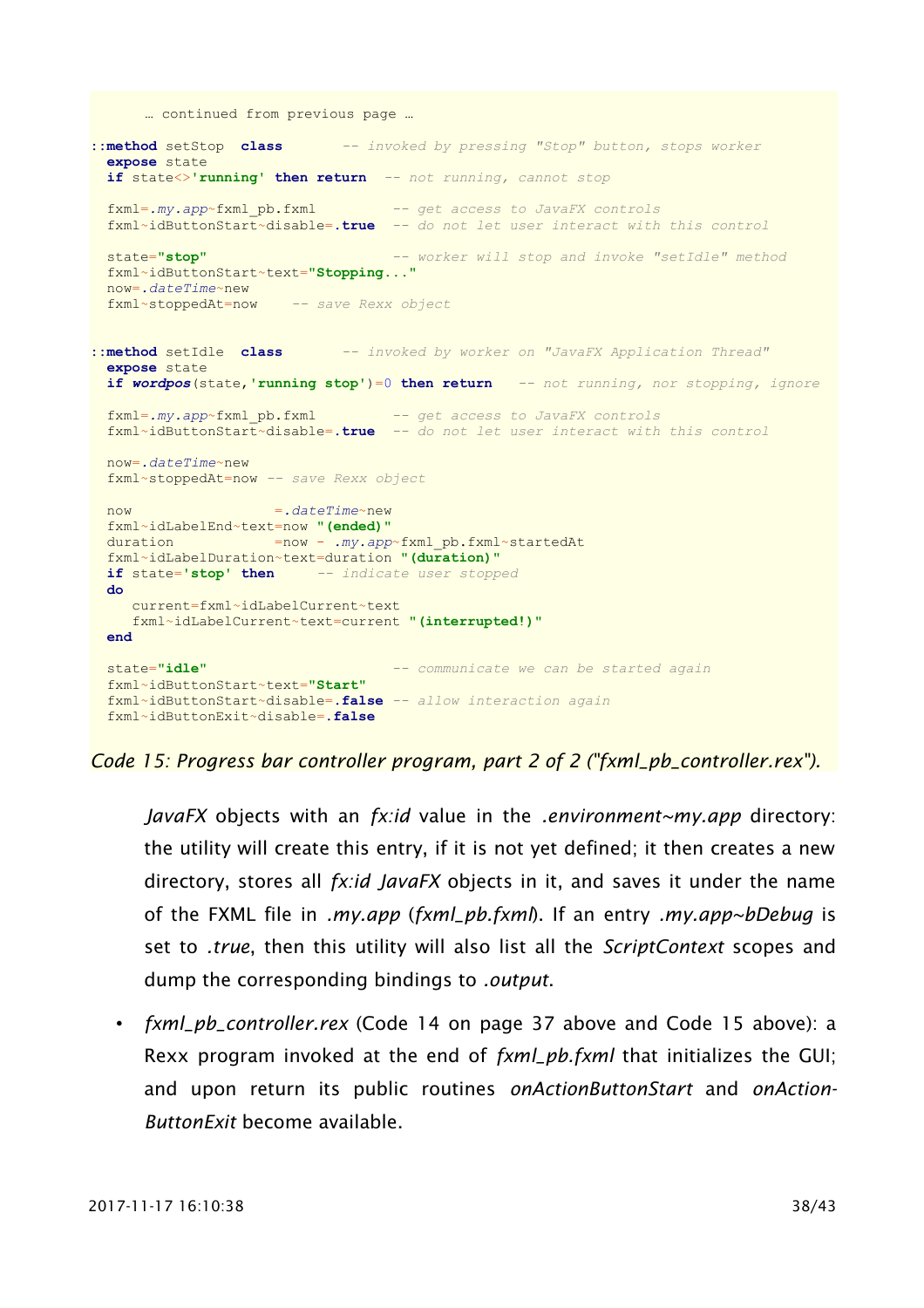```
parse source . . thisProg
thisProg=filespec("Name", thisProg)
    -- make sure global Rexx .environment has an entry MY.APP (a Rexx directory)
if \.environment~hasEntry("my.app") then -- not there?
    .environment~setEntry("my.app", .directory~new) -- create it!
bDebug=(.my.app~bDebug=.true) -- set debug mode
if bDebug then say .dateTime~new " ==> ---> arrived in Rexx program" pp(thisProg) "..."
slotDir=arg(arg()) -- get slotDir argument (BSF4ooRexx adds this as the last argument)
scriptContext=slotDir~scriptContext -- get entry "SCRIPTCONTEXT"
GLOBAL_SCOPE=200
   -- "location" will have the URL for the FXML-file
url=scriptContext~getAttribute("location",GLOBAL_SCOPE)
fxmlFileName=filespec("name",url~getFile) -- make sure we only use the filename portion
dir2obj =.directory~new -- will contain all GLOBAL_SCOPE entries
.my.app~setEntry(fxmlFileName,dir2obj) -- add to .My.APP
bindings=scriptContext~getBindings(GLOBAL_SCOPE)
keys=bindings~keySet~makearray -- get the kay values as a Rexx array
do key over keys
 val=bindings~get(key) -- fetch the key's value
 dir2obj ~setEntry(key,val) -- save it in our directory
end
if bDebug then
do
   say "all GLOBAL_SCOPE attributes now available via:" pp(".MY.App~"fxmlFileName)
    say
        -- show all the currently defined attributes in all ScriptContext's scopes
   say "getting all attributes from all ScriptContext's scopes..."
   dir=.directory~new -- known constant names
   dir[100]="ENGINE_SCOPE"
   dir[200]="GLOBAL_SCOPE"
   arr=scriptContext~getScopes~makearray -- get all scopes, turn them into a Rexx array
   do sc over arr --
       str="ScriptContext scope" pp(sc)
       if dir~hasEntry(sc) then str=str "("dir~entry(sc)")"
       say str", available attributes:"
        say
       bin=scriptContext~getBindings(sc)
       if bin=.nil then iterate -- inexistent scope
 keys=bin~keySet -- get kay values
 it=keys~makearray -- get the keys as a Rexx array
        do key over it~sortWith(.CaselessComparator~new) -- sort caselessly
          val=bin~get(key) -- fetch the key's value
         str=""
          if val~isA(.bsf) then str="~toString:" pp(val~toString)
          say " " pp(key)~left(35,".") pp(val) str
        end
        if sc<>arr~lastItem then say "-"~copies(89)
                           else say "="~copies(89)
   end
end
if bDebug then
do
   say .dateTime~new " <== <--- returning from program" pp(thisProg) "."
    say
end
```
<span id="page-38-0"></span>*Code 16: Utility program "put\_FXID\_objects\_into.my.app.rex".*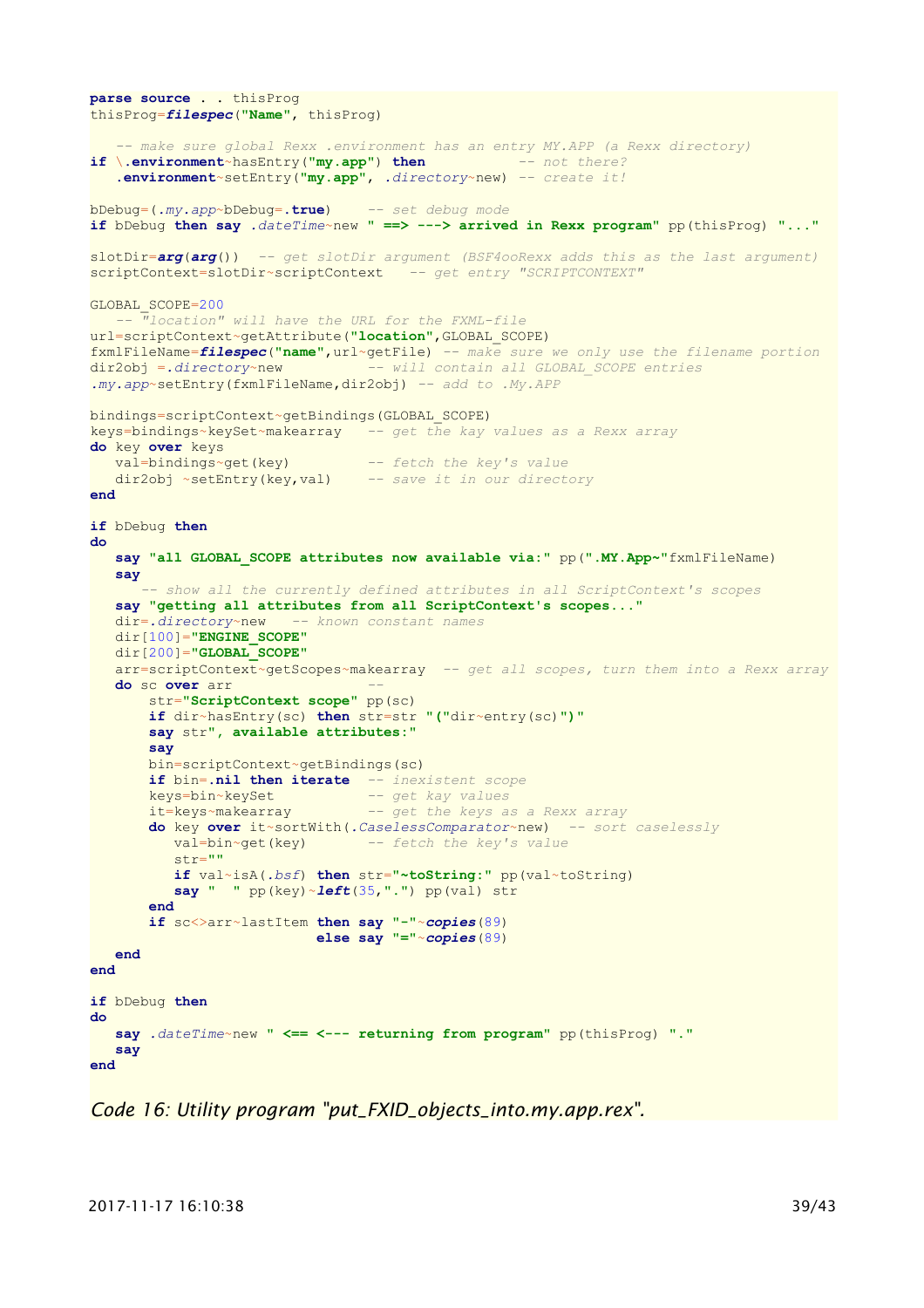```
<?xml version="1.0" encoding="UTF-8"?>
<?import javafx.scene.control.Button?>
<?import javafx.scene.control.Label?>
<?import javafx.scene.control.ProgressBar?>
<?import javafx.scene.layout.AnchorPane?>
<!-- define the script language for this FXML file -->
<?language rexx?>
<AnchorPane maxHeight="-Infinity" maxWidth="-Infinity" minHeight="-Infinity"
            minWidth="-Infinity" prefHeight="219.0" prefWidth="353.0"
             xmlns="http://javafx.com/javafx/8.0.65" xmlns:fx="http://javafx.com/fxml/1">
   <children>
       <Button fx:id="idButtonStart" defaultButton="true" layoutX="62.0" layoutY="41.0"
               mnemonicParsing="false" prefHeight="22.0" prefWidth="83.0"
               onAction="call onActionButtonStart arg(arg())" text="Start" />
       <Button fx:id="idButtonExit" cancelButton="true" layoutX="210.0" layoutY="41.0"
               mnemonicParsing="false" prefHeight="22.0" prefWidth="83.0"
               onAction="call onActionButtonExit arg(arg())" text="Exit" />
       <ProgressBar fx:id="idProgressBar" layoutX="23.0" layoutY="80.0" prefHeight="17.0"
                    prefWidth="311.0" progress="0.0" />
       <Label fx:id="idLabelCurrent" contentDisplay="CENTER" layoutX="22.0"
              layoutY="110.0" prefHeight="14.0" prefWidth="311.0"
              style="-fx-alignment: center;" text="lblCurrent" />
       <Label fx:id="idLabelStart" contentDisplay="CENTER" layoutX="21.0" layoutY="134.0"
              prefHeight="14.0" prefWidth="311.0" style="-fx-alignment: center;"
              text="lblStart" />
      <Label fx:id="idLabelEnd" layoutX="21.0" layoutY="148.0" prefHeight="14.0"
              prefWidth="311.0" style="-fx-alignment: center;" text="lblEnd" />
       <Label fx:id="idLabelDuration" layoutX="23.0" layoutY="170.0" prefHeight="14.0"
             prefWidth="311.0" style="-fx-alignment: center;" text="lblDuration" />
    </children>
    <!-- save all fx:id objects in ".environment~my.app~fxml_pb.fxml" -->
   <fx:script source="put_FXID_objects_into.my.app.rex" />
    <!-- run controller (initializes GUI, defines public routines and class) -->
   <fx:script source="fxml_pb_controller.rex" />
</AnchorPane>
```
#### *Code 17: FXML definitions ("fxml\_pb.fxml").*

◦ public routine *onActionButtonStart*: this routine will check the text of the button, if it is set to "*Start*" then the class *Action*'s class method *setRunning* gets invoked (this will send the *go* message to *.my.app~worker*, supplying the *Action* class object as an argument to allow direct access to it), else the message *setStop* will be sent, which signals the worker via the *Action*'s class attribute *state* the change, causing the worker to prematurely leave the worker's loop.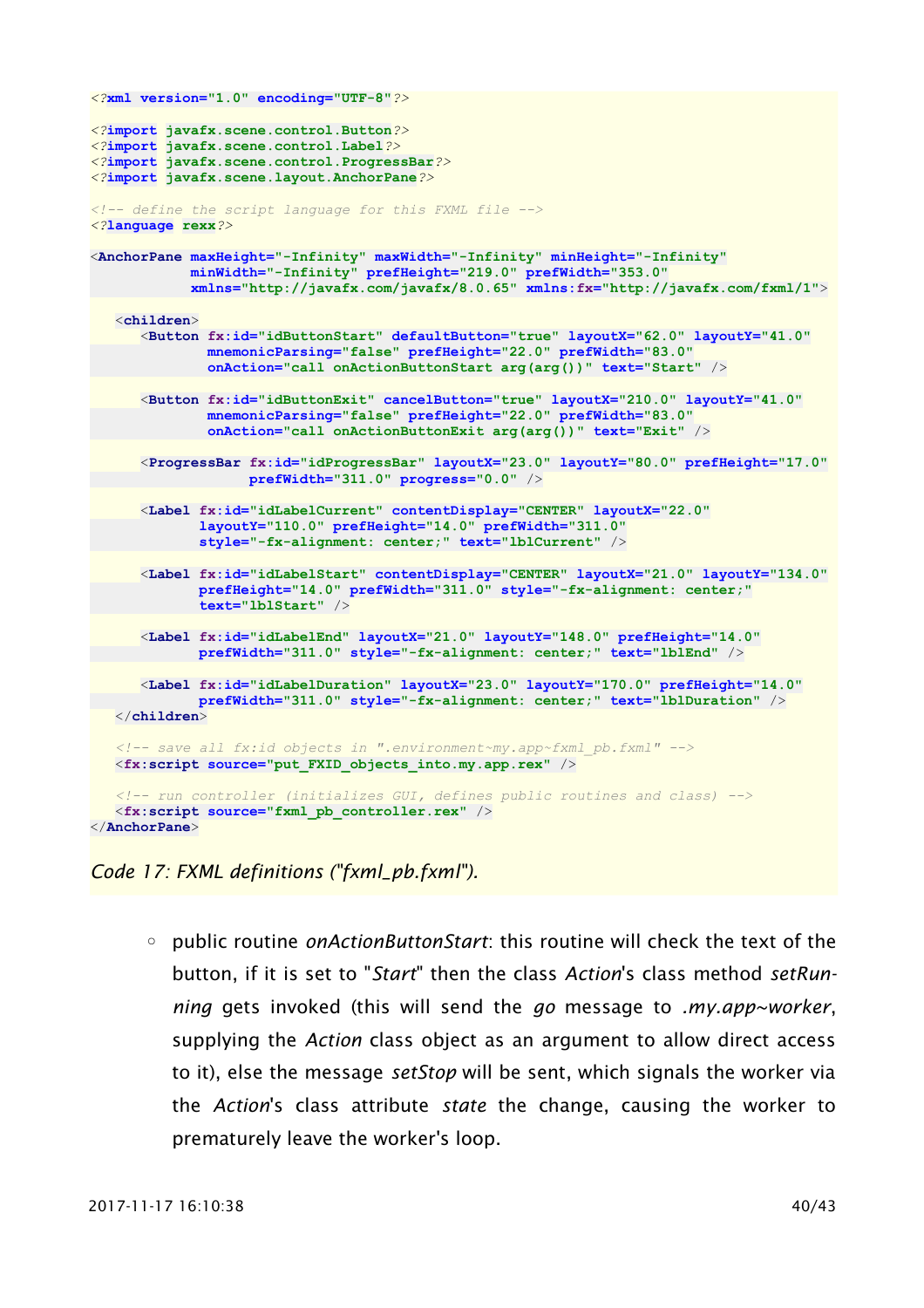```
::requires "BSF.CLS"
::class Worker public
::method go
  use arg clzAction -- get class object
  reply -- return to caller, keep working on a separate thread
  fxml=.my.app~fxml_pb.fxml -- get the corresponding FXML Rexx directory
 pb =fxml~idProgressBar
  lblCurrent=fxml~idLabelCurrent
    -- real work would be done in the loop, such that updates to the
   -- progress bar need to be possible from there, hence runLater[Latest]
  do i=1 to 100 while clzAction~state="running"
        -- real work would go here
 -- update GUI controls on the "JavaFX Application Thread"
 .FXGuiThread~runLaterLatest(pb, "setProgress", "individual", box("Double",i/100))
      .FXGuiThread~runLaterLatest(lblCurrent, "setText", "i", i "%")
     call SysSleep 0.01
  end
    -- we need to send the message on the "JavaFX Application Thread"
  msg=.FXGuiThread~runLater(clzAction, "setIdle")
  res=msg~result -- this blocks until message was executed
  return
```
<span id="page-40-0"></span>*Code 18: Updating the GUI with runLater[Latest] ("worker.rex").*

- public routine *onActionButtonExit*: this routine will invoke the *exit* method of the *javafx.application.Platform* class, which will cause *JavaFX* to be shut down and cause the blocked *start* method in the class *RexxApplication* (*fxml\_pb.rex*) to continue (and to return), allowing the main Rexx program to end gracefully.
- public class *Action*: this class defines the class attribute named *state* and three class methods that manage the GUI:
	- *setRunning*: initializes the GUI, disables the *idButtonExit* button, renames the text of *idButtonStart* to "*Stop*", changes the class attribute *state* to "*running*" and finally sends the *go* message to the *.my.app~worker* to start the work,
	- *setStop*: changes the class attribute *state* to "*stop*" to signal the worker that the user wishes to stop the program and changes the text of *idButtonStart* to "*Stopping*...",
	- *SetIdle*: updates the GUI, changes the class attribute *state* to "*idle*", renames *idButtonStart* back to the original value "*Start*" and reenables the *idButtonExit* button.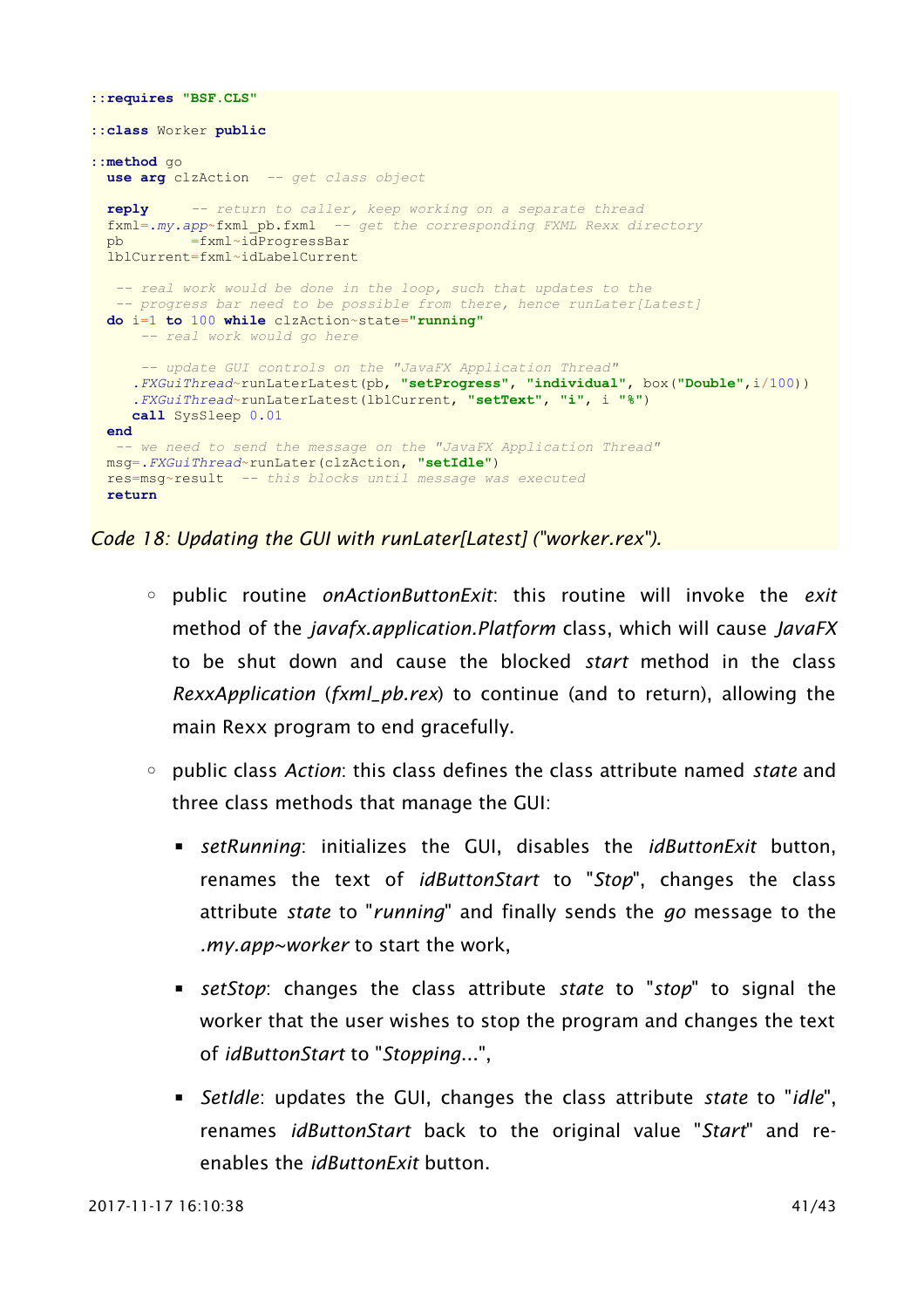• *worker.rex* [\(Code 18](#page-40-0) on page [41](#page-40-0) [above\)](#page-40-0): this program defines the class *Worker* and its *go* method that will receive the *Action* class object and start

| ProgressBar Demo                             | $\Box$                                                                                            |
|----------------------------------------------|---------------------------------------------------------------------------------------------------|
| Start<br>Exit                                |                                                                                                   |
|                                              | $\Box$ $\Box$ $\times$<br>ProgressBar Demo                                                        |
|                                              | <b>Start</b><br>Exit                                                                              |
|                                              | 100 %<br>2017-11-16T13:54:33.147000 (started)<br>2017-11-16T13:54:34.862000 (ended)               |
|                                              | 00:00:01.715000 (duration)                                                                        |
| <b>ProgressBar Demo</b>                      | $L = 1$                                                                                           |
| Exit<br>Stopping                             |                                                                                                   |
| 44 %<br>2017-11-16T13:55:27.078000 (started) | 上回凶<br>ProgressBar Demo                                                                           |
|                                              | <b>Start</b><br>Exit                                                                              |
|                                              |                                                                                                   |
|                                              | 44 % (interrupted!)<br>2017-11-16T13:55:27.078000 (started)<br>2017-11-16T13:56:27.762000 (ended) |
|                                              | 00:01:00.684000 (duration)                                                                        |

<span id="page-41-0"></span>*Figure 11: ProgressBar GUI screenshots.*